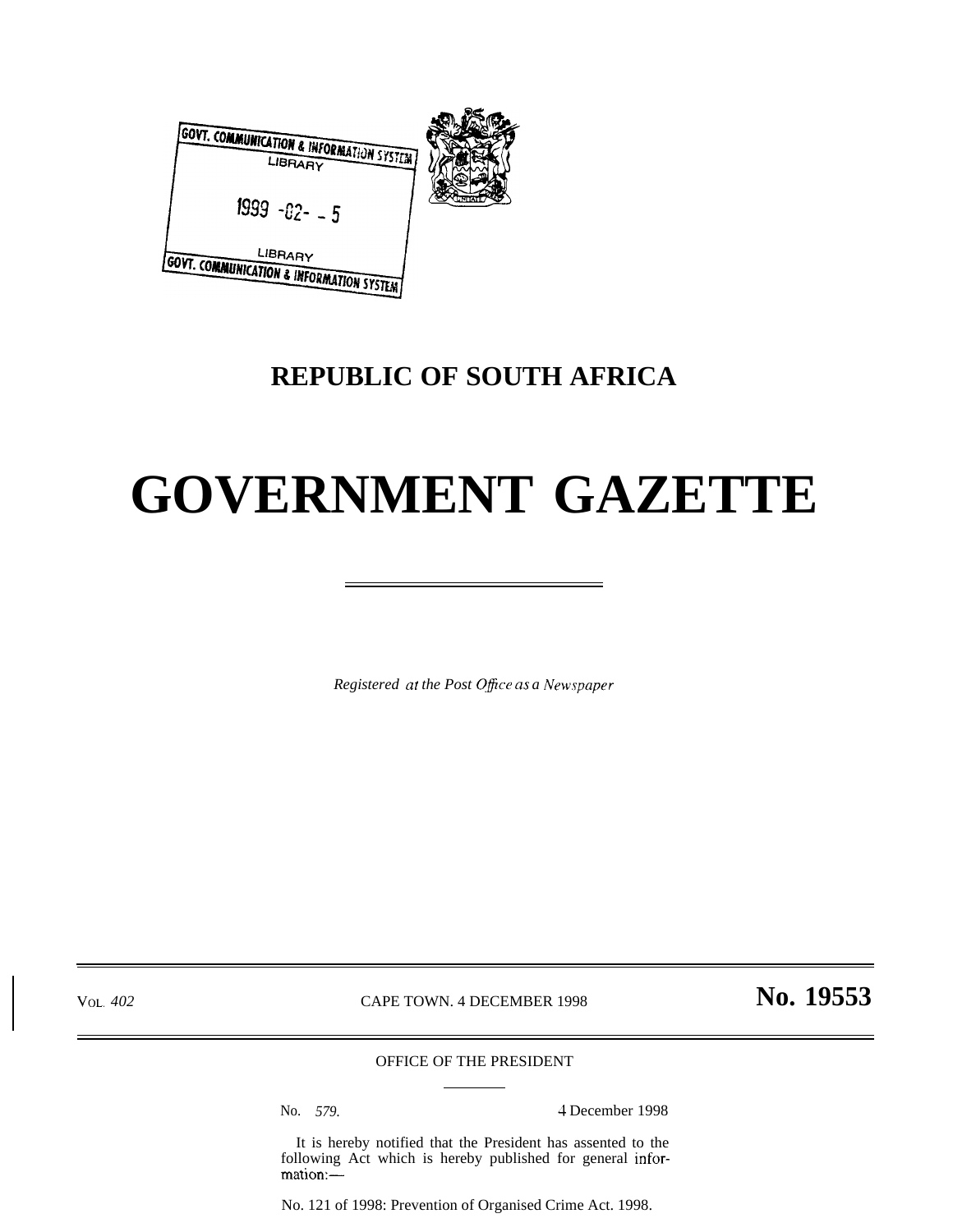| No. 19553<br>$\bigcap$ |                                  | GOVERNMENT GAZETTE, 4 December 1998                                                   |  |  |
|------------------------|----------------------------------|---------------------------------------------------------------------------------------|--|--|
| Act No. 121, 1998      |                                  | PREVENTION OF ORGANISED CRIME ACT. 1998                                               |  |  |
|                        | <b>GENERAL EXPLANATORY NOTE:</b> |                                                                                       |  |  |
|                        |                                  | Words in bold type in square brackets indicate omissions from<br>existing enactments. |  |  |
|                        |                                  | Words underlined with a solid line indicate insertions in<br>existing enactments.     |  |  |
|                        |                                  |                                                                                       |  |  |

., ..-

*(English text signed b? the President. ) (Assented to 24 November 1998. )*

# **ACT**

**To introduce measures to combat organised crime, money laundering and criminal gang activities; to prohibit certain activities relating to racketeering activities; to provide for the prohibition of money laundering and for an obligation to report certain information; to criminalise certiin activities associated with gangs; to provide for the recovery of the proceeds of unlawful activity; for the civil forfeiture of criminal assets that have been used to commit an offence or assets that are the proceeds of unlawful activity; to provide for the establishment of a Criminal Assets** Recovery Account; to amend the Drugs and Drug Trafficking Act, 1992; to amend **the International Co-operation in Criminal Matters Act, 1996; to repeal the** Proceeds of Crime Act, 1996; to incorporate the provisions contained in the **Proceeds of Crime Act, 1996; and to provide for matters connected therewith.**

### **PREAMBLE**

**WHEREAS** the Bill of Rights in the Constitution of the Republic of South Africa, 1996 (Act No. 108 of 1996). enshrines the rights of all people in the Republic and affirms the democratic values of human dignity. equality and freedom:

AND WHEREAS the Constitution places a duty on the State to respect. protect. promote and fulfil the rights in the Bill of Rights:

**AND WHEREAS** there is a rapid growth of organised crime, money laundering and criminal gang activities nationally and internationally and since organised crime has internationally been identified as an international security threat:

**AND WHEREAS** organised crime, money laundering and criminal gang activities infringe on the rights of the people as enshrined in the Bill of Rights;

**AND WHEREAS** it is the right of every person to be protected from fear. intimidation and physical harm caused by the criminal activities of violent gangs and individuals;

AND WHEREAS organised crime, money laundering and criminal gang activities. both individually and collectively, present a danger to public order and safety and economic stability, and have the potential to inflict social damage;

AND WHEREAS the South African common law and statutory law fail to deal effectively with organised crime, money laundering and criminal gang activities, and also fail to keep pace with international measures aimed at dealing effectively with organised crime, money laundering and criminal gang activities;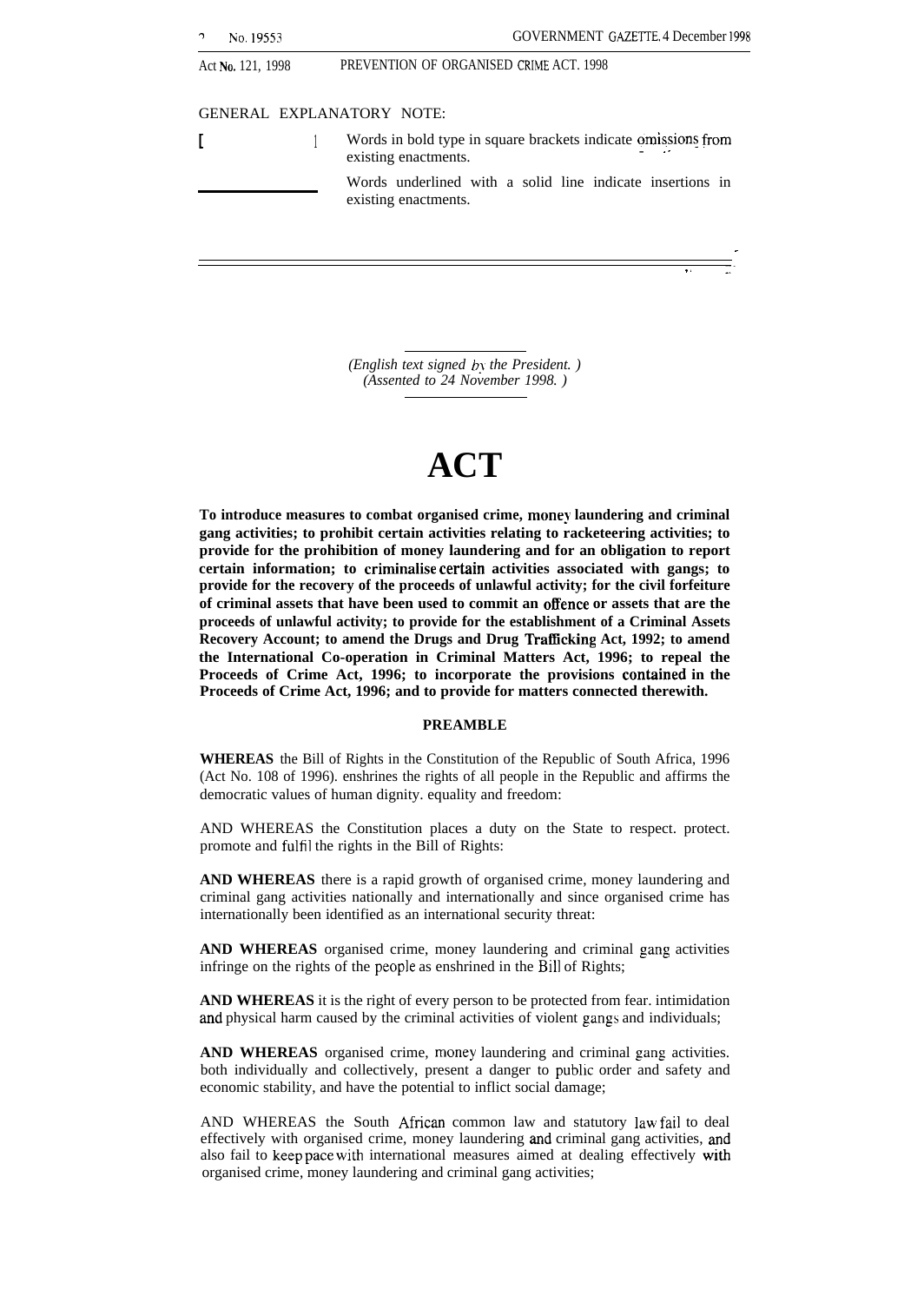AND BEARING IN MIND that it is usually very difficult to prove the direct involvement of organised crime leaders in particular cases, because they do not perform the actual criminal activities themselves, it is necessary to criminalise the management of. and related conduct in connection with enterprises which are involved in a pattern of racketeering activity:

**AND WHEREAS** persons should not benefit from the fruits of organised crime and money laundering, legislation is necessary for the preservation and forfeiture of property which is concerned in the commission or suspected commission of an offence:

**AND WHEREAS** there is a need to devote such forfeited assets and proceeds to the combatting of organised crime and money laundering;

**AND WHEREAS** the pervasive presence of criminal gangs in many communities is harmful to the well being of those communities, it is necessary to criminalise participation in or promotion of criminal gang activities;

**B** E IT THEREFORE ENACTED by the Parliament of the Republic of South Africa.<br>as follows: as follows:—

#### INDEX

*Sections*

### **CHAPTER 1**

### **DEFINITIONS AND INTERPRETATION**

1. Definitions and interpretation of Act

### **CHAPTER 2**

### **OFFENCES RELATING TO RACKETEERING ACTIVITIES**

- **7** Offences 10
- 3. Penalties

### **CHAPTER 3**

### **OFFENCES RELATING TO PROCEEDS OF UNLAWFUL ACTIVITIES**

- 4. Money laundering<br>5. Assisting another t
- 5. Assisting another to benefit from proceeds of unlawful activities 6. Acquisition. possession or use of proceeds of unlawful activities 15
	-

25

- 6. Acquisition. possession or use of proceeds of unlawful activities<br>7. Failure to report suspicion regarding proceeds of unlawful activi 7. Failure to report suspicion regarding proceeds of unlawful activities
- **Penalties**

### **CHAPTER 4**

### **OFFENCES RELATING TO CRIMINAL GANG ACTIVITIES**  $^{20}$

- 9. Gang related offences
- 10. Penalties
- 11. Interpretation of member of criminal gang

### **CHAPTER j**

### **PROCEEDS OF UNLAWFUL ACTIVITIES**

### **PART 1**

### **APPLICATION OF CHAPTER**

12 Definitions and interpretation of Chapter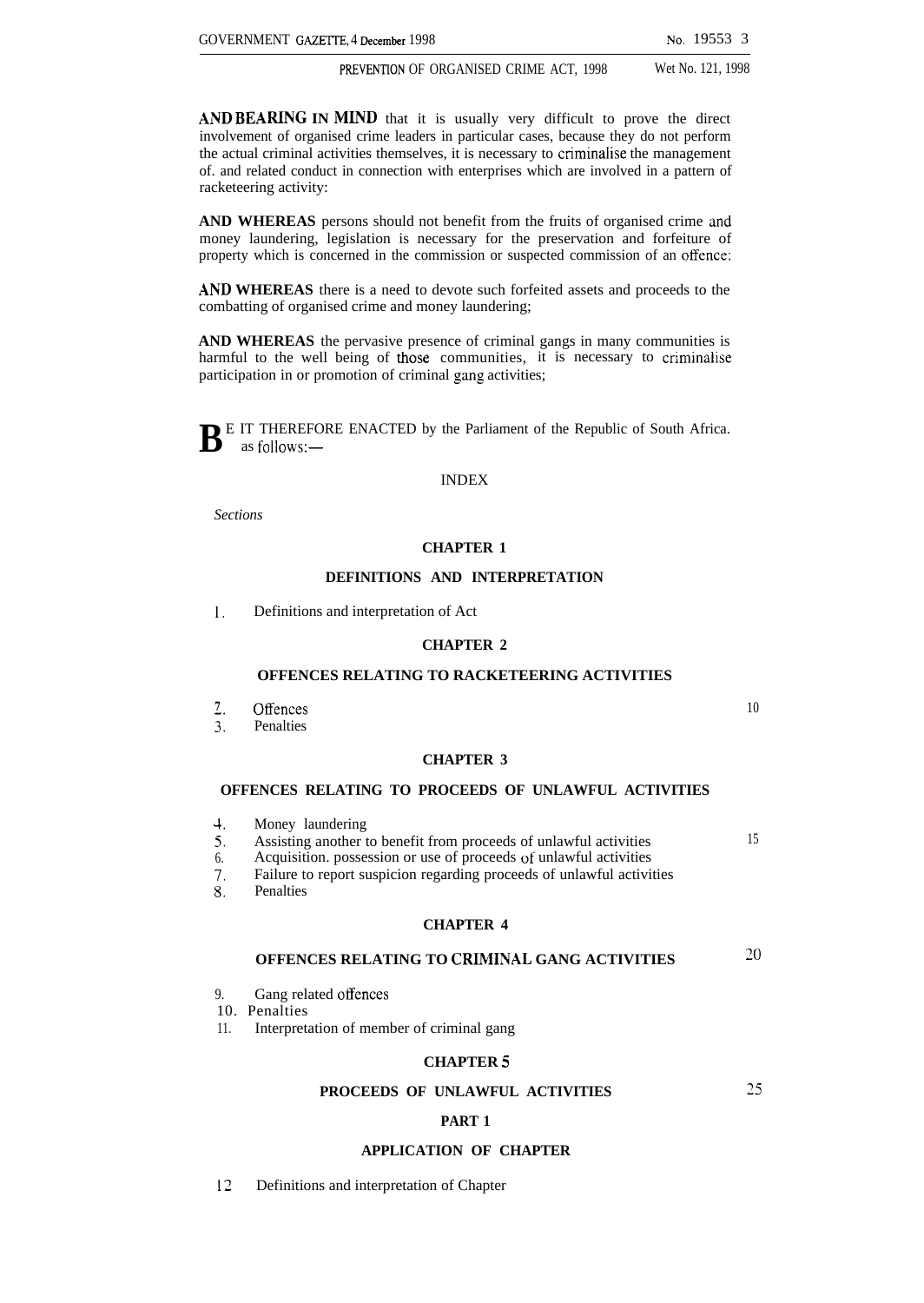- Act No. 121, 1998 Prevention OF ORGANISED CRIME ACT. 1998
	- 13. Proceedings are civil, not criminal
	- 14. Realizable property
	- 15. Value of property
	- 16. **Gifts**
	- 17. Conclusion of proceedings against defendant

### PART 2

### CONFISCATION ORDERS

- 18. Confiscation orders
- 19, Value of proceeds of unlawful activities
- 20. Amounts which might be realised
- 21, Statements relating to proceeds of unlawful activities
- ~p, Evidence relating to proceeds of unlawful activities
- 23, Effect of confiscation orders
- 24. Procedure where person absconds or dies

#### PART 3

### RESTRAINT ORDERS

- 25, Cases in which restraint orders may be made
- 26. Restraint orders
- 27. Seizure of property subject to restraint order
- 28. Appointment of *curator bonis* in respect of property subject to restraint order 20
- 29. Orders in respect of immovable property subject to restraint order

### **PART 4**

### **REALISATION OF PROPERTY**

- 30. Realisation of property
- 31. Application of certain sums of money
- 32. Functions of *curator bonis*
- 33. Exercise of powers by High Court and *curafor bonis*
- 34. Variation of confiscation orders
- 35. Effect of sequestration of estates on realizable property
- 36. Effect of winding-up of companies or other juristic persons on realizable 30 property

### **CHAPTER 6**

### **CWIL RECOVERY OF PROPERTY**

### **PART 1**

### **INTRODUCTION**

35

37. Proceedings are civil. not criminal

### **PART 2**

### **PRESERVATION OF PROPERTY ORDERS**

- 38. Preservation of property orders
- 39. Notice of preservation of property orders 40
- 40. Duration of preservation of property orders
- 41. Seizure of property subject to preservation of property order
- 42. Appointment of *curator bonis in* respect of property subject to preservation of property order
- **43,** Orders in respect of immovable property subject to preservation of property 45 order

25

15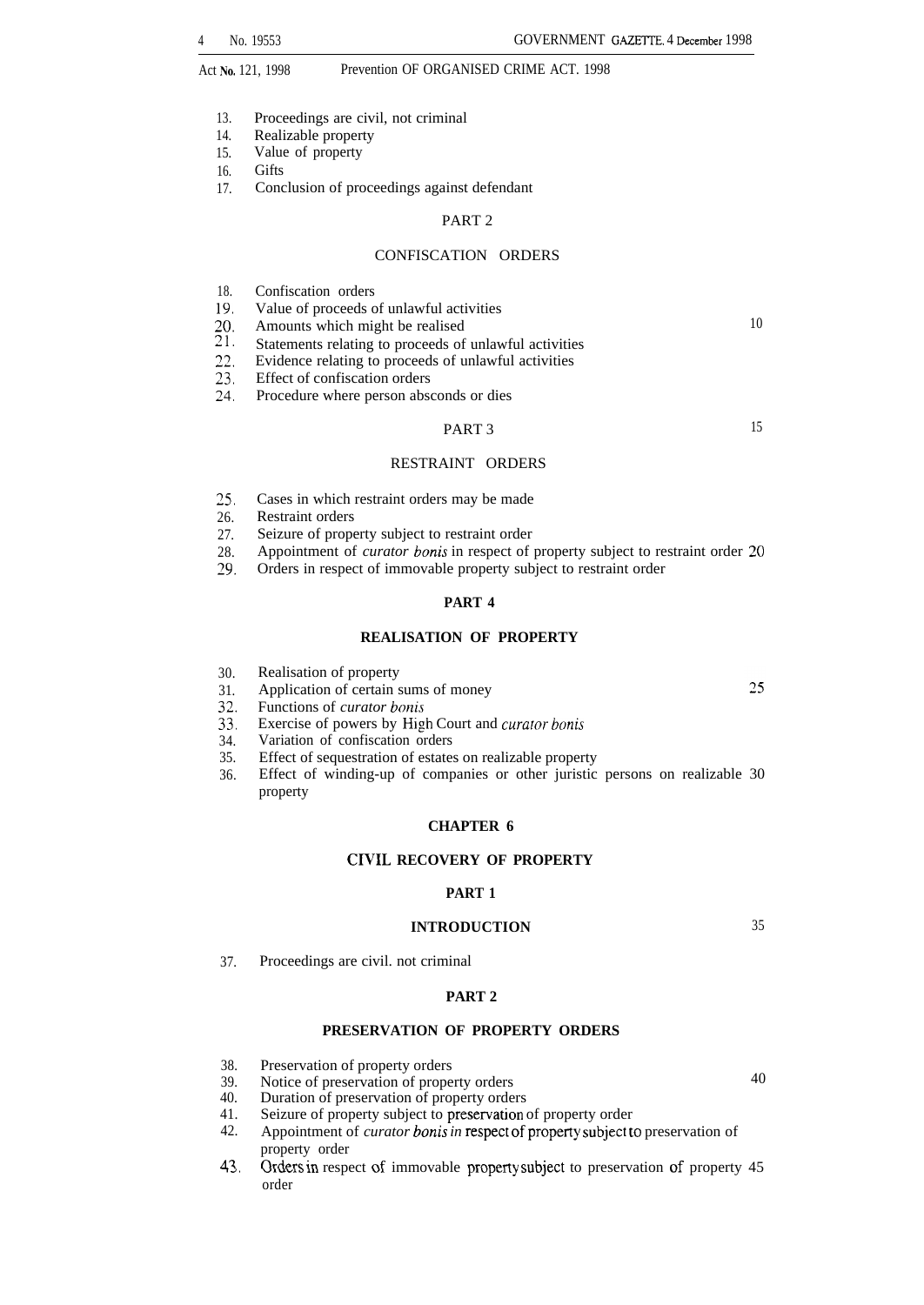- 44. Provision for expenses
- 45. Maximum legal expenses that can be met from preserved property
- 46. Taxation of legal expenses
- 47. Variation and rescission of orders

### **PART 3**

**FORFEITURE OF PROPERTY**

- 48. Application for forfeiture order
- 49. Late entry of appearance
- jO. Making of forfeiture order
- 51. Notice of reasonable grounds that property is concerned in commission of 10 offence
- j2. Exclusion of interests in property
- j3. Forfeiture order by default
- 54. Exclusion of interests in forfeited property
- 55. Appeal against forfeiture order 15
- j6. Effect of forfeiture order
- 57. Fulfillment of forfeiture order

### **P.4RT 4**

### **GENERAL PROVISIONS RELATING TO PRESERVATION AND FORFEITURE OF PROPERTY** 20

- **58.** Offence may form the basis of multiple orders
- 59. Application of Chapter to deceased estates
- 60. Effect of death of joint owner of preserved property
- 61. Expedition of applications
- 62. Procedure and rules of court

### **CHAPTER 7**

### **CRINIINAL ASSETS RECOVERY ACCOUNT**

| 63. Establishment of Criminal Assets Recovery Account                             |    |
|-----------------------------------------------------------------------------------|----|
| 64. Finances of Account                                                           |    |
| 65. Establishment of Committee                                                    | 30 |
| 66. Conditions of service, remuneration. allowances and other benefits of certain |    |
| members of Committee                                                              |    |
| 67. Meetings of committee                                                         |    |
| 68. Objects of Committee                                                          |    |
| 69. Powers and functions of Committee                                             | 35 |
|                                                                                   |    |

**70.** Other matters to be prescribed

### **CHAPTER 8**

### **GENERAL PROVISIONS**

| <b>71.</b> Access to information                                                |     |
|---------------------------------------------------------------------------------|-----|
| 72. Investigations                                                              | 40. |
| 73. Sharing of information                                                      |     |
| 74. Hearing of court to be open to public                                       |     |
| 75. Offences relating to misuse of information. failure to comply with order of |     |
| court, and hindering of person in performance of functions                      |     |
| 76. Jurisdiction of courts                                                      | 45. |
| 77. Regulations                                                                 |     |
| 78. Liability                                                                   |     |
| 79. Amendment and repeal of laws                                                |     |
| 80. Transitional arrangement                                                    |     |
| 81. Short title and commencement                                                | 50  |

5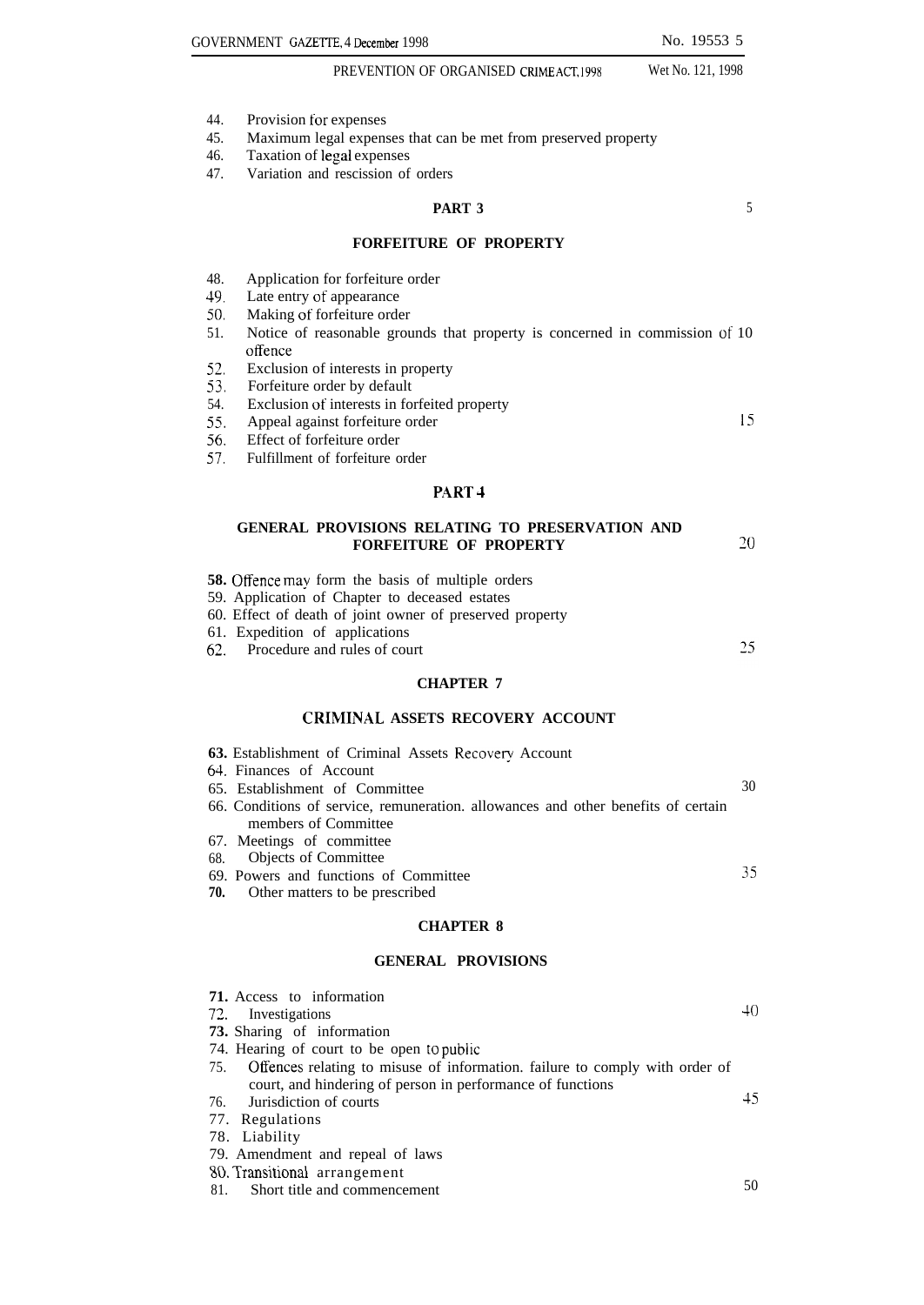#### Act No. 121, 1998 PREVENTION OF ORGANISED CRIME ACT. 1998

#### **SCHEDULE 1**

#### **(Sections 1,38,50,51,52,54,58 and 73)**

### **SCHEDULE 2**

#### **Amendment of the International Co-operation in Criminal Matters Act, 1996 (Act No. 75 of 1996) 5 (Section 79)**

#### **SCHEDULE 3**

### **Amendment to Sections of the Drugs and Drug Trafficking Act, 1992 (Act No. 140 of 1992) (Section 79)** 10

### **CHAPTER 1**

### **DEFINITIONS AND INTERPRETATION**

### **Definitions and interpretation of Act**

**1. (** 1 ) In this Act, unless the context otherwise indicates—

- (i) "Account" means the Criminal Assets Recovery Account established under 15 section 63: (xv)
- (ii) 'authorised police official" means any official of the South African Police Service who is authorised by the National Director or the National Commissioner of Police to act under this Act; (iv)
- (iii) "Committee" means a committee established in terms of section 65; (vi) 20
- (iv) "criminal gang" includes any formal or informal ongoing organisation, association. or group of three or more persons, which has as one of its activities the commission of one or more criminal offences, which has an identifiable name or identifying sign or symbol. and whose members individually or collectively engage in or have engaged in a pattern of criminal 25 gang activity; (vii)
- (1') 'enterprise" includes any individual. partnership. corporation, association. or other juristic person or legal entity, and any union or group of individuals associated in fact. although not a juristic person or legal entity; (xi)
- (vi) "High Court". includes for the purposes of Chapters 2, sections 25 to 29 of 30 Chapter 5 and Chapter 6 any judge thereof;  $(v)$
- (vii ) Ainstrumentality of an offence means any property which is concerned in the commission or suspected commission of an offence. whether within the Republic or elsewhere: (ix)
- $(viii)$  "interest" includes any right: (i)  $35$ 
	- $(ix)$  "Minister.. means the Minister of Justice": (viii)

 $(x)$  "National Director.' means—

- (u) for the purposes of section  $65(2)(d)$ . the National Director of Public Prosecutions appointed in terms of section 179(1)(a) of the Constitution:
- (b) for the purposes of sections  $2(4)$ .71 or 72 the National Director of Public 40 Prosecutions appointed as contemplated in paragraph *(a)* and includes a Director of Public Prosecutions. an Investigating Director of Public Prosecutions and a Special Director of Public Prosecutions referred to in section 1 of the National Prosecution Authority Act. 1998 (Act No. 32 of ] 998). who is authorised thereto in writing by the National Director in a 45 specific case or in general:
- (c) for the purposes of all other relevant provisions of this Act, the National Director of Public Prosecutions appointed as contemplated in paragraph *(a)* and includes any functionary referred to in section 1 of the National Prosecuting Authority Act, 1998. which is under the control of the 50 National Director and authorised thereto by the National Director in a specific case or in general; (x)
- (xi) "pattern of criminal gang activity" includes the commission of two or more criminal offences referred to in Schedule 1: Provided that at least one of those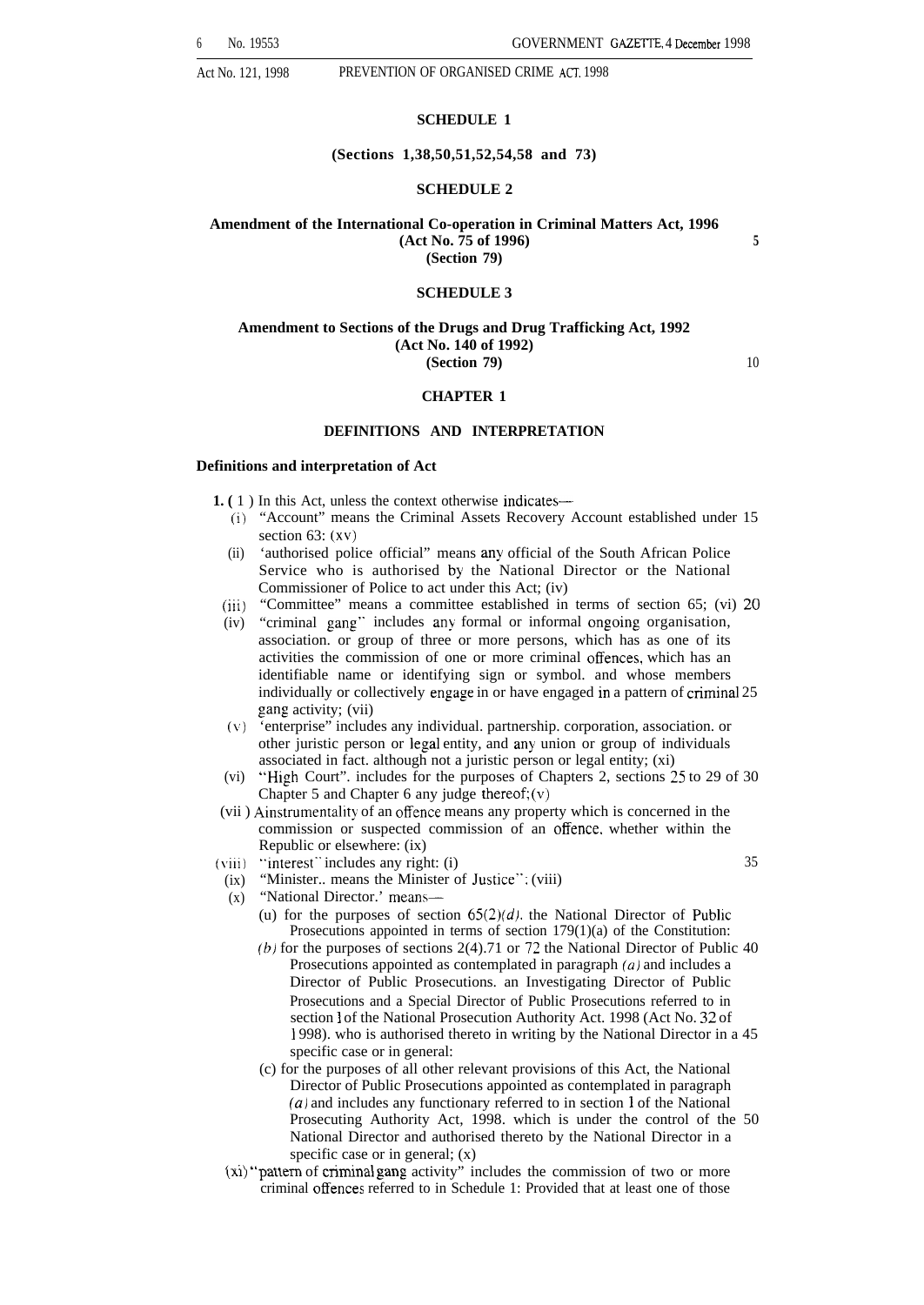offences occurred after tie date of commencement of Chapter 4 and the last of those offences occurred within three years after a prior offence and the offences were committed—

- *(a)* on separate occasions; or
- $(b)$  on the same occasion, by two or more persons who are members of, or 5 belong to, the same criminal gang; (xiii)
- $(xii)$ "pattern of racketeering activity" means the planned, ongoing, continuous or repeated participation or involvement in any offence referred to in Schedule 1 and includes at least two offences referred to in Schedule 1, of which one of the offences occurred after the commencement of this Act and the last offence 10 occurred within 10 years (excluding any period of imprisonment) after the commission of such prior offence referred to in Schedule 1; (xiv)
- $(xiii)$ "prescribed" means prescribed by regulation under section 77; (xvi)
- (xiv) "preservation of property order" means an order referred to in section 38: (iii)
- (xv) "proceeds of unlawful activities", means any property or part thereof or any 15 service, advantage, benefit or reward which was derived, received or retained, directly or indirectly, in connection with or as a result of any unlawful activity carried on by any person, whether in the Republic or elsewhere, except for purposes of Chapter 5 where it means—
	- (a) any unlawful activity carried on by any person; or **20**
		-
	- *(b)* any act or omission outside the Republic which, if it had occurred in the Republic, would have constituted an unlawful activity,

and includes any property representing property so derived; (xii)

- $(xvi)$ "property" means money or any other movable, immovable, corporeal or incorporeal thing and includes any rights, privileges. claims and securities and 25 any interest therein and all proceeds thereof: (ii)
- (2) For purposes of this Act a person has knowledge of a fact if—
	- *(a)* the person has actual knowledge of that fact: or
	- (b) the court is satisfied that—
		- (i) the person believes that there is a reasonable possibility of the existence 30 of that fact; and

(ii) he or she fails to obtain information to confirm the existence of that fact,

(3) For purposes of this Act a person ought reasonably to have known or suspected a fact, the conclusions that he or she ought to have reached are those which would have been reached by a reasonably diligent and vigilant person having both— 35

*(a)* the general knowledge. skill. training and experience that may reasonably be expected of a person in his or her position: and

 $(b)$  the general knowledge, skill. training and experience that he or she in fact has. (4) Nothing in Chapters 2.3 and 4 shall be construed to limit prosecution under any other provision of the law. 40

### **CHAPTER 2**

### **OFFENCES RELATING TO RACKETEERING ACTIVITIES**

### **Offences**

2. ( 1 ) Any person who—

 $(a)(i)$  receives or retains any property derived. directly or indirectly: and  $\overline{45}$ (ii) knows or ought reasonably to have known that such property is derived. directly or indirectly.

from a pattern of racketeering activity: and

- (iii) uses or invests. directly or indirectly. any part of such property in acquisition of any interest in, or the establishment or operation or 50 activities of, any enterprise;
- *(b) (i)* receives or retains any property, directly or indirectly, on behalf of any enterprise; and
	- (ii) who knows or ought reasonably to have known that such property derived or is derived from or through a pattern of racketeering activity;  $55$
- (c) (i) uses or invests any property. directly or indirectly, on behalf of any enterprise or in acquisition of any interest in. or the establishment or operation or activities of any enterprise; and
	- $(ii)$ who knows or ought reasonably to have known that such property,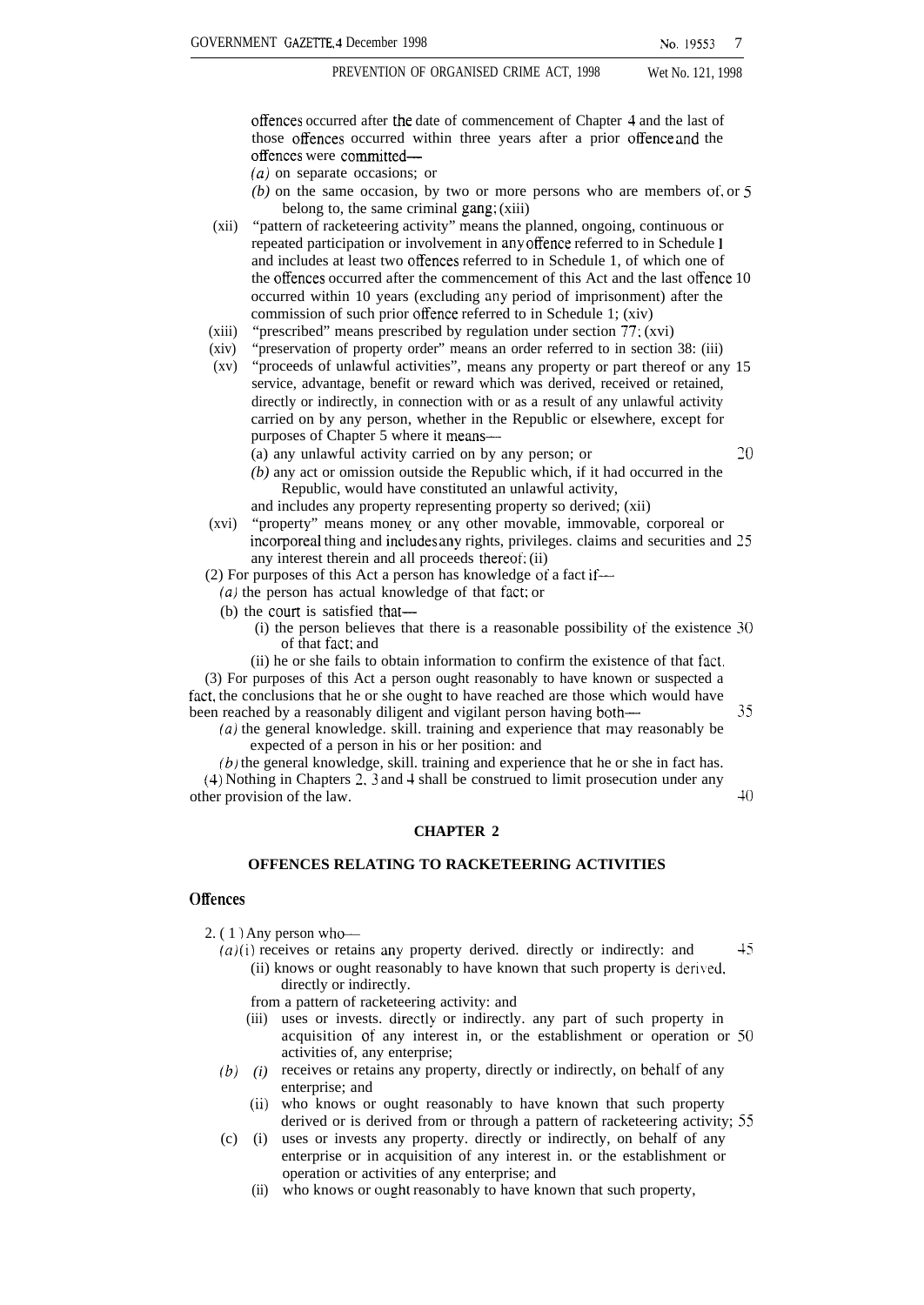Act **No. 121, 1998** PREVENTION OF ORGANISED CRIME ACT. 1998

derived or is derived from or through a pattern of racketeering activity;

- *(d)* acquires or maintains. directly or indirectly. any interest in or control of any enterprise through a pattern of racketeering activity:
- (e) whilst managing or employed by or associated with any enterprise. conducts or participates in the conduct. directly or indirectly, of such enterprise's affairs 5 through a pattern of racketeering activity:
- (f) manages the operation or activities of an enterprise and who knows or ought reasonably to have known that any person. whilst employed by or associated with that enterprise. conducts or participates in the conduct, directly or indirectly. of such enterprise's affairs through a pattern of racketeering 10 activity:
- $(g)$  conspires or attempts to violate any of the provisions of paragraphs  $(a)$ .  $(b)$ .  $(c)$ , (d).  $(e)$  or  $(f)$ .

within the Republic or elsewhere. shall be guilty of an offence.

(2) The court may hear evidence, including evidence with regard to hearsay, similar  $15$ facts or previous convictions. relating to offences contemplated in subsection (1). notwithstanding that such evidence might otherwise be inadmissible. provided that such evidence would not render a trial unfair.

(3) For purposes of proving a previous conviction during a trial in respect of an offence contemplated in subsection ( 1 ). it shall be sufficient to prove the original record 20 of judicial proceedings if a copy of such record, certified or purporting to be certified by the registrar or clerk of the court or other official having the custody <sup>of</sup> the record of such judicial proceedings or by the deputy of such registrar. clerk or other official or. in the case where judicial proceedings are taken down in shorthand or by mechanical means. by the person who transcribed such proceedings, as a true copy of such record. is 25 produced in evidence at such trial, and such copy shall be *prima facie* proof that arty matter purporting to be recorded thereon was correctly recorded.

(4) A person shall only be charged with committing an offence contemplated in subsection (1) if a prosecution is authorised in writing by the National Director.

#### **Penalties 30**

3. (1) Any person convicted of an offence referred to in section  $2(1)$  shall be liable to a fine not exceeding R 1 000 million, or to imprisonment for a period up to imprisonment for life.

(2) Notwithstanding any other law dealing with the penal jurisdiction of the regional court. if a regional court. after it has convicted an accused of an offence referred to in 35 section  $2(1)$  following on-

- $(a)$  a plea of guilty: or
- $(b)$  a plea of not guilty.

but before sentence. is of the opinion that the offence in respect of which the accused has been convicted merits punishment— **40** 

- (i) in excess of the penal jurisdiction of the regional court but not exceeding a fine of R 100 million or a period of 30 years imprisonment. the regional court shall have jurisdiction to impose such penalty even though that penalty exceeds the penal jurisdiction of that court: or
- (ii) exceeding a fine of  $R100$  million or a period of 30 years imprisonment or 45 merits imprisonment for life, the regional court shall stop the proceedings and commit the accused for sentence by a High Court having jurisdiction.

(3) If a regional court has committed an accused for sentence by a High Court in terms of subsection  $(2)$  the provisions of section 52 of the Criminal Law Amendment Act, 50 1997 (Act No. 105 of 1997). notwithstanding the provisions of section 53, shall apply with the necessary changes regarding the referral by the regional court to the High Court.

#### **CHAPTER 3**

### **OFFENCES RELATING TO PROCEEDS OF UNLAWTFUL ACT1171TIES 55**

### **Money laundering**

4. Any person who knows or ought reasonably to have known that property is or forms part of the proceeds of unlawful activities and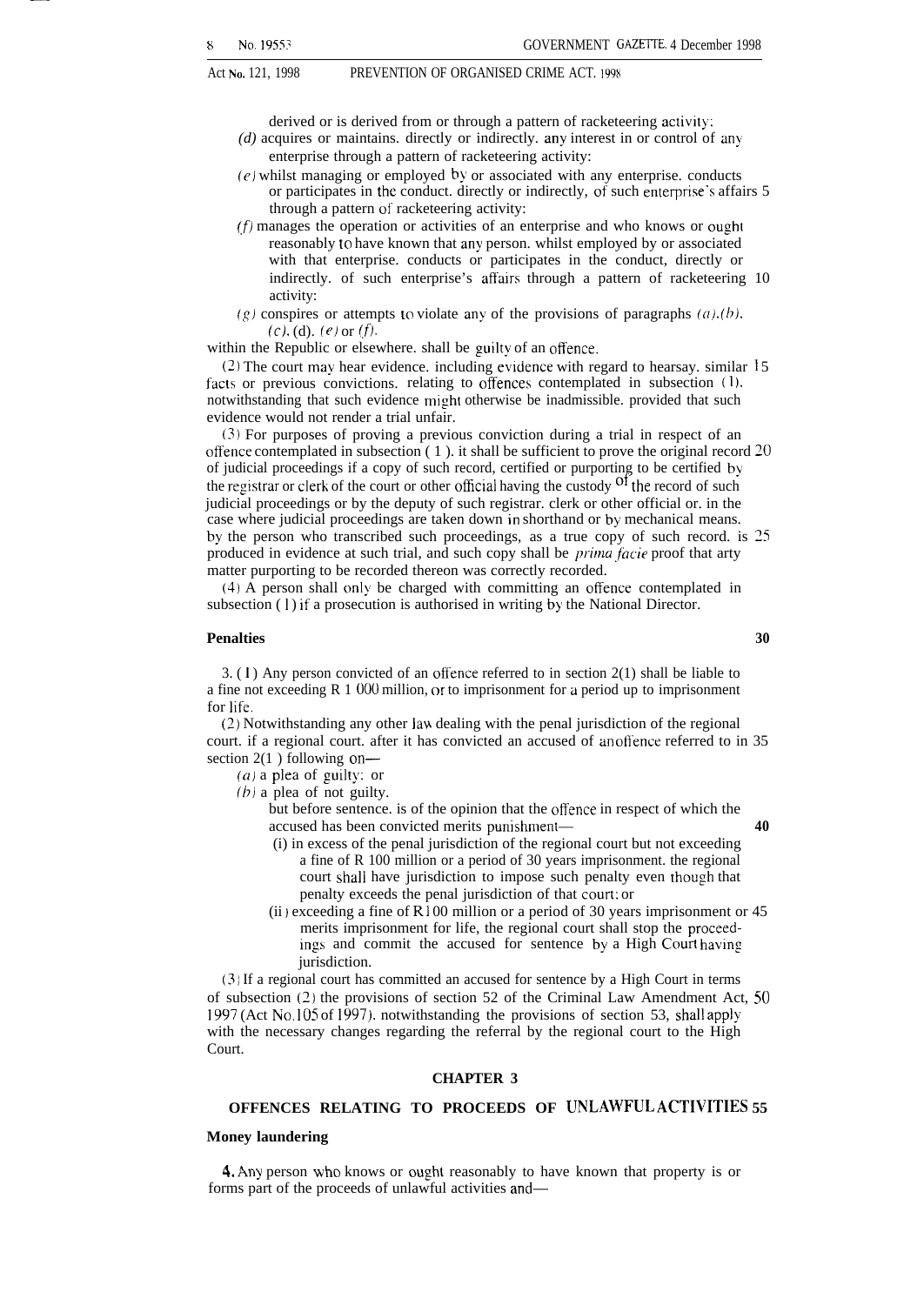Prevention OF ORGANISED CRIME ACT, 1998 Wet No. 121, 1998

- $(a)$  enters into any agreement or engages in any arrangement or transaction with anyone in connection with that property. whether such agreement, arrangement or transaction is legally enforceable or not; or
- (b) performs any other act in connection with such property, whether it is performed independently or in concert with any other person,  $\frac{5}{9}$

which has or is likely to have the effect—

- (i) of concealing or disguising the nature, source, location, disposition or movement of the said property or its ownership or any interest which anyone may have in respect thereof; or
- (ii) of enabling or assisting any person who has committed or commits an offence,  $I(\theta)$ whether in the Republic or elsewhere—
	- *(au)* to avoid prosecution; or
	- $(bb)$  to remove or diminish any property acquired directly, or indirectly, as a result of the commission of an offence,

shall be guilty of an offence. let us a set of an offence of  $\frac{15}{2}$ 

### **Assisting another to benefit from proceeds of unlawful activities**

**5.** Any person who knows or ought reasonably [o have known [hat another person has obtained the proceeds of unlawful activities, enters into any agreement with anyone or engages in any arrangement or transaction whereby—

- $(a)$  the retention or the control by or on behalf of the said other person of the 20 proceeds of unlawful activities is facilitated: or
- $(b)$  the said proceeds of unlawful activities are used to make funds available to the said other person or to acquire property on his or her behalf or to benetit him or her in any other way,

shall be guilty of an offence. 25

### **Acquisition, possession or use of proceeds of unlawful activities**

- **6.** Any person who—
	- *(a)* acquires;
	- *(b)* uses; or
	- $(c)$  has possession.  $30$

of property and who knows or ought reasonably to have known that it is or forms part of the proceeds of unlawful activities of another person. shall be guilty of an offence.

### **Failure to report suspicion regarding proceeds of unlawful activities**

**7. (1)** Any person who carries on a business or is in charge of a business undertaking who suspects or ought reasonably to have suspected that—  $35$ 

- ( $a$ ) any property which comes into his or her possession or the possession of the said business undertaking is. or forms part of. the proceeds of unlawful activities;
- **(b)** a transaction to which he or she or the business undertaking is a party will facilitate the transfer of the proceeds of unlawful activities: or  $40$
- $(c)$  a transaction to which he or she or the business undertaking is a party and which is discontinued—
	- (i) may have brought the proceeds of unlawful activities into possession of the person or business undertaking: or
	- (ii) may have facilitated the transfer of the proceeds of unlawful activity. had  $45$ that transaction been concluded,

must report his or her suspicion and all available information concerning the grounds on which it rests, within a reasonable time to a person designated by the Minister and shall take all reasonable steps to discharge such obligation.

(2) A report under subsection  $(1)$  shall be accompanied by copies of documentation 50 directly relevant to that suspicion and the grounds on which it rests.

(3) A person to whom a report may be made under subsection  $(1)$  may. in writing, require the person making the report to provide him or her or an official identified in the request with—

 $(a)$  particulars or further particulars of any matter concerning the suspicion to 55 which the report relates and the grounds upon which it rests; and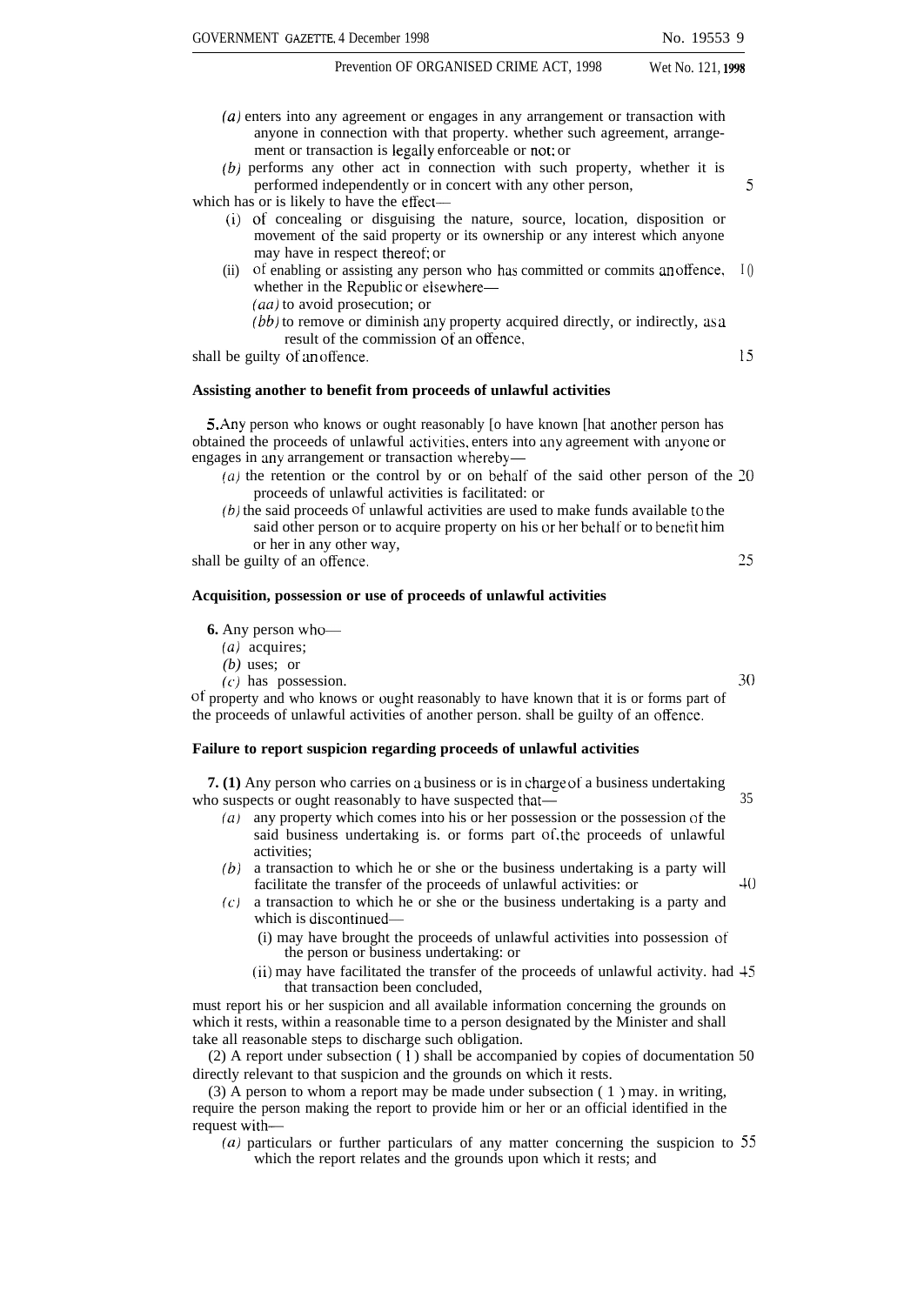### Act No. 121, 1998 PREVENTION OF ORGANISED CRIME ACT, 1998

(b) copies of all available documents concerning such particulars or further particulars.

(4) When a person receives a request under subsection (3) he or she shall furnish the person who made the request with the requested particulars or further particulars and copies of documents to the extent that such particulars or documents are available to him 5 or her within a reasonable time.

(5) *(a) No* obligation as to secrecy and no other restriction on the disclosure of information as to the affairs or business of another, whether imposed by any law, the common law or any agreement. shall affect any obligation imposed under this section to report or disclose information or to permit access to any registers, records or other 10 documents unless that obligation of secrecy or restriction is based on the common law right to professional privilege between an attorney and his or her client in respect of information communicated to the attorney so as to enable him or her to provide advice. to defend or to render other legal assistance to the client in connection with an offence under any law, of which the client is charged. in respect of which he or she has been 15 arrested or summoned to appear in court or in respect of which an investigation with a view to instituting criminal proceedings is being conducted against him or her.

 $(b)$  No liability based on a breach of an obligation as to secrecy or any restriction on the disclosure of information, whether imposed by any law. the common law or arty agreement, shall arise from a disclosure of any information in compliance with any 20 obligation imposed by this section.

(6) A person who is a party to a transaction in respect of which he or she forms a suspicion which in his or her opinion should be reported under subsection (1). may continue with that transaction and must ensure that all records relating to that transaction are kept and that all reasonable steps are taken to discharge the obligation under this 25 section.

(7) Any person who fails to comply with an obligation contemplated in this section shall be guilty of an offence.

#### **Penalties**

8. (1) Any person convicted of an offence contemplated in section 4, 5 or 6 shall be 30 liable to a fine not exceeding R 100 million. or to imprisonment for a period not exceeding 30 years.

(2) Any person convicted of an offence contemplated in section 7(7), shall be liable to a fine, or to imprisonment for a period not exceeding 15 years.

#### **CHAPTER 4** 35

### **OFFENCES RELATING TO CRIMINAL GANG ACTIVITIES**

#### **Gang related offences**

9. (1) Any person who actively participates in or is a member of a criminal gang and who-

- *(a)* wilfully aids and abets any criminal activity committed for the benefit of. at 40 the direction of, or in association with any criminal gang;
- *(b)* threatens to commit, bring about or perform any act of violence or any criminal activity by a criminal gang or with the assistance of a criminal gang: or
- *(c)* threatens any specific person or persons in general, with retaliation in any 45 manner or by any means whatsoever, in response to any act or alleged act of violence,

shall be guilty of an offence.

 $(2)$  Any person who-

- *(a)* performs any act which is aimed at causing. bringing about, promoting or 50 contributing towards a pattern of criminal gang activity;
- *(b)* incites, instigates, commands, aids, advises, encourages or procures any other person to commit, bring about. perform or participate in a pattern of criminal gang activity; or
- *(c)* intentionally causes, encourages, recruits, incites, instigates, commands. aids 55 or advises another person to join a criminal gang.

shall be guilty of any offence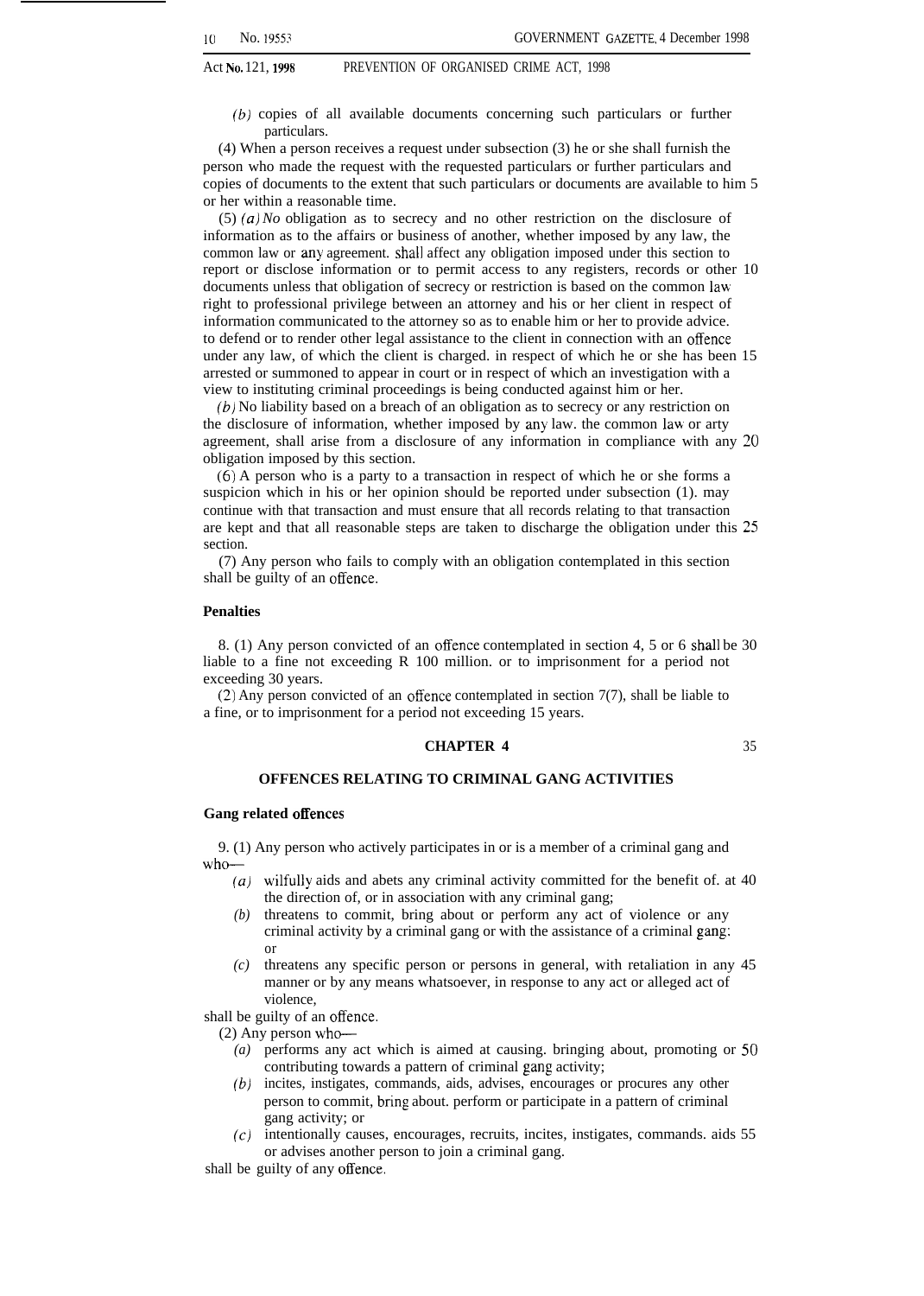### **Penalties**

**10. (1)** Any person convicted of an offence contemplated in—

- (a) section 9(1) or  $(2)(a)$  shall be liable to a fine, or to imprisonment for a period not exceeding six years;
- (b) section  $9(2)(b)$  or (c), shall be liable to a fine, or to imprisonment for a period 5 not exceeding three years;
- (c) section  $9(1)$  or  $(2)(a)$  and if the offence was committed under circumstances referred to in subsection (2) shall be liable to a fine, or to imprisonment for a period not exceeding eight years:
- (d) section  $9(2)(b)$  or (c), and if the offence was committed under circumstances 10 referred to in subsection (2) shall be liable to a fine or to imprisonment for a period not exceeding five years.

 $(2)$  If the offence contemplated in section 9 is committed on the premises or grounds of, or within 500 metres of a public or private school, or any other educational institution. during hours in which the facility is open for classes or school related  $15$ programmed or when minors are using the facility, such circumstance shall be regarded as an aggravating factor.

(3) If a court, after having convicted an accused of any offence. other than an offence contemplated in this Chapter. finds that the accused was a member of a criminal gang at the time of the commission of the offence. such factor shall be regarded as an 20 aggravating factor for sentencing purposes.

### **Interpretation of member of criminal gang**

**11.** In considering whether a person is a member of a criminal gang for purposes of this Chapter the court may, have regard to the following factors. namely that such person— 25

- $(a)$  admits to criminal gang membership:
- *(b)* is identified as a member of a criminal gang by a parent or guardian:
- $(c)$  resides in or frequents a particular criminal gang's area and adopts their style of dress, their use of hand signs, language or their tattoos, and associates with known members of a criminal gang; **30**
- **(d)** has been arrested more than once in the company of identified members of a criminal gang for offences which are consistent with usual criminal gang activity:
- (e) is identified as a member of a criminal gang by physical evidence such as photographs or other documentation. 35

#### **CHAPTER j**

### **PROCEEDS OF UNLAWFUL ACTIVITIES**

### **PART 1**

### **APPLICATION OF CHAPTER**

### **Definitions and interpretation of Chapter** 40

**12. (1)** In this Chapter, unless the context indicates otherwise—

(i) "affected gift" means any gift—

- (a) made by the defendant concerned not more than seven years before the fixed date:
- $(b)$  made by the defendant concerned at any time, if it was a gift—45 (i) of property received by that defendant in connection with an offence
	- committed by him or her or any other person; or (ii) of property. or any part thereof, which directly or indirectly represented in that defendant's hands property received by him or  $\frac{1}{50}$  her in that connection.  $\frac{50}{50}$

whether any such gift was made before or after the commencement of this Act:

- $(h)$  "confiscation order" means an order referred to in section 18(1);
- (iii) 'defendant" means a person against whom a prosecution for an offence has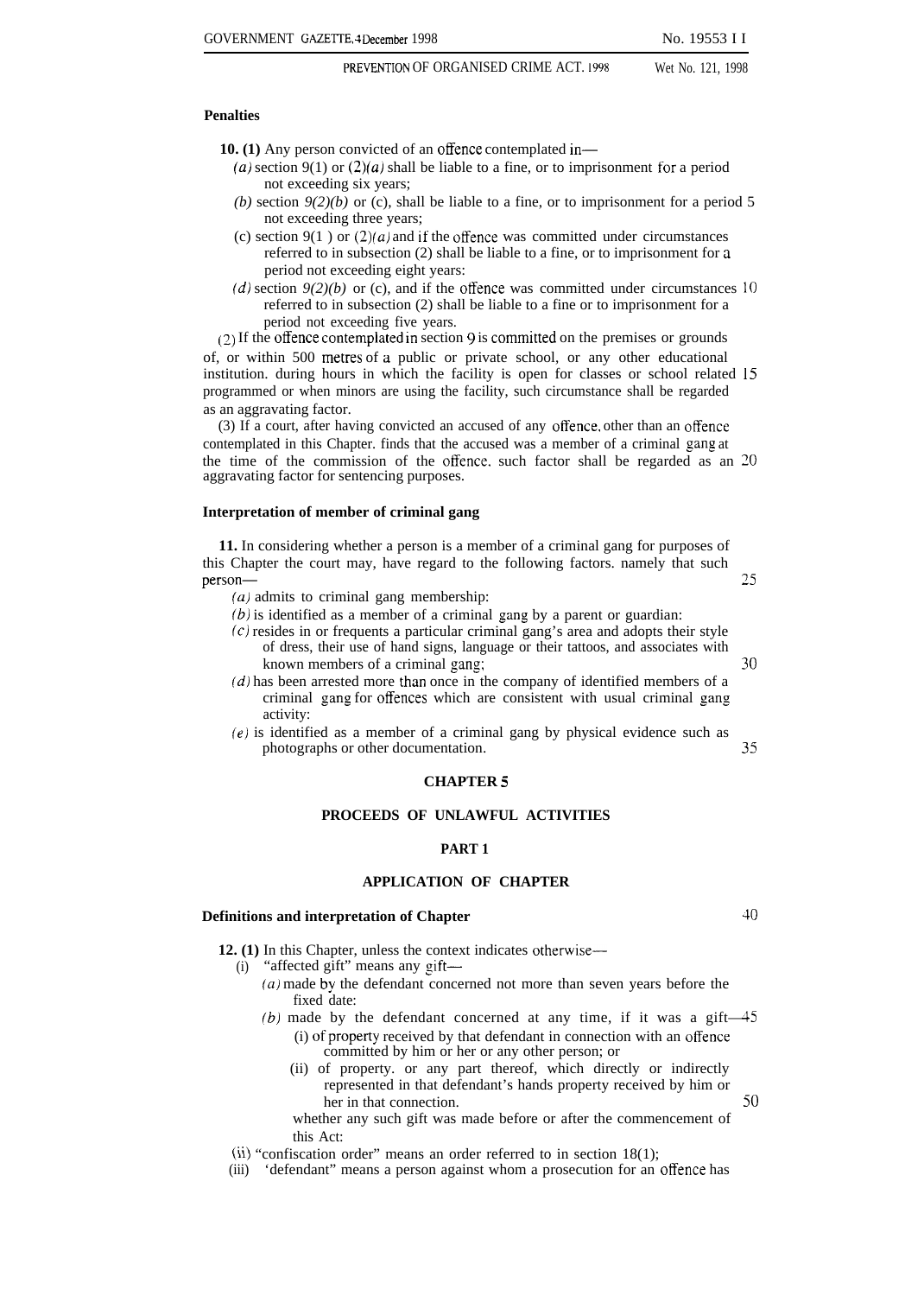been instituted, irrespective of whether he or she has been convicted or not. and includes a person referred to in section  $25(1)(b)$ ;

- $(iv)$ "fixed date", in relation to a defendant—
	- $(a)$  if a prosecution for an offence has been instituted against the defendant, means the date on which such prosecution has been instituted; 5
	- $(b)$  if a restraint order has been made against the defendant, means the date of such restraint order, whichever is the earlier date;
- (v) "realizable property'. means property referred to in section 14;
- (vi) "restraint order'. means an order referred to in section  $26(1)$ ;  $10$

(2) In this Chapter, except where it is inconsistent with the context or clearly inappropriate, any reference—

 $(a)$  to a person who holds property shall be construed as a reference to a person who has any interest in the property, and—

- (i) if the estate of such person has been sequestrated, also to the executor of 15 his or her insolvent estate; or
- (ii) if such person is a company or other juristic person which is being wound up, also to the liquidator thereof;
- *(b)* to a person who transfers property to any other person shall be construed as a reference to a person who transfers or grants to any other person any interest **20** in the property;
- (c) to anything received in connection with an offence shall be construed as a reference also to anything received both in that connection and in some other connection.

(3) For the purposes of this Chapter. a person has benefited from unlawful activity if **25** he or she has at any time, whether before or after the commencement of this Act. received any advantage, payment. service or reward including any property or part thereof in connection with any criminal activity earned on by him or her or by any other person.

#### **Proceedings are civil, not criminal**

**13. (1)** For the purposes of this Chapter proceedings on application for a confiscation order or a restraint order are civil proceedings, and are not criminal proceedings.

(2) The rules of evidence applicable in civil proceedings apply to proceedings on application for a confiscation order or a restraint order.

(3) No rule of evidence applicable only in criminal proceedings shall apply to **35** proceedings on application for a confiscation order or restraint order.

(4) No rule of construction applicable only in criminal proceedings shall apply to proceedings on application for a confiscation order or restraint order.

(5) Any question of fact to be decided by a court in any proceedings in respect of an application contemplated in this Chapter shall be decided on a balance of probabilities. **40**

#### **Realizable property**

**14. (1)** Subject to the provisions of subsection (2), the following property shall be realizable in terms of this Chapter, namely—

*(a)* any property held by the defendant concerned; and

*(b)* any property held by a person to whom that defendant has directly or 45 indirectly made any affected gift.

(2) Property shall not be realizable property if a declaration of forfeiture is in force in respect thereof.

#### **Value** of property

**15. (1)** For the purposes of this Chapter, the value of property, other than money, in **50** relation to any person holding the property, shall be—

 $(a)$  where any other person holds an interest in the property—

(i) the market value of the property; less

(ii) the amount required to discharge any encumbrance on the property; and

(b) where no other person holds an interest in the property, the market value of the **55**property.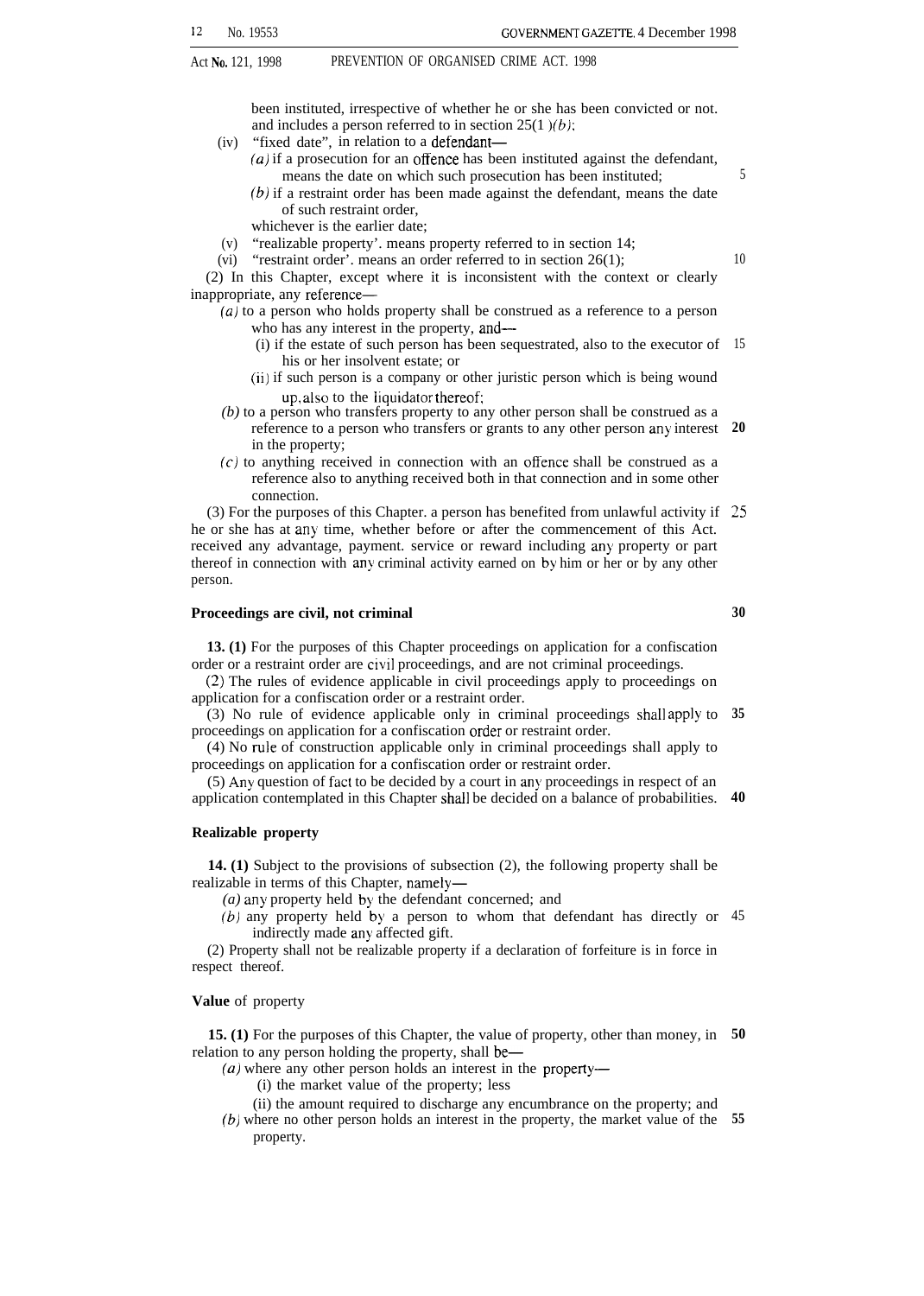(2) Notwithstanding the provisions of subsection(1), any reference in this Chapter to the value at a particular time of a payment or reward, shall be construed as a reference to—

- *(a)* the value of the payment or reward at the time when the recipient received it, as adjusted to take into account subsequent fluctuations in the value of money: 5 or
- (b) where subsection (3) applies. the value mentioned in that subsection, whichever is the greater value.

(3) If at the particular time the recipient holds—

- $(a)$  the property, other than cash, which he or she received, the value concerned 10 shall be the value of the property at the particular time; or
- *(b)* property, or any part thereof, which directly or indirectly represents in his or her hands the property which he or she received, the value concerned shall be the value of the property, in so far as it represents the property which he or she received, at the relevant time. If  $\frac{15}{15}$

### **Gifts**

**16. (1)** For the purposes of this Chapter. a defendant shall be deemed to have made a gift if he or she has transferred any property to any other person directly or indirectly for a consideration the value of which is significantly less than the value of the consideration supplied by the defendant.  $20$ 

(2) For the purposes of section 20(2) the gift which a defendant is deemed to have made shall consist of that share in the property transferred by the defendant which is equal to the difference between the value of that property as a whole and the consideration received by the defendant in return.

### **Conclusion of proceedings against defendant 25**

**17.** For the purposes of this Chapter, the proceedings contemplated in terms of this Chapter against a defendant shall be concluded when—

 $(a)$  the defendant is acquitted or found not guilty of an offence;

 $(b)$  subject to section 18(2), the court convicting the defendant of an offence, sentences the defendant without making a confiscation order against him or 30 her;

 $(c)$  the conviction in respect of an offence is set aside on review or appeal: or

 $(d)$  the defendant satisfies the confiscation order made against him or her.

### **PART 2**

### **CONFISCATION ORDERS**

#### **Confiscation orders**

**18.** (1) Whenever a defendant is convicted of an offence the court convicting the defendant may, on the application of the public prosecutor, enquire into any benefit which the defendant may have derived from—

(a) that offence;  $\frac{40}{2}$ 

- *(b)* any other offence of which the defendant has been convicted at the same trial; and
- $(c)$  any criminal activity which the court finds to be sufficiently related to those offences,

and. if the court finds that the defendant has so benefited. the court may, in addition to 45 any punishment which it may impose in respect of the offence, make an order against the defendant for the payment to the State of any amount it considers appropriate and the court may make any further orders as it may deem fit to ensure the effectiveness and fairness of that order.

(2) The amount which a court may order the defendant to pay to the State under  $50$ subsection  $(1)$ 

 $(a)$  shall not exceed the value of the defendant's proceeds of the offences or related criminal activities referred to in that subsection, as determined by the court in accordance with the provisions of this Chapter; or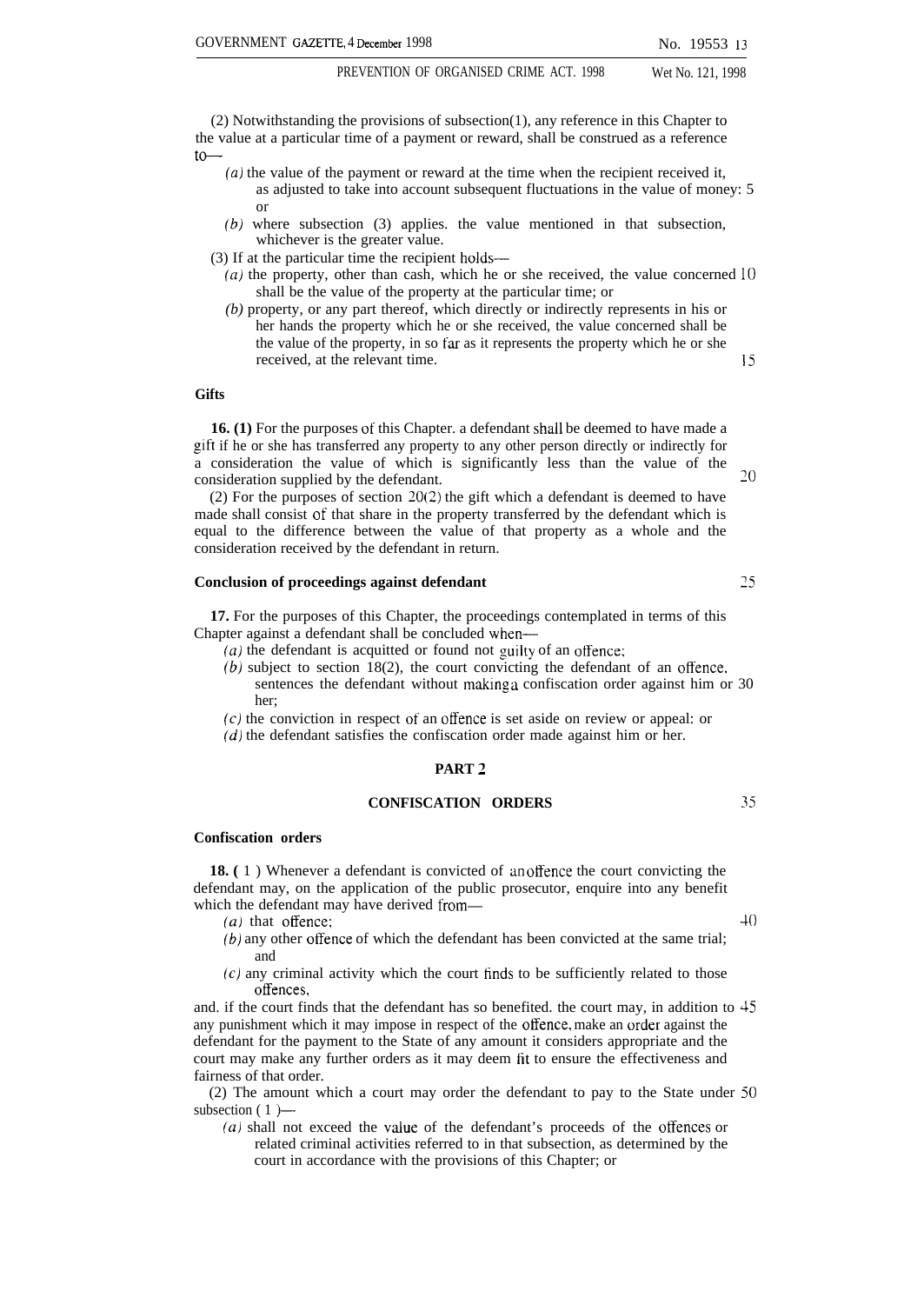#### Act No. 121.1998 PREVENTION OF ORGANISED CRIME ACT, 1998

*(b)* if the court is satisfied that the amount which might be realised as contemplated in section  $20(1)$  is less than the value referred to in paragraph *(a),* shaIl, not exceed an amount which in the opinion of the court might be so realised.

(3) A court convicting a defendant may. when passing sentence, indicate that it will 5 hold an enquiry contemplated in subsection (1) at a later stage if—

- *(a)* it is satisfied that such enquiry will unreasonably delay the proceedings in sentencing the defendant: or
- *(b)* the public prosecutor applies to the court to first sentence the defendant and the court is satisfied that it is reasonable and justifiable to do so in the 10 circumstances.

(4) If the judicial officer who convicted the defendant is absent or for any other reason not available. any judicial officer of the same court may consider an application referred to in subsection (1) and hold an enquiry referred to in that subsection and he or she may in such proceedings take such steps as the judicial officer who is absent or not available 15 could lawfully have taken.

 $(5)$  No application referred to in subsection  $(1)$  shall be made without the written authority of the National Director.

(6) A court before which proceedings under this section are pending. may—

- $(a)$  in considering an application under subsection  $(1)$ -
	- (i) refer to the evidence and proceedings at the trial:
	- (ii) hear such further oral evidence as the court may deem fit;
	- (iii) direct the public prosecutor to tender to the court a statement referred to in section  $21(1)(a)$ ; and
	- (iv) direct a defendant to tender to the court a statement referred to in 25 subsection  $(3)(a)$  of that section:
- *(b)* subject to subsection (1)*(b)* or  $(3)(b)$  of section 21. adjourn such proceedings to any day on such conditions not inconsistent with a provision of the Criminal Procedure Act. 1977 (Act No. 51 of 1977). as the court may deem fit.

### **Value of proceeds of unlawful activities** 30

**19. (1)** Subject to the provisions of subsection (2). the value of a defendant's proceeds of unlawful activities shall be the sum of the values of the payments or other rewards received by him or her at any time, whether before or after the commencement of this  $Act<sub>s</sub>$  in connection with the criminal activity carried on by him or her or any other person. 35

(2) In determining the value of a defendants proceeds of unlawful activities the court shall—

- $(a)$  where it has made a declaration of forfeiture or where a declaration of forfeiture has previously been made in respect of property which is proved to the satisfaction of the court— **40** 
	- **(i) to** have been the property which the defendant received in connection with the criminal activity carried on by him or her or any other person; or
	- (ii) to have been property which directly or indirectly represented in the defendant's hands the property which he or she received in that connection. 45

leave the property out of account:

*(b)* where a confiscation order has previously been made against the defendant leave out of account those proceeds of unlawful activities which are proved to the satisfaction of the court to have been taken into account in determining the amount to be recovered under that confiscation order. 50

### **Amounts which might be realised**

20. (1) For the purposes of section 18(1)(b) or21 *(3)(a),* the amount which might be realised at the time of the making of a confiscation order against a defendant shall be the amount equal to the sum of—

(a) the values at that time of all realizable property held by the defendant; and 55

*(b)* the values at that time of all affected gifts made by the defendant,

less the sum of all obligations, if any, of the defendant having priority and which the court may recognise for this purpose.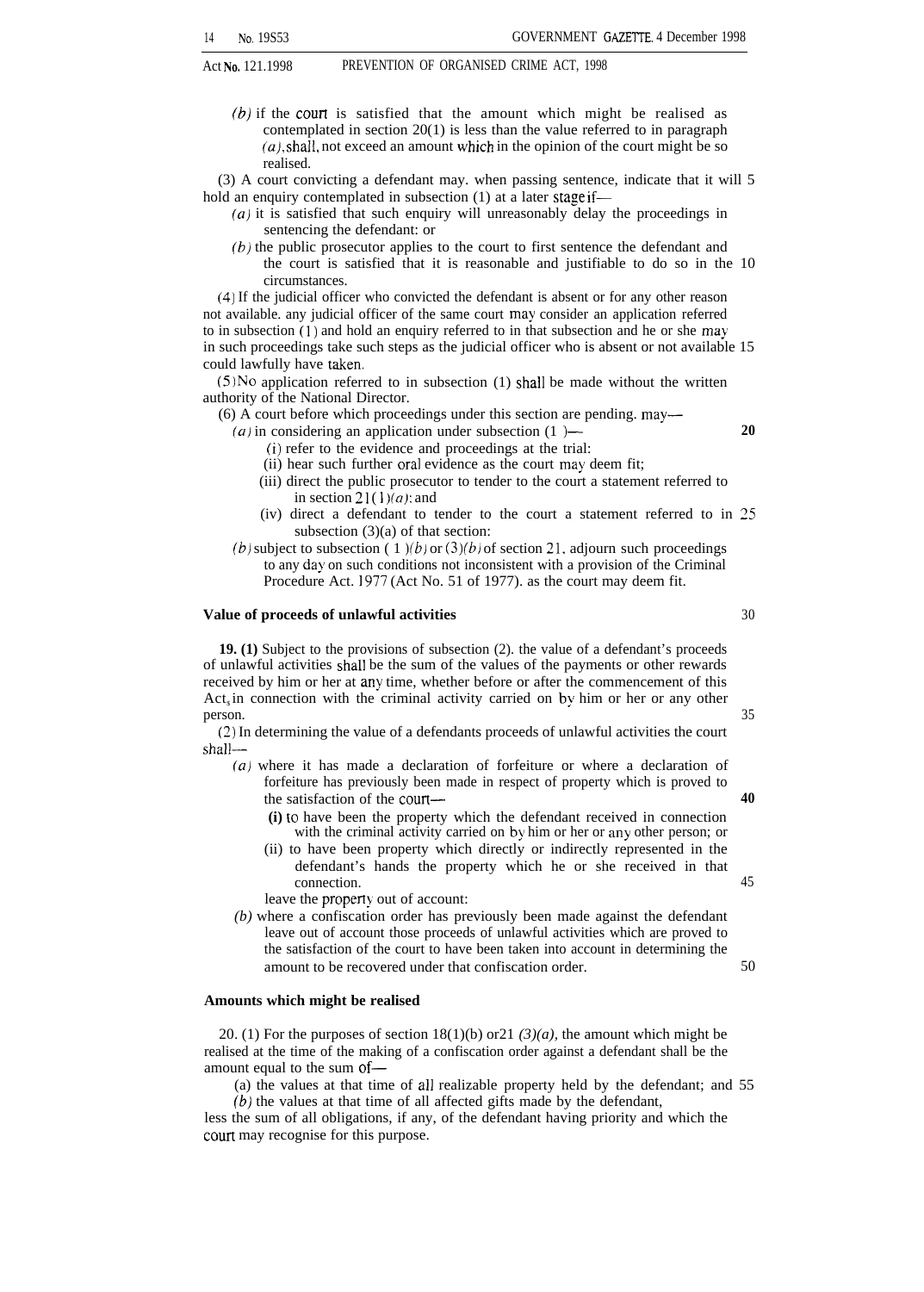Prevention OF ORGANISED CRIME ACT, 1998 Wet No. 121, 1998

(2) Notwithstanding the provisions of section 15(1) but subject to the provisions of section  $16(2)$ , the value of an affected gift at the time of the making of the relevant confiscation order shall be—

 $(a)$  the value of the affected gift at the time when the recipient received it, as adjusted to take into account subsequent fluctuations in the value of money; or  $5$ 

*(b) where* subsection (3) applies, the value mentioned in that subsection,

whichever is the greater value.

- $(3)$  If at the time of the making of the relevant confiscation order the recipient holds—
	- *(a)* the property, other than cash, which he or she received, the value concerned shall be the value of the property at that time; or 10
	- *(b)* the property which directly or indirectly represents in his or her hands the property which he or she received, the value concerned shall be the value of the property, in so far as it represents the property which he or she received. at the time.

(4) For the purposes of subsection  $(1)$ , an obligation has priority at the time of the 15 making of the relevant confiscation order—

*(a)* if it is an obligation of the defendant, where he or she has been convicted by a court of any offence—

(i) to pay a fine imposed before that time by the court; or

(ii) to pay any other amount under any resultant order made before that time 20 by the court:

*(b)* if it **is** an obligation which—

- (i) if the estate of the defendant had at that time been sequestrated: or
- (ii) where the defendant is a company or other juristic person. if such company or juristic person is at that time being wound up, 25

would be payable in pursuance of any secured or preferent claim against the insolvent estate or against such company or juristic person. as the case may be,  $(5)$  A court shall not determine the amounts which might be realised as contemplated

in subsection ( 1 ) unless it has afforded ail persons holding any interest in the property concerned an opportunity to make representations to it in connection with the realisation 30 of that property.

#### **Statements relating to proceeds of unlawful activities**

**21. (1)** *(a)* The public prosecutor may or, if so directed by the court, shall tender to the court a statement in writing under oath or affirmation by him or her or any other person in connection with any matter which is being enquired into by the court under section 35 18( 1), or which relates to the determination of the value of a defendant's proceeds of unlawful activities.

*(b)* A copy of such statement shall be served on the defendant at least 14 days before the date on which that statement is to be tendered to the court.

 $(2)(a)$  The defendant may dispute the correctness of any allegation contained in a 40 statement referred to in subsection  $(1)(a)$ , and if the defendant does so dispute the correctness of any such allegation, he or she shall state the grounds on which he or she relies.

*(b)* In so far as the defendant does not dispute the correctness of any allegation contained in such statement, that allegation shall be deemed to be conclusive proof of 45 the matter to which it relates.

 $(3)$  (a) A defendant may or, if so directed by the court, shall tender to the court a statement in writing under oath or affirmation by him or her or by any other person in connection with any matter which relates to the determination of the amount which might be realised as contemplated in section  $20(1)$ .  $50$ 

*(b) A* COPY of such statement shall be served on the public prosecutor at least 14 days before the date on which that statement is to be tendered to the court.

(4) (a) The public prosecutor may admit the correctness of any allegation contained in a statement referred to in subsection *(3)(a).*

 $(b)$  In so far as the public prosecutor admits the correctness of any allegation  $55$ contained in such statement, that allegation shall be deemed to be conclusive proof of the matter to which it relates.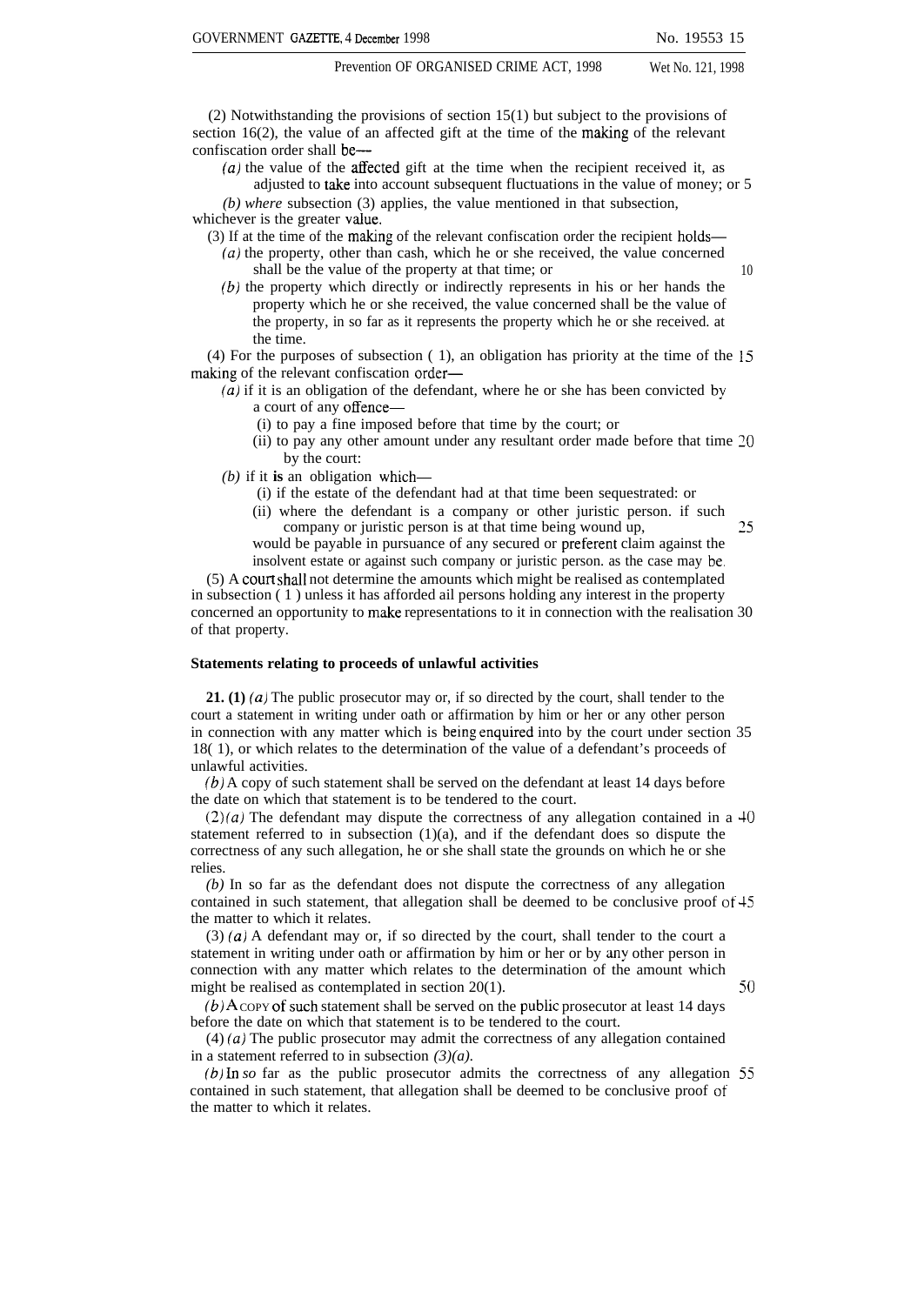### Act No. 121, 1998 PREVENTION OF ORGANISED CRIME ACT, 1998

### Evidence relating to proceeds of unlawful activities

**22. (1)** For the purposes of determining whether a defendant has derived a benefit in an enquiry under section 18(1). if it is found that the defendant did not at the fixed date. or since the beginning of a period of seven years before the fixed date. have legitimate sources of income sufficient to justify the interests in any property that the defendant holds, the court shall accept this fact as *prima facie* evidence that such interests form part of such a benefit. 5

(2) For the purposes of an enquiry under section 18(1), if it is found that a court had ordered the defendant to disclose any facts under section 26(7) and that the defendant had without sufficient cause failed to disclose such facts or had, after being so ordered. furnished false information, knowing such information to be false or not believing it to be true, the court shall accept these facts as *prima facie* evidence that any property to which the information relates— 10

- *(a)* forms part of the defendants benefit, in determining whether he or she has derived a benefit from an offence; or
- $(b)$  is held by the defendant as an advantage. payment, service or reward in connection with the offences or related criminal activities referred to in section 18(1).

(3) For the purposes of determining the value of a defendants proceeds of unlawful activities in an enquiry under section  $20(1)$ —

- $(a)$  if the court finds that he or she has benefited from an offence and that—
	- (i) he or she held property at any time at, or since. his or her conviction: or (ii) propefly was transferred to him or her at any time since the beginning of a period of seven years before the fixed date.

the court shall accept these facts as *prima facie* evidence that the property was 25 received by him or her at the earliest time at which he or she held it. as an advantage, payment. service or reward in connection with the offences or related criminal activities referred to in section 18(1 ):

 $(b)$  if the court finds that he or she has benefited from an offence and that expenditure had been incurred by him or her since the beginning of the period 30 contemplated in paragraph  $(a)$ , the court shall accept these facts as  $prime$  *facie* evidence that any such expenditure was met out of the advantages. payments. services or rewards. including any property received by him or her in connection with the offences or related criminal activities referred to in section 18(1) committed by him or her. 35

(4) For the purpose of determining the value of any property in an enquiry under section 18(1), if the court finds that the defendant received property at any time as an advantage. payment. service or reward in connection with the offences or related criminal activities referred to in that subsection committed by him or her or by any other person the court shall accept this fact as *prima,facie* evidence that he or she received that 40 property free of any other interest therein.

### **Effect of confiscation orders**

- 23. ( 1 ) A confiscation order made—
	- *(a)* by a magistrate's court. other than a regional court. shall have the effect of a civil judgment of that court: 45
	- (b) by a regional court shall have the effect of a civil judgment of the magistrates court of the district in which the relevant trial took place.

(2) Where a High Court makes a confiscation order—

 $(a)$  the confiscation order shall have the effect of a civil judgment of that court: or

*(b)* the presiding judge may direct the registrar of that court to forward a certified 50 copy of the confiscation order to the clerk of the magistrate's court designated by the presiding judge or. if no such court is designated. to the clerk of the magistrate's court within the area of jurisdiction of which the offence concerned was committed. and, on receipt of the said copy of the confiscation order the clerk of the magistrate's court concerned shall register the 55 confiscation order whereupon it shall have the effect of a civil judgment of that magistrates court.

]S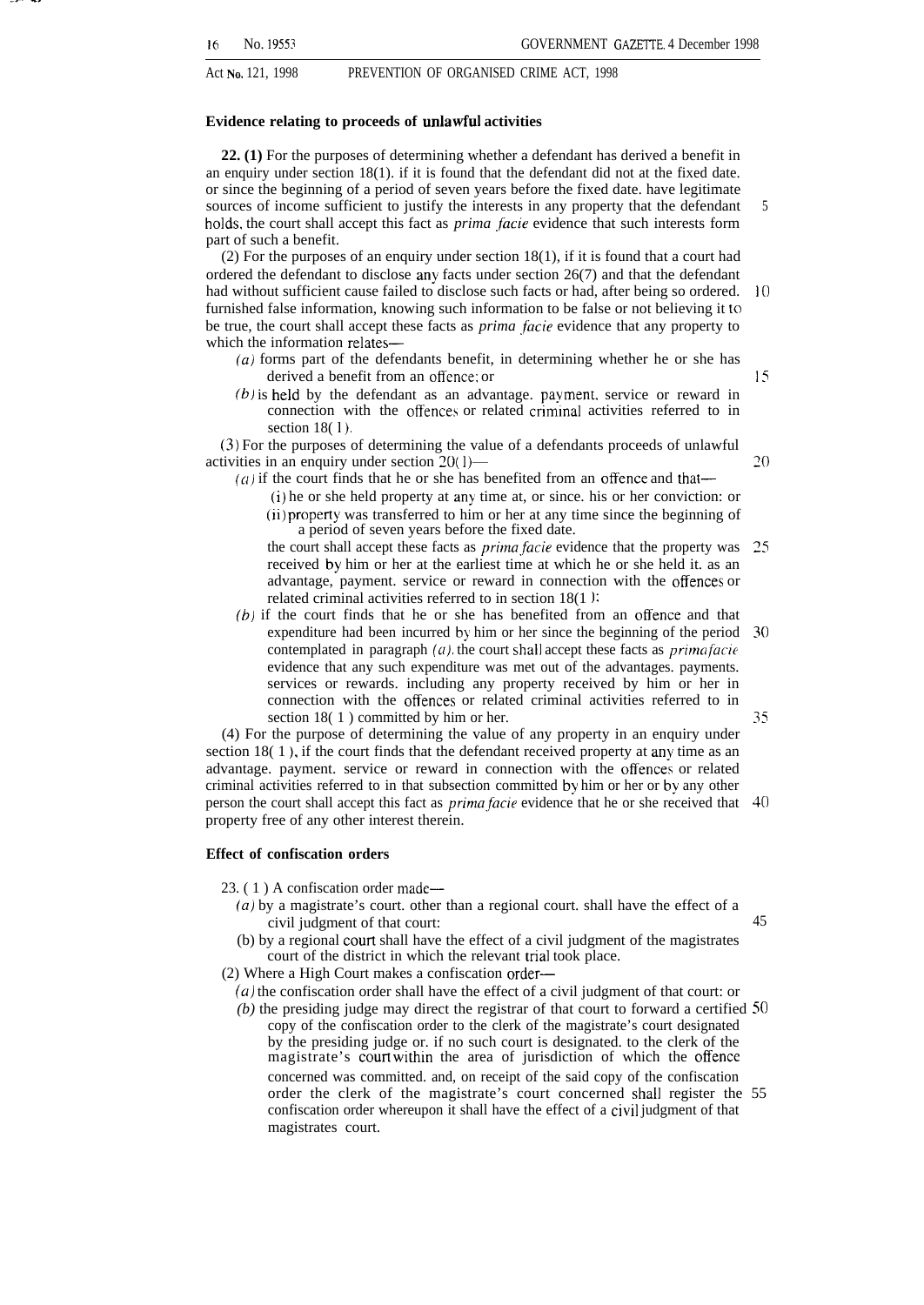### **Procedure where person absconds or dies**

24. (1) If a court is satisfied that—

- (a) (i) a person had been charged with an offence;
	- (ii) a person had been convicted of any offence:
	- $(iii)$  a restraint order had been made against a person; or  $\overline{5}$
	- (iv) there is sufficient evidence for putting a person on trial for an offence;
- (b) a warrant for his or her arrest had been issued and that the attendance of that person in court could not be secured after all reasonable steps were taken to execute that warrant;
- $(c)$  the proceedings against him or her cannot be resumed within a period of six 10 months due to his or her continued absence; and
- $(d)$  there are reasonable grounds to believe that a confiscation order would have been made against him or her were it not for his or her continued absence,

the court may, on the application by the National Director, enquire into any benefit the person may have derived from that offence. let us a line of the line of the line of the line of the line of the line of the line of the line of the line of the line of the line of the line of the line of the line of the li

(2) (a) Whenever a defendant who has been convicted of an offence dies before a confiscation order is made, the court may, on the application by the National Director. enquire into any benefit the person may have derived from that offence if the court is satisfied that there are reasonable grounds to believe that a confiscation order would have been made against him or her were it not for his or her death. <sup>20</sup>

*(b)* The executor of the estate of the deceased shall be entitled to appear before the court and make representations for purposes of the enquiry referred to in paragraph  $(a)$ .

- (3) The court conducting an enquiry under this section may—
	- *(a) if the* court finds that the person referred to in that subsection has so benefited, make a confiscation order and the provisions of this Part shall, with the 25 necessary changes. apply to the making of such order:
	- (b) if a *curator bonis* has not been appointed in respect of any of the property concerned, appoint a *curator bonis* in respect of realizable property; and
	- $(c)$  authorise the realisation of the property concerned in terms of Part 4.

(4) A court shall not exercise its powers under subsection  $(3)(a)$  and  $(c)$  unless it has 30 afforded all persons having any interest in the property concerned an opportunity to make representations to it in connection with the making of such orders.

(5) A court conducting an enquiry under subsection  $(2)$  shall not apply sections 21 and  $22$ 

(6) If a person. excluding a person contemplated in subsection (1)(a)(ii), against 35 whom a confiscation order had been made under subsection (3) is subsequently tried and—

- (a) convicted of one or other of the offences in respect of which the order had been made. the court convicting him or her may conduct an enquiry under section 20 and make an appropriate order: 40
- *(b)* acquitted of the offence in respect of which the order had been made. the court acquitting him or her may make an appropriate order.

### **PART 3**

### **RESTRAINT ORDERS**

### **Cases in which restraint orders may be made 45**

25. (1) A High Court may exercise the powers conferred on it by section  $26(1)$ —

- *(a)* when—
	- (i) a prosecution for an offence has been instituted against the defendant concerned;
	- (ii) either a confiscation order has been made against that defendant or it 50 appears to the court that there are reasonable grounds for believing that a confiscation order may be made against that defendant; and
	- (iii) the proceedings against that defendant have not been concluded: or

*(b)* when—

(i) that court is satisfied that a person is to be charged with an offence; and 55

(ii) it appears to the court that there are reasonable grounds for believing that a confiscation order may be made against such person.

-..—- .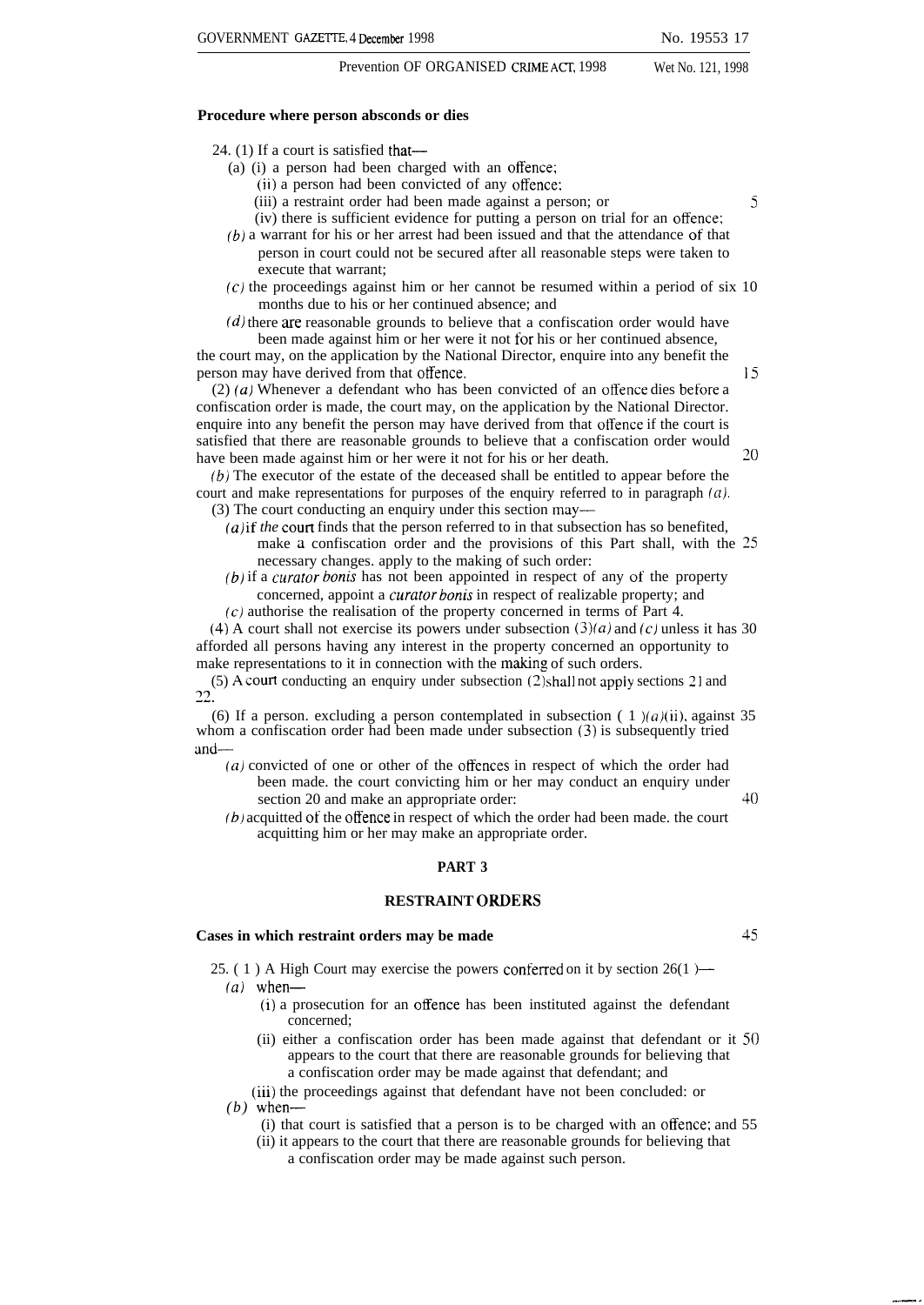\_—. -

Act No. 121, 1998 PREVENTION OF ORGANISED CRIME ACT, 1998

(2) Where the High Court has made a restraint order under subsection  $(1)(b)$ , that court shall rescind the restraint order if the relevant person is not charged within such period as the court may consider reasonable.

#### **Restraint orders**

**26. (1)** The National Director may by way of an ex *parte* application apply to a 5 competent High Court for an order prohibiting any person. subject to such conditions and exceptions as may be specified in the order, from dealing in any manner with any property to which the order relates.

(2) A restraint order mav be made—

- $(a)$  in respect of such realizable property as may be specified in the restraint order 10 and which is held by the person against whom the restraint order is being made;
- *(b)* in respect of all realizable property held by such person, whether it is specified in the restraint order or not;
- *(c)* in respect of all property which. if it is transferred to such person after the 15 making of the restraint order. would be realizable property.

 $(3)(a)$  A court to which an application is made in terms of subsection  $(1)$  may make a provisional restraint order having immediate effect and may simultaneously grant a rule nisi calling upon the defendant upon a day mentioned in the rule to appear and to show cause why the restraint order should not be made final.  $20$ 

*(b)* If the defendant has been absent during a periodof21 days from his or her usual place of residence and from his or her business, if any, within the Republic. the court may direct that it shall be sufficient service of that rule if a copy thereof is affixed to or near the outer door of the buildings where the court sits and published in the *Gazette,* or may direct some other mode of service. 25

(c) Upon application by the defendant, the court may anticipate the return day for the purpose of discharging the provisional restraint order if 24 hours' notice of such application has been given to the applicant contemplated in subsection (1).

(4) *(a)* A restraint order shall provide for notice to be given to persons affected by the order. **30**

*(b)* Any person affected by a restraint order may at any time apply for the variation or rescission of the order.

(5) If it deems it necessary in the interests of justice. the High Court which made a restraint order—

**(a)** may at any time vary or rescind the restraint order; or 35

*(b)* shall rescind the restraint order if the proceedings against the defendant concerned are concluded.

(6) Without derogating from the generality of the powers conferred by subsection (1). a restraint order may make such provision as the High Court may think fit—

- **(a)** for the reasonable living expenses of a person against whom the restraint order 40 is being made and his or her family or household: and
- *(b)* for the reasonable legal expenses of such person in connection with any proceedings instituted against him or her in terms of this Chapter or anY criminal proceedings to which such proceedings may relate.

if the court is satisfied that the person whose expenses must be provided for has 45 disclosed under oath all his or her interests in property subject to a restraint order and that the person cannot meet the expenses concerned out of his or her unrestrained property.

(7) A High Court making a restraint order may also make such further order in respect of the discovery of any facts including facts relating to any property over which the 50 defendant may have effective control and the location of such property as the court may consider necessary or expedient with a view to achieving the objects of the restraint order.

(8) A High Court making a restraint order may, when it makes the order or at any time thereafter, make any ancillary orders that the court considers appropriate for the proper, 55 fair and effective execution of the order, including an order authorising the seizure of the property concerned by a police official,

(9) Property seized under subsection (8) shall be dedt with in accordance with the directions of the High Court which made the relevant preservation of property order.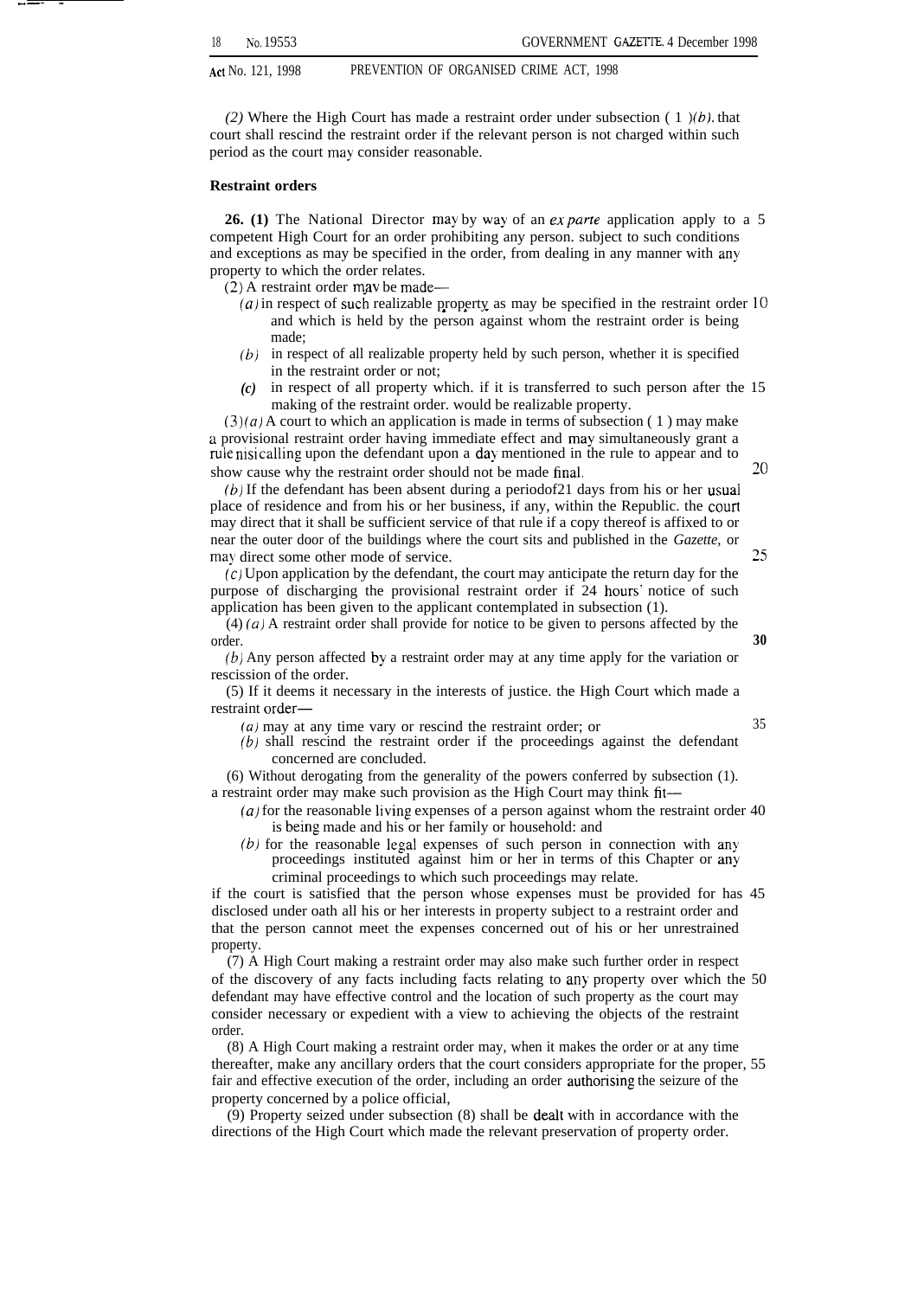### **Seizure of property subject to restraint order**

27. ( 1 ) In order to prevent any realizable property from being disposed of or removed contrary to a restraint order, any police official may seize any such property if he or she has reasonable grounds to believe that such property will be so disposed of or removed.

(2) Property seized under subsection  $(1)$  shall be dealt with in accordance with the 5 directions of the High Court which made the relevant restraint order.

### **Appointment of curator bortis in respect of property subject to restraint order**

28. (1) Where a High Court has made a restraint order, that court may at any time—

- (a) appoint a *curator bonis* to do, subject to the directions of that court, any one or more of the following on behalf of the person against whom the restraint 10 order has been made, namely—
	- (i) to perform any particular act in respect of any of or all the property to which the restraint order relates;
	- (ii) to take care of the said property;
	- (iii) to administer the said property; and 15

—. .

- (iv) where the said property is a business or undertaking, to carry on, with due regard to any law which may be applicable, the business or undertaking:
- *(b)* order the person against whom the restraint order has been made to surrender forthwith, or within such period as that court may determine. any property in respect of which a *curator bonis* has been appointed under paragraph (a). into 20 the custody of that *curator bonis*.

*(2)* Any person affected by an order contemplated in subsection ( 1)(b) may at any time apply—

- *(a)* for the variation or rescission of the order; or
- *(b)* for the variation of the terms of the appointment of the *curator bonis ?j* concerned or for the discharge of that *curator bonis.*
- (3) The High Court which made an order contemplated in subsection  $(1)$   $(b)$ 
	- *(a)* may at any time—
		- ~!) vary or rescind the order; or
		- (11) vary the terms of the appointment of the *curator bonis* concerned or 30 discharge that *curator bonis:*
	- *(b)* shall rescind the order and discharge the *cllrator bonis* concerned if the relevant restraint order is rescinded;
	- (c) may make such order relating to the fees and expenditure of the *curator bonis* as it deems fit, including an order for the payment of the fees of the *curator 3j bonis—*

*(i)* from the confiscated proceeds if a confiscation order is made; or

(ii) by the State if no confiscation order is made.

### **Orders in respect of immovable property subject to restraint order**

29. (1) A High Court which has made a restraint order in respect of immovable 40 property may at any time, with a view to ensuring the payment to the State—

- $(a)$  where a confiscation order has not been made, of an amount equal to the most recent value of the immovable property: or
- *(b)* where a confiscation order has been made. of an amount not exceeding the amount payable under the confiscation order,  $45$

order the registrar of deeds concerned to endorse any one or more of the restrictions contemplated in subsection (2) on the title deed of the immovable property.

(2) An order contemplated in subsection (1) may be made in respect of the following restrictions, namely—

- *(a)* that the immovable property shall not without the consent of the High Court 50 be mortgaged or otherwise encumbered;
- *(b)* that the immovable property shall not without the consent of the High Court be attached or sold in execution; and
- (c) that the immovable property shall not without the consent of the High Court—
	- (i) vest in the Master of the High Court or trustee concerned, as the case may 55 be, when the estate of the owner of that immovable property is sequestrated: or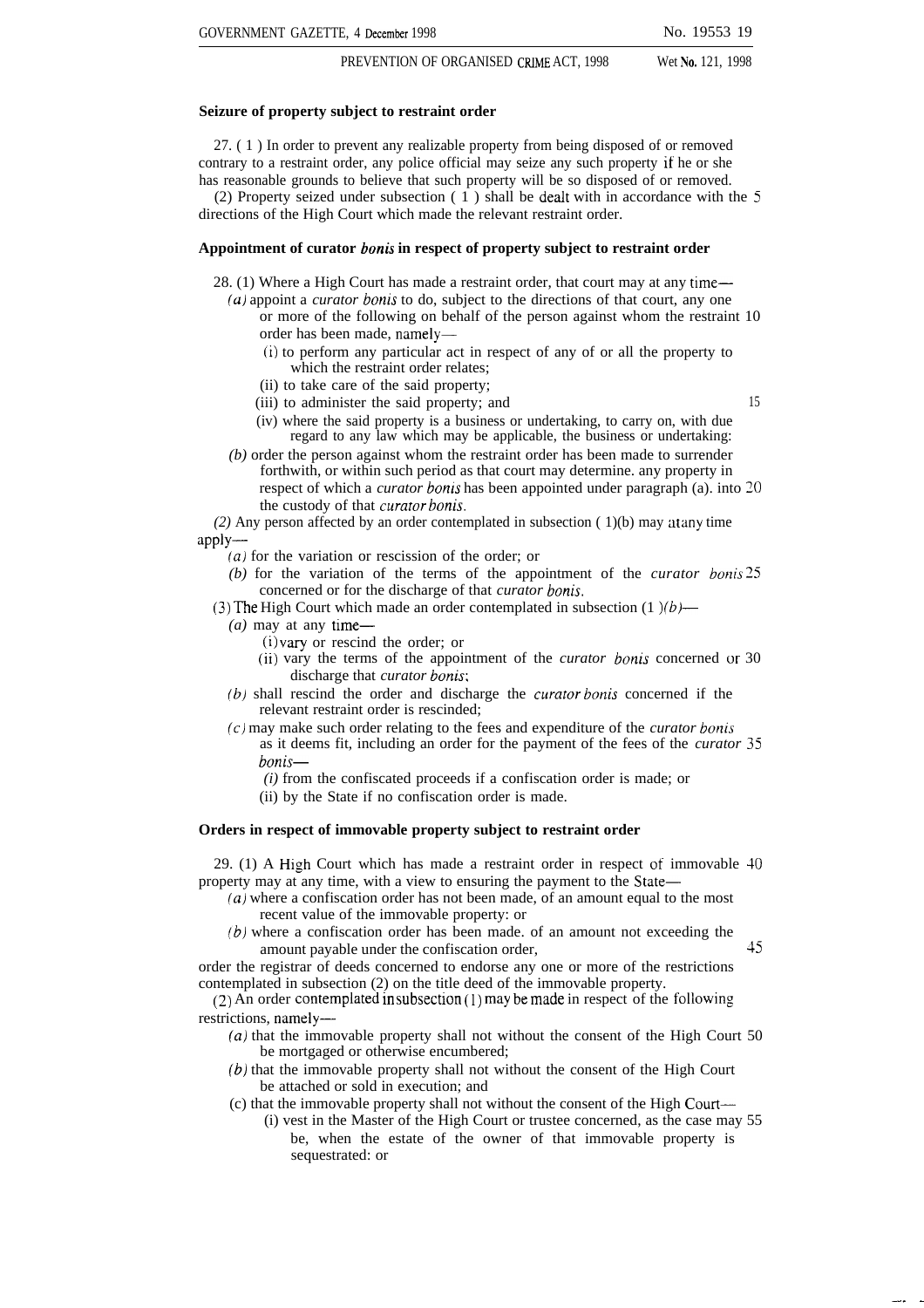Act **No.** 121, 1998 PREVENTION OF ORGANISED CRIME ACT, 1998

(ii) where the owner of that immovable property is a company or other juristic person which is being wound up, form part of the assets of such company or juristic person,

if the owner of that immovable property has not made the payment referred to in that subsection to the State. 5

### (3) In order to give effect to subsection (1), the registrar of deeds concerned shall—

- $\alpha$  make the necessary entries in his or her registers and the necessary endorsement on the office copy of the title deed, and thereupon any such restriction shall be effective against all persons except, in the case of a restriction contemplated in subsection  $(2)(b)$ , against any person in whose 10 favour a mortgage bond or other charge was registered against the title deed of immovable property prior to the endorsement of the restriction on the title deed of the immovable property, but shall lapse on the transfer of ownership of the immovable property concerned;
- *(b)* when the original of the title deed is produced to him or her, make the 15 necessary endorsement thereon.

(4) Unless the High Court directs otherwise, the custody of immovable property on the title deed of which a restriction contemplated in subsection (2)(c) was endorsed shall vest as from the date on which—

- (a) the estate of the owner of the immovable property is sequestrated; or **20** *(b)* where the owner of the immovable property is a company or other juristic
	- person, such company or juristic person is being wound up.

in the person in whom the said custody would have vested if such a restriction were not so endorsed.

(5) Where the High Court granted its consent in respect of a restriction contemplated 25 in subsection  $(2)(c)$  and endorsed on the title deed of immovable property, the immovable property shall be deemed—

- *(a)* if the estate of the owner of the immovable property was sequestrated, to have vested in the Master of the High Court or trustee concerned, as the case may be, as if such a restriction were not so endorsed; or 30
	-
- *(b)* if the owner of the immovable property is a company or other juristic person which is being wound up. to have formed part of the assets of such company or juristic person as if such a restriction were not so endorsed.

(6) Any person affected by an order contemplated in subsection (1) may at any time apply for the rescission of the order. 35

- $(7)(a)$  The High Court which made an order contemplated in subsection  $(1)$ 
	- (i) may at any time rescind the order; and
	- (ii) shall rescind the order if the relevant restraint order is rescinded or the amount payment of which is ensured by the order has with the consent of that court been paid into court. **40**

*(b)* If such order is rescinded, the High Court shall direct the registrar of deeds concerned to cancel any restriction endorsed by virtue of that order on the title deed of immovable property. and that registrar of deeds shall give effect to any such direction.

#### PART 4

#### REALISATION OF PROPERTY 45

### **Realisation of property**

**30. (1)** A High Court may exercise the powers conferred upon it by subsection (2) when—

*(a)* a confiscation order has been made against the defendant concerned;

 $(b)$  such confiscation order is no longer subject to review or appeal; and  $50$ 

(c) the proceedings against that defendant have not been concluded.

- (2) A High Court may, on the application of the National Director—
	- *(a)* if a *curator bonis* has not been appointed in respect of any of the property concerned, appoint a *curator bonis* in respect of realizable property;
	- *(b)* subject to subsection (3), authorise a *curator bonis* appointed under section 55 28( 1)(a) or under paragraph *(a)* of this subsection, as the case may be. to realise any realizable property in such manner as that court may determine;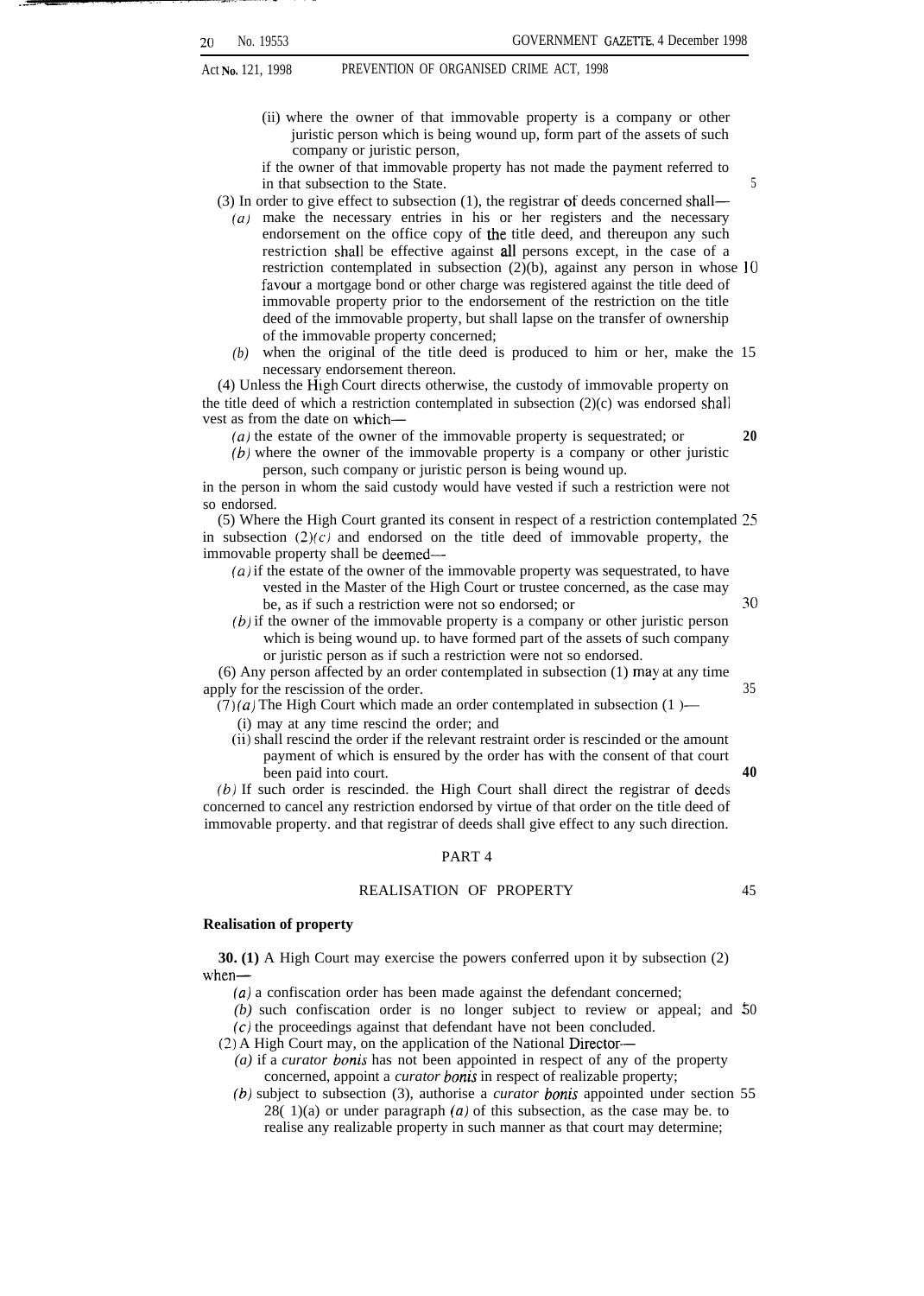### Prevention OF ORGANISED CRIME ACT, 1998 Wet No. 121, 1998

(c) order any person who holds realizable property to surrender the said property forthwith into the custody of a *curator bonis* appointed under section  $28(1)(a)$ or under paragraph *(a)* of this subsection. as the case may be.

(3) A High Court shall not exercise its powers under subsection *(2)(b)* unless it has afforded all persons known to have any interest in the property concerned an opportunity 5 to make representations to it in connection with the realisation of that property.

- (4) If the court referred to in subsection (2) is satisfied that a person—
	- *(a) is* likely to be directly affected by the confiscation order: or
	- *(b)* has suffered damage to or loss of property or injury as a result of an offence or related criminal activity referred to in section 18(1) which was committed by 10 the defendant,

the court may allow that person to make representations in connection with the realisation of that property.

(5) If the COUrt is satisfied that a person who has suffered damage to or loss of property or injury as a result of an offence or related criminal activity referred to in section  $18(1)$  [5] which was committed by the defendant—

- (u) has instituted civil proceedings. or intends to institute such proceedings within a reasonable time: or
- *(b)* has obtained a judgment against the defendant.

in respect of that damage. loss or injury. the court may order that the *curator bonis 20* suspend the realisation of the whole or part of the realizable property concerned for the period that the court deems fit in order to satisfy such a claim or judgment and related legal expenses and may make such ancillary orders as it deems expedient.

(6) The *curator bonis* shall as soon as possible after—

- (a) (i) the proceedings referred to in subsection  $(4)(a)$  have been disposed of; or 25 (ii) the judgment referred to in subsection  $(4)(b)$  has been satisfied. as the case may be; or
- *(b)* the period determined under subsection (4) has expired.

whichever occurs first, realise the realizable property concerned as contemplated in subsection (2). **30** 

### **Application of certain sums of money**

**31. (1)** The following sums of money in the hands of a *curator bonis* appointed under this Chapter, namely—

*(a)* the proceeds of any realizable property realised by virtue of section 30: and

*(b)* any other sums of money. being property of the defendant concerned, 35 shall. after such payment as the High Court may direct have been made out of such sums of money, be applied on that defendant's behalf in satisfaction of the confiscation order made against him or her: Provided that where the High Court may direct payment out of such sums of money, the State shall not have a preferential claim: Provided further that, if sums of money remain in the hands of the *curator bonis* after the amount payable 40 under such confiscation order has been fully paid. the *curator bonis* shall distribute those sums of money—

- (i) among such persons who held realizable property which has been realised by virtue of section 30; and
- $(i)$  in such proportions.  $45$

as that court may, after affording such persons an opportunity to make representations to it in connection with the distribution of those sums of money, direct.

(2) Without limiting the generality of subsection  $(1)$  such payment as the High Court may direct shall, for the purposes of that subsection, include any payment in respect of an obligation which was found to have priority in terms of section  $20$ .  $50$ 

### **Functions of** *curator bonis*

32. (1) Immediately after letters of curatorship have been granted to a *curator bonis* appointed under this Chapter, the *curator bonis* shall take into his or her custody all the property in respect of which he or she was appointed. as well as any book, record or other document in the possession or custody or under the control of any person referred 55 to in section  $28(1)/(b)$  or  $30(2)(c)$  which relates to the said property.

(2) Save as is otherwise provided in this Chapter, the provisions of the Administration of Estates Act, 1965 (Act No. 66 of 1965), shall with the necessary changes apply in respect of a *curator bonis* appointed under this Chapter.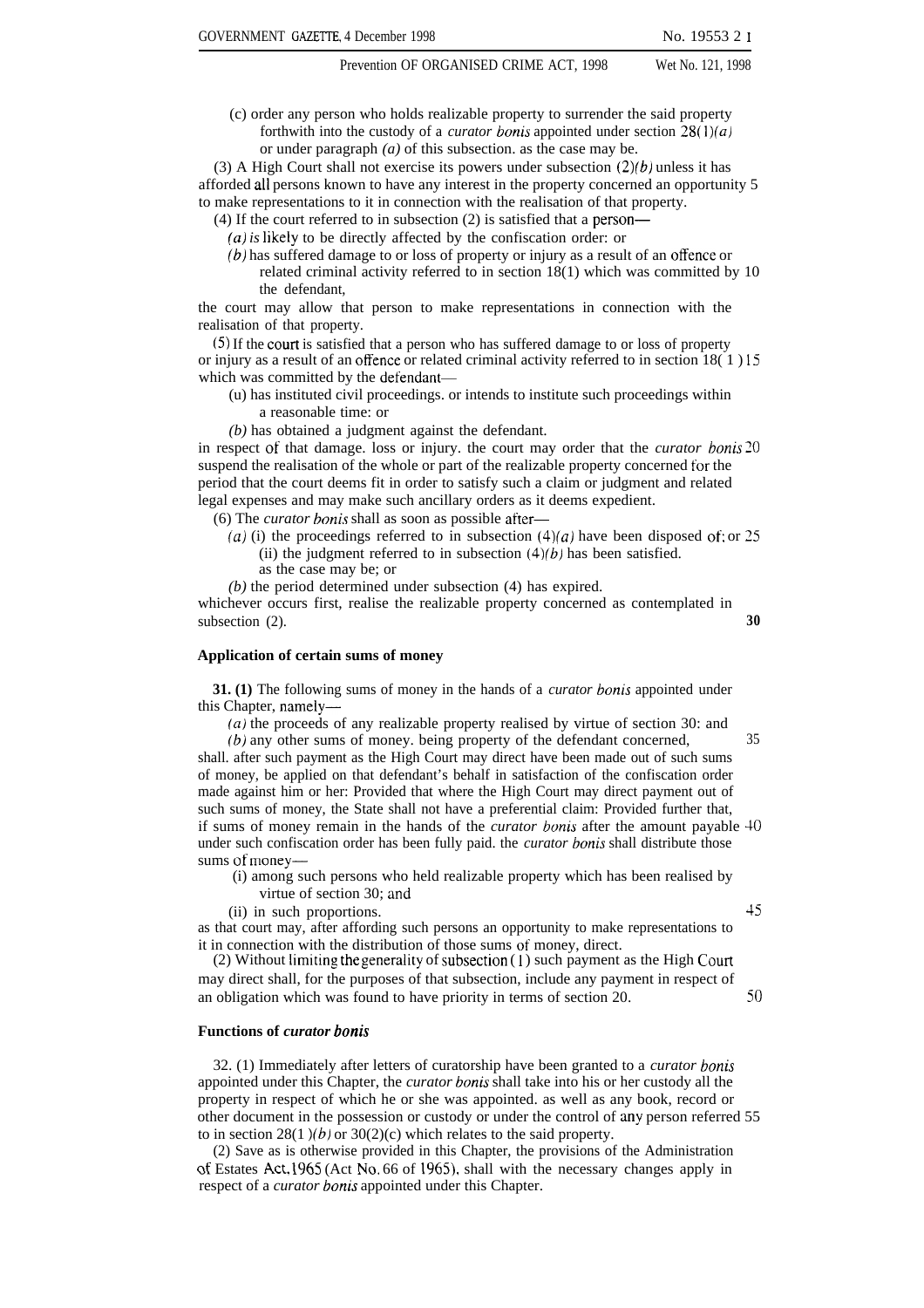### **Exercise of powers by High Court and** *curator bonis*

33. (1) The powers conferred upon a High Court by sections 26 to 31. Or upon a *curator bonis* appointed under this Chapter. shall—

- (a) subject to paragraphs  $(b)$  and  $(c)$ , be exercised with a view to making available the current value of realizable property for satisfying any confiscation order 5 made or which might be made against the defendant;
- *(b)* in the case of realizable property held by a person to whom that defendant has directly or indirectly made an affected gift. be exercised with a view to realising not more than the current value of such gift;
- realising not more than the current value of such gift;<br>  $(c)$  be exercised with a view to allowing any person other than that defendant or 10<br>
the recision of such gift to rate as receiver the current value of any propert the recipient of such gift to retain or recover the current value of any property held by him or her.

and, except as provided in sections 20(1) and 26(6), any obligation of that defendant or the recipient of such gift which conflicts with the obligation to satisfy a confiscation order shall be left out of account. 15

 $(2)$  The provisions of subsection (1) shall not be construed as prohibiting any High Court from making any additional order in respect of a debt owed to the State.

#### **Variation of confiscation orders**

**34. (1)** If the High Court is satisfied that the realizable property is inadequate for the payment of the balance of the amount to be recovered under a confiscation order against 20 the defendant concerned, that court may, on the application of that defendant, issue a certificate to that effect stating the reasons for the court being so satisfied. (2) For the purposes of subsection (1), the High Court may—

- *(a}* in the case of realizable property held—
	- (i) by a person whose estate has been sequestrated, take into account the 25 extent to which the proceeds of property in that estate may be distributed among the creditors; or
	- (ii) by a company or other juristic person which is being wound up. take into account the extent to which the assets of such company or juristic person may be distributed among the creditors; 30
		-
- *(b)* leave out of account any inadequacy in the realizable property which is in the opinion of that court wholly or partly attributable to anything done by the defendant for the purpose of preserving any property held by a person to whom the defendant had directly or indirectly made an affected gift from the risk of any realisation in terms of this Chapter. 35

(3)  $(a)$  If a certificate referred to in subsection (1) has been issued, the defendant may apply to the court which made the confiscation order against him or her for the reduction of the amount to be recovered under that confiscation order.

(b) Such court or, if the judge or judicial officer concerned is not available, any judge or judicial officer of that court may substitute for the amount to be recovered under such 40 confiscation order such lesser amount as that court may consider just in the circumstances of the case.

#### **Effect of sequestration of estates on realizable property**

**35.** (1) When the estate of a person who holds realisable property is sequestrated—

- *(a)* the property for the time being subject to a restraint order made before the date 45 of sequestration; and
- *(b)* the proceeds of any realizable property realised by virtue of section 30 and for the time being in the hands of a *curator bonis* appointed under this Chapter,

shall not vest in the Master of the High Court or trustee concerned, as the case may be. (2) When the estate of a defendant who has directly or indirectly made an affected gift 50 to any other person is sequestrated—

- *(a)* no court shall set aside the disposition of such gift under section 27,28 or 29 of the Insolvency Act, 1936 (Act No. 24 of 1936)—
	- (i) if a prosecution for an offence has been instituted against the defendant and the proceedings against him or her have not been concluded; or 55 (ii) if the property of such other person is subject to a restraint order;
- (b} any court which sets aside any disposition contemplated in paragraph **(a)** after the conclusion of the proceedings against the defendant, shall take into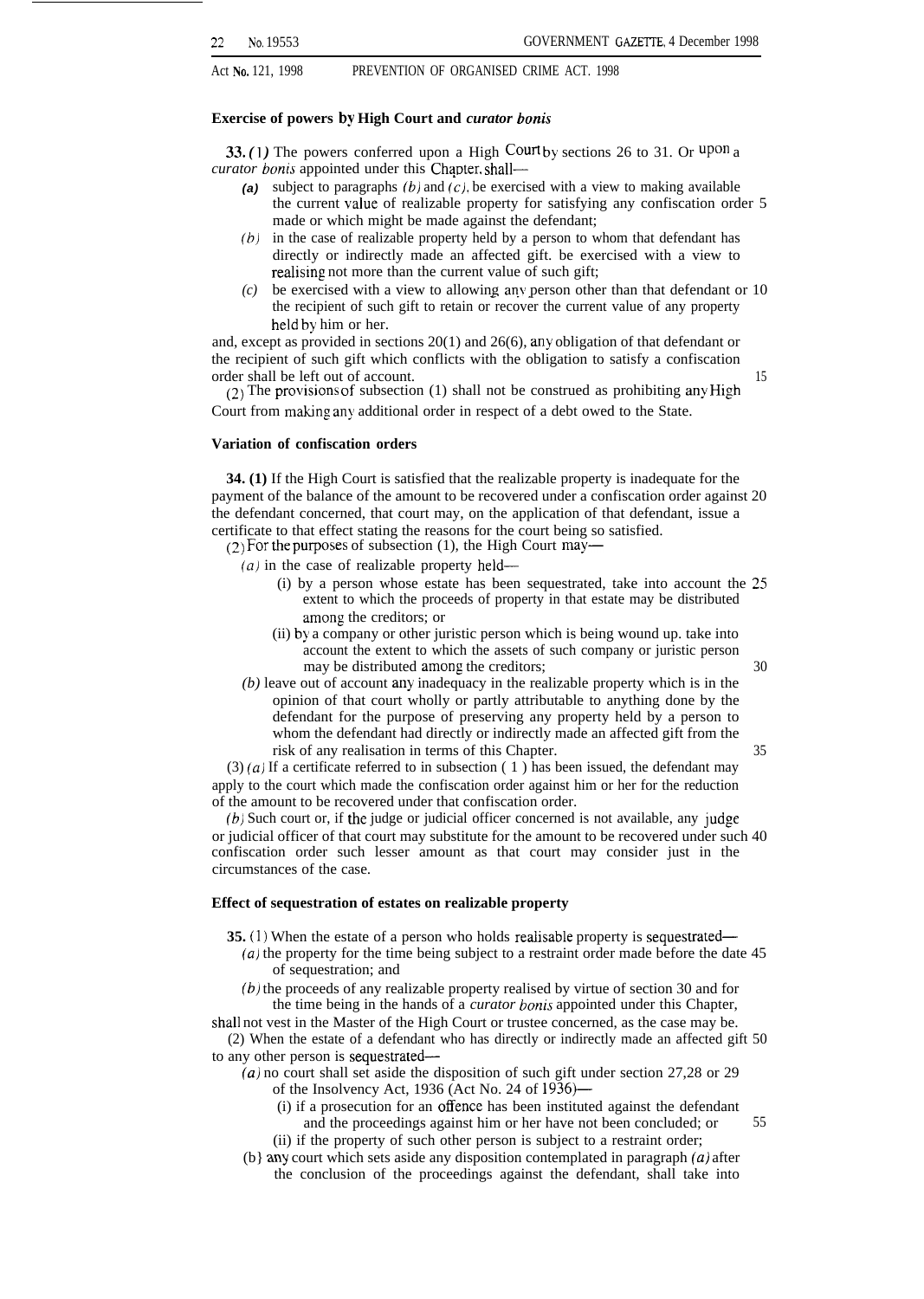account any realisation of the property of such other person in terms of this Chapter.

(3) Where the estate of an insolvent has been sequestrated, the powers conferred upon a High Court by sections 26to31 and 33(2) or upon a *curator bonis* appointed under this Chapter, shall not be exercised— just a series of the state of  $\sim$  5

*(a)* in respect of any property which forms part of that estate; or

*(b)* in respect of any property which the trustee concerned is entitled to claim from the insolvent under section 23 of the Insolvency Act, 1936.

(4) Nothing in the Insolvency Act, 1936, shall be construed as prohibiting any High Court or **curator** *bonis* appointed under this Chapter from exercising any power 10 contemplated in subsection (3) in respect of any property or proceeds mentioned in subsection  $(1)$ .

### **Effect of tinding-up of companies or other juristic persons on realizable property**

36. (1) When any competent court has made an order for the winding-up of any company or other juristic person which holds realizable property or a resolution for the 15 voluntary winding-up of any such company or juristic person has been registered in terms of any applicable law—

 $(a)$  no property for the time being subject to a restraint order made before the relevant time: and

*(b)* no proceeds of any realizable property realised by virtue of section 30 and for 20 the time being in the hands of a *curator bonis* appointed under this Chapter,

shall form part of the assets of any such company or juristic person.  $(2)$  Where an order mentioned in subsection  $(1)$  has been made in respect of a

company or other juristic person or a resolution mentioned in that subsection has been registered in respect of such company or juristic person, the powers conferred upon a 25 High Court by sections 26 to 32 and 33(2) or upon a *curator bonis* appointed under this Chapter, shall not be exercised in respect of any property which forms part of the assets of such company or juristic person.

(3) Nothing in the Companies Act, 1973 (Act No. 61 of 1973), or any other law relating to juristic persons in general or any particular juristic person, shall be construed 30 as prohibiting any High Court or *curator bonis* appointed under this Chapter from exercising any power contemplated in subsection (2) in respect of any property or proceeds mentioned in subsection (1).

 $(4)$  For the purposes of subsection  $(1)$ , "the relevant time" means—

- *(a)* where an order for the winding-up of the company or juristic person. as the 35 case may be, has been made, the time of the presentation to the court concerned of the application for the winding-up; or
- *(b)* where no such order has been made, the time of the registration of the resolution authorising the voluntary winding-up of the company or juristic person, as the case may be.  $40$

(5) The provisions of section 35(2) are with the necessary changes applicable to a company or juristic person who has directly or indirectly made an affected gift.

### **CHAPTER 6**

### **CIVIL RECOVERY OF PROPERTY**

### **PART 1**

45

. . \_\_\_\_

### **INTRODUCTION**

### **Proceedings are civil, not criminal**

37. (1) For the purposes of this Chapter all proceedings under this Chapter are civil proceedings, and are not criminal proceedings.

(2) The rules of evidence applicable in civil proceedings apply to proceedings under  $50$ this Chapter.

(3) No rule of evidence applicable only in criminal proceedings shall apply to proceedings under this Chapter.

(4) No rule of construction applicable only in criminal proceedings shall apply to proceedings under this Chapter. jj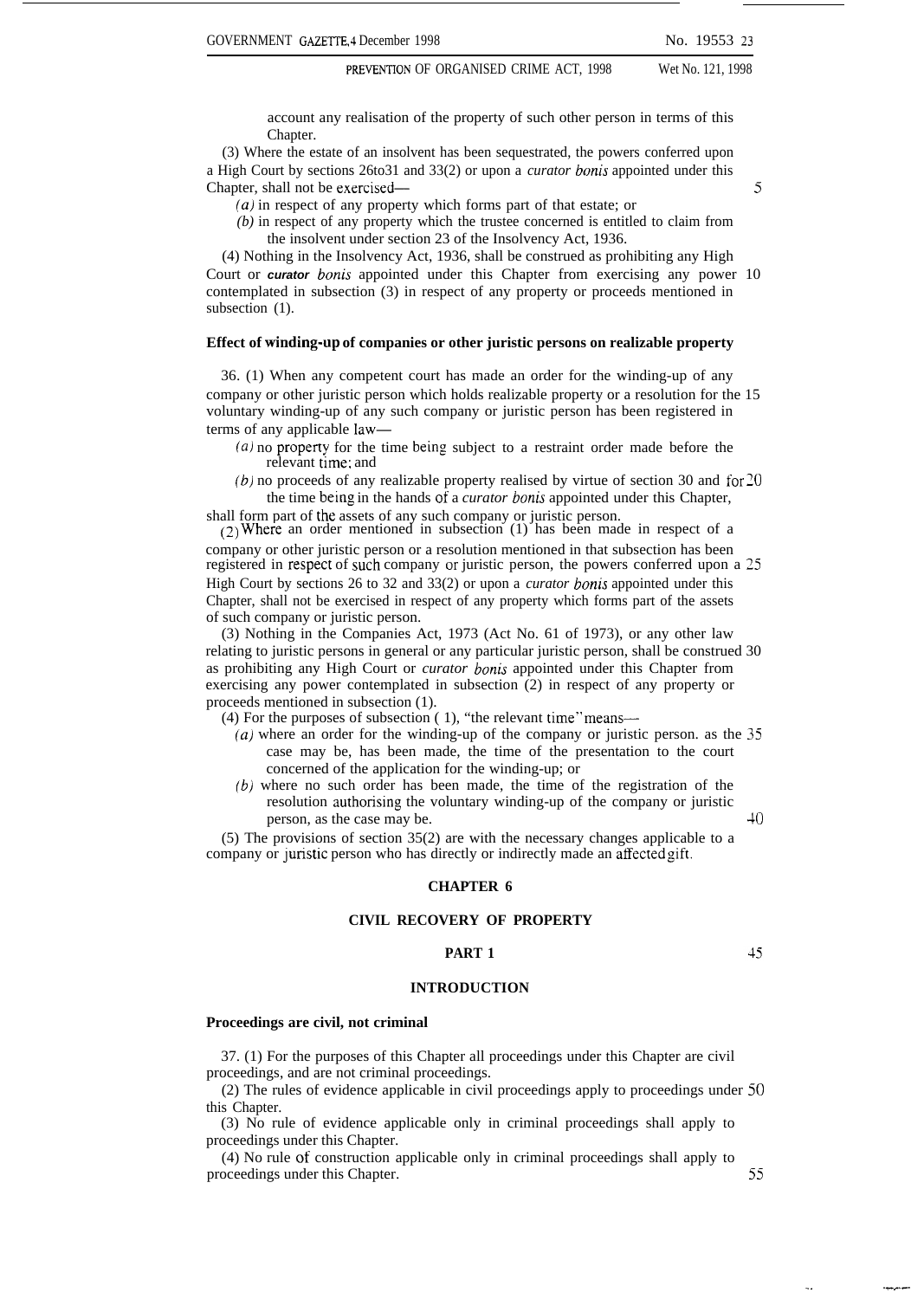### Act No. 121.1998 PREVENTION OF ORGANISED CRIME ACT. 1998

### **PART 2**

### **PRESERVATION OF PROPERTY**

### **Preservation of property orders**

38. (1) The National Director may by way of an ex *parte* application apply to a High Court for an order prohibiting any person, subject to such conditions and exceptions as 5 may be specified in the order, from dealing in any manner with any property.

(2) The High Court shall make an order referred to in subsection (1) if there are reasonable grounds to believe that the property concemed—

*(a)* is an instrumentality of an offence referred to in Schedule 1; or

 $(b)$  is the proceeds of unlawful activities.  $1()$ 

(3) A High Court making a preservation of property order may, when it makes the order or at any time thereafter, make any ancillary orders that the court considers appropriate for the proper. fair and effective execution of the order. including an order authonsing the seizure of the property concerned by a police official.

(4) Property seized under subsection (3) shall be dealt with in accordance with the 15 directions of the High Court which made the relevant preservation of property order.

### **Notice of preservation of property orders**

39. ( 1 ) If a High Court makes a preservation of property order. the National Director shall. as soon as practicable after the making of the order—

(a) give notice of the order to all persons known to the National Director to have  $20$ an interest in property which is subject to the order: and

 $(b)$  publish a notice of the order in the *Gazette*.

 $(2)$  *A notice* under subsection  $(1)$   $(a)$  shall be served in the manner in which a summons whereby civil proceedings in the High Court are commenced, is served.

(3) Any person who has an interest in the property which is subject to the preservation 25 of property order may enter an appearance giving notice of his or her intention to oppose the making of a forfeiture order or to apply for an order excluding his or her interest in the property concerned from the operation thereof.

(4) An appearance under subsection (3) shall be delivered to the National Director within. in the case of — 30

 $(a)$  a person upon whom a notice has been served under subsection(1)(a). 14 days after such service; or

 $(b)$  any other person, 14 days after the date upon which a notice under subsection (1 *)(b)* was published in the *Gazette.*

(5) An appearance under subsection (3) shall contain full particulars of the chosen 35 address for the delivery of documents concerning further proceedings under this Chapter and shall be accompanied by an affidavit stating—

*(a)* full particulars of the identity of the person entering the appearance:

- *(b)* the nature and extent of his or her interest in the property concerned: and
- (c) the basis of the defence upon which he or she intends to rely in opposing a 40 forfeiture order or applying for the exclusion of his or her interests from the operation thereof.

### **Duration of preservation of property orders**

40. A preservation of property order shall expire 90 days after the date on which notice of the making of the order is published in the *Gazette* unless— 45

- *(a)* there is an application for a forfeiture order pending before the High Court in respect of the property, subject to the preservation of property order:
- *(b)* there is an unsatisfied forfeiture order in force in relation to the property subject to the preservation of property order: or

(c) the order is rescinded before the expiry of that period. **50**

#### **Seizure of property subject to preservation of property order**

**41. (1)** In order to prevent property subject to a preservation of property order from being disposed of or removed contrary to that order, any police official may seize any such property if he or she has reasonable grounds to believe that such property will be so disposed of or removed. 55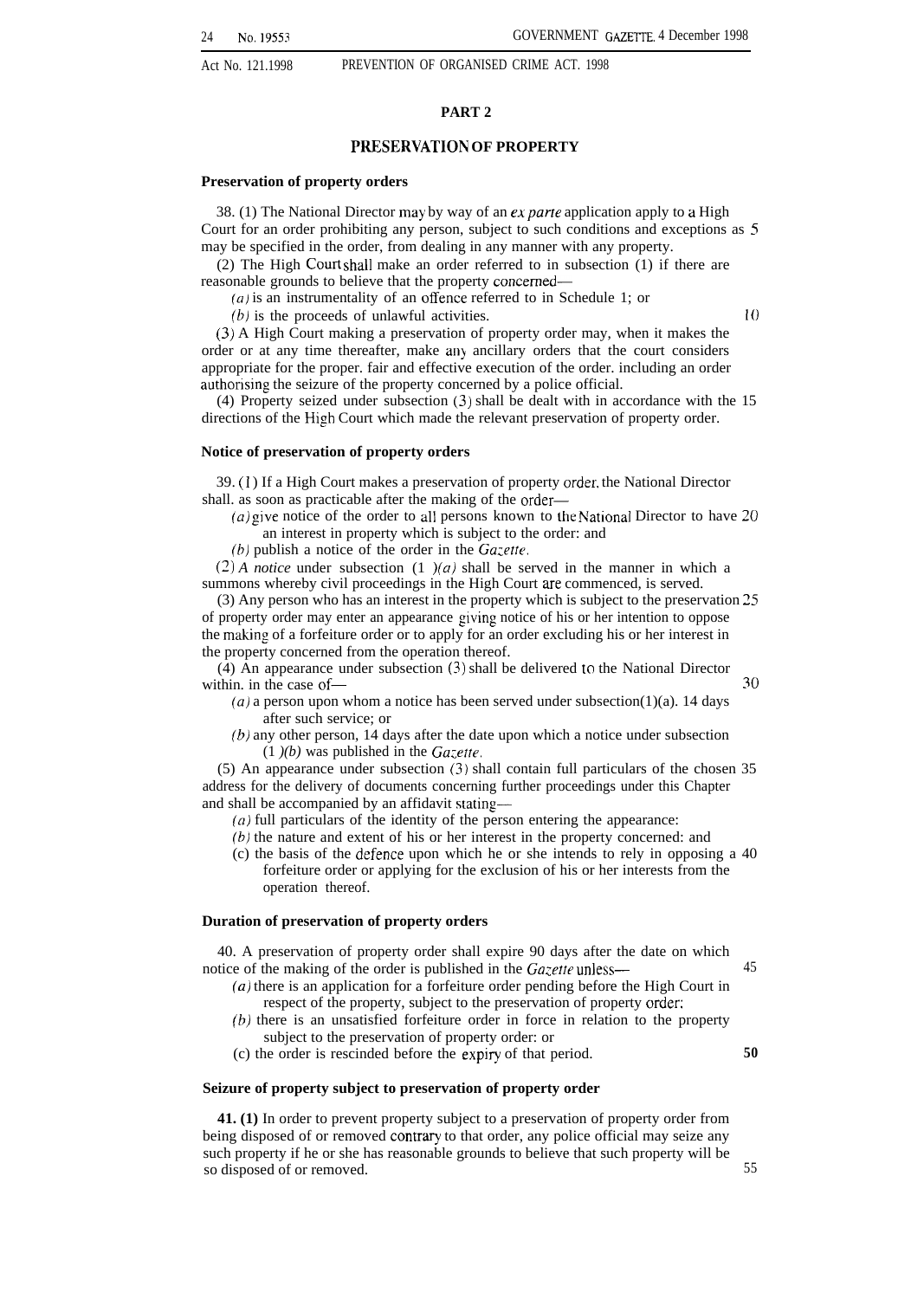Prevention OF ORGANISED CRIME ACT, 1998 Wet No. 121, 1998

(2) Property seized under subsection (1] shall be dealt with in accordance with the directions of the High Court which made the relevant preservation of property order.

### **Appointment of** *curator bonis* **in respect of property subject to preservation of property order**

**42. (** 1 ) Where a High Court has made a preservation of property order, the High Court 5 may at any time—

**(a)** appoint a curator bonis to do, subject to the directions of that High Court. any one or more of the following on behalf of the person against whom the preservation of property order has been made. namely—

- $(i)$  to assume control over the property:  $[0]$
- (ii) to take care of the said property:
- (iii) to administer the said property and to do any act necessary for that purpose: and
- $(iv)$ where the said property is a business or undertaking, to carry on, with due regard to any law which may be applicable, the business or undertaking; 15 and
- *(b)* order any person holding property subject to the preservation of property order to surrender forthwith. or within such period as that Court may determine, any such property into the custody of the *curator bonis*.

*(2) The High* court which made an order under subsection ( 1 ) may make such order 20 relating to the fees and expenditure of the *curaror bonjs* as it deems fit, including an order for the payment of the fees of the *c[{rator bonis—*

*(a)* from the forfeited property if a forfeiture order is made; or

*(b)* by the State if no forfeiture order is made.

#### **Orders in respect of immovable property subject to preservation of property order 25**

**43. (** 1 ) A High Court which has made a preservation of property order in respect of immovable property may at any time, with a view to ensuring the effective execution of a subsequent order, order the registrar of deeds concerned to endorse any one or more of the restrictions referred to in subsection (2) on the title deed of the immovable property.

(2) An order under subsection  $(1)$  may be made in respect of the following 30 restrictions, namely—

- (a) that the immovable property shall not without the consent of the High Court be mortgaged or otherwise encumbered;
- *(b)* that the immovable property shall not without the consent of the High Court be attached or sold in execution; and  $35$
- *(c)* that the immovable property shall not without the consent of the High Court—
	- (i] vest in the Master of the High Court or trustee concerned, as the case may be. when the estate of the owner of that immovable property is sequestrated: or
	- (ii) where the owner of that immovable property is a company or other 40 corporate body which is being wound up. form part of the assets of such company or corporate body.

[3) In order to give effect to subsection ( I). the registrar of deeds concerned shall—

- (a) make the necessary entries in his or her registers and the necessary endorsement on the office copy of the title deed, and thereupon any such 45 restriction shall be effective against all persons except, in the case of a restriction contemplated in subsection *(2)(b)*, against any person in whose favour a mortgage bond or other charge was registered against the title deed of immovable property prior to the endorsement of the restriction on the title deed of the immovable property, but shall lapse on the transfer of ownership 50 of the immovable property concerned;
- *(bj* when the original of the title deed is produced to him or her, make the necessary endorsement thereon.

(4) Unless the High Court directs otherwise, the custody of immovable property on the title deed of which a restriction contemplated in subsection  $(2)(c)$  was endorsed shall 55 vest as from the date on which—

- $(a)$  the estate of the owner of the immovable property is sequestrated; or
- *(b)* where the owner of the immovable property is a company or other corporate body. such company or corporate body is being wound up.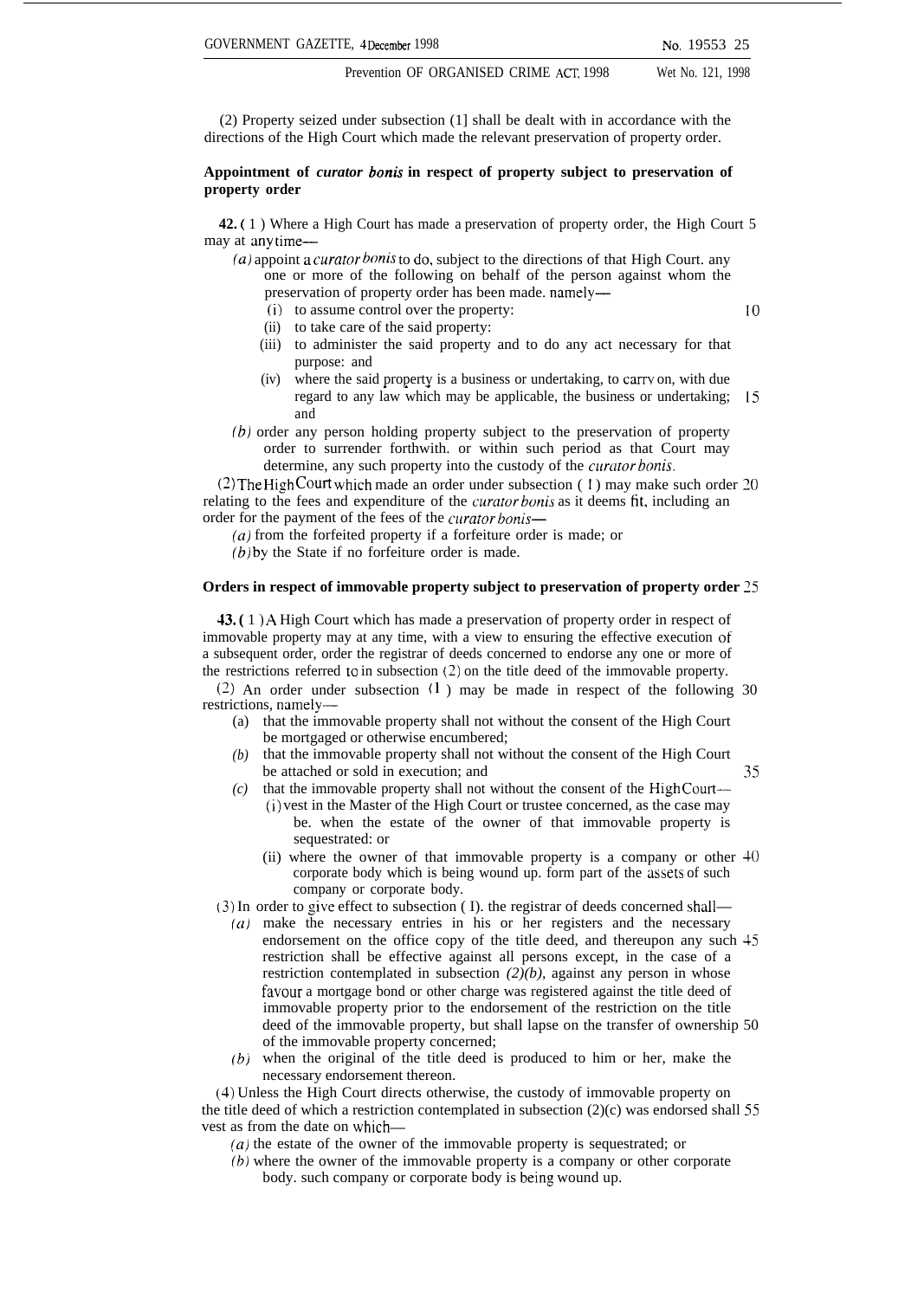|     | No. 19553 |  |
|-----|-----------|--|
| -26 |           |  |

5

Act No. 121,1998 PREVENTION OF ORGANISED CRIME ACT. 1998

in the person in whom the said custody would have vested if such a restriction were not so endorsed.

(5) Where the High Court granted its consent in respect of a restriction contemplated in subsection  $(2)(c)$  and endorsed on the title deed of immovable property, the immovable property shall be deemed—

- $(a)$  if the estate of the owner of the immovable property was sequestrated. to have vested in the Master of the High Court or trustee concerned. as the case may be, as if such a restriction were not so endorsed: or
- $(b)$  if the owner of the immovable property is a company or other juristic person which is being wound up. to have formed part of the assets of such company or juristic person as if such a restriction were not so endorsed. 10

(6) Any person affected by an order contemplated in subsection ( 1 ) may at any time apply for the rescission of the order.

### **Provision for expenses**

44. (1) A preservation of property order may make provision as the High Court deems 15 fit for—

- *(a)* reasonable living expenses of a person holding an interest in property subject to a preservation of property order and his or her family or household; and
- *(b)* reasonable legal expenses of such a person in connection with any proceeding instituted against him or her in terms of this Act or any other  $20$ related criminal proceedings.

(2) A High Court shall not make provision for any expenses under subsection  $(1)$ unless it is satisfied that—

- *(a)* the person cannot meet the expenses concerned out of his or her property which is not subject to the preservation of property order: and 25
- (b) the person has disclosed under oath all his or her interests in the property and has submitted to that Court a sworn and full statement of all his or her assets and liabilities.

### **Maximum legal expenses that can be met from preserved property**

45. (1) Despite provision in a preservation of property order for the meeting of legal **30** expenses out of any property to which the order applies. a legal expense is not to be met out of that property to the extent that the amount payable for any legal service concerned exceeds any prescribed maximum allowable cost for that service.

(2) This section operates only to limit the amount of the legal expenses that a High Court may provide for under section 44 to be met out of property that is subject to a **35** preservation of property order and does not limit or otherwise affect any entitlement of a legal practitioner to be paid or to recover for a legal service any amount that exceeds any applicable maximum.

### **Taxation of legal expenses**

46. (1) If a High Court granting a preservation of property order makes provision for **40** a person's reasonable legal expenses—

*(a)* the National Director: or

*(b)* the *curator bonis.*

may apply to the High Court for an order under this section.

(2) The *curator bonis* or the National Director must give notice of an application **45** under this section to the person concerned.

(3) On an application under this section. the High Court must order that the expenses be taxed as provided in the order.

(4) After an application is made for an order under this section, the *curator bonis* need not. unless ordered by the Court to do so. take any steps for the purpose of meeting the 50expenses as provided by the preservation of property order unless and until—

**(a)** an order under this section in relation to the expenses is complied with: or

*(b)* the application. and any appeal arising out of it. are finally determined, or otherwise disposed of. other than by the making of such an order.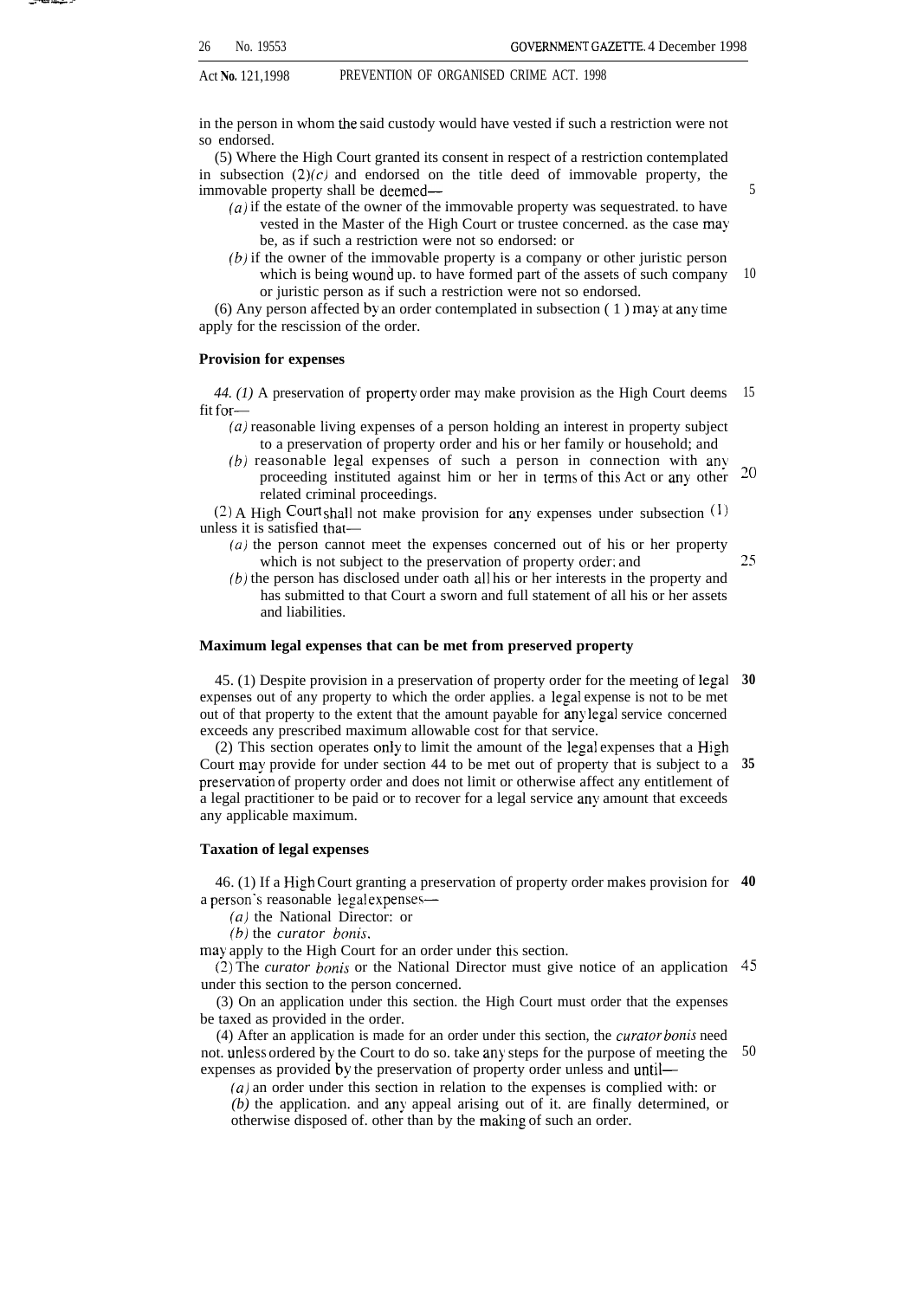### **Variation and rescission of orders**

47. (1) (a) Any person affected by a preservation of property order may at any time apply for the variation or rescission of the order.

(b) A High Court which made a preservation of property order—

- (i) may at any time vary or rescind the preservation of property order if it deems  $5$ it necessary in the interests of justice: or
- (ii) shall rescind the preservation of property order if the proceedings against the defendant concerned are concluded.

(2) (a) Any person affected by an order for the appointment of a *curator bonis* may at any time apply— 10

- (i) for the variation or rescission of the order;
- (ii) for the variation of the terms of the appointment of the *curator bonis* concerned; or
- (iii) for the discharge of the *curator bonis.*

*(b)* A High Court which made an order for the appointment of a *curator bonis— <sup>1</sup> j* (i) may, if it deems it necessary in the interests of justice, at any time—

 $(aa)$  vary or rescind the order;

*(bb) vary* the terms of the appointment of the *curator bonis* concerned: or

- (cc) discharge that *curator bonis;*
- (ii) shall rescind the order and discharge the *curator bonis* concerned if the 20 relevant preservation of property order is rescinded.

(3) **(a)** Any person affected by an order in respect of immovable property may at any time apply for the rescission of the order.

*(b) A* High Court which made an order in respect of immovable property—

- (i) may, if it deems it necessary in the interests of justice, at any time rescind the 25 order: or
- (ii) shall rescind the order if the relevant preservation of property order is rescinded.

(c) If an order in respect of immovable property is rescinded. the High Court shall direct the registrar of deeds concerned to cancel any restriction endorsed by virtue of 30 that order on the title deed of immovable property, and that registrar of deeds shall give effect to any such direction.

### **PART 3**

### **FORFEITURE OF PROPERTY**

### **Application for forfeiture order 35**

48. (1) If a preservation of property order is in force the National Director, may apply to a High Court for an order forfeiting to the State all or any of the property that is subject to the preservation of property order.

(2) The National Director shall give 14 days notice of an application under subsection (1) to every person who entered an appearance in terms of section  $42(3)$ .  $40$ 

(3) A notice under subsection (2) shall be served in the manner in which a summons whereby civil proceedings in the High Court are commenced. is served.

(4) Any person who entered an appearance in terms of section 39(3) may appear at the application under subsection  $(1)$ -

 $(a)$  to oppose the making of the order: or  $45$ 

*(b)* to apply for an order—

- (i) excluding his or her interest in that property from the operation of the order; or
- (ii) varying the operation of the order in respect of that property,

and may adduce evidence at the hearing of the application. 50

### **Late entry of appearance**

49. ( 1 ) Any person who, for any reason, did not enter an appearance in terms of section 39(3) may, within 14 days of him or her becoming aware of the existence of a presentation of property order, apply to the High Court for leave to enter such an  $appearance.$  55

----- —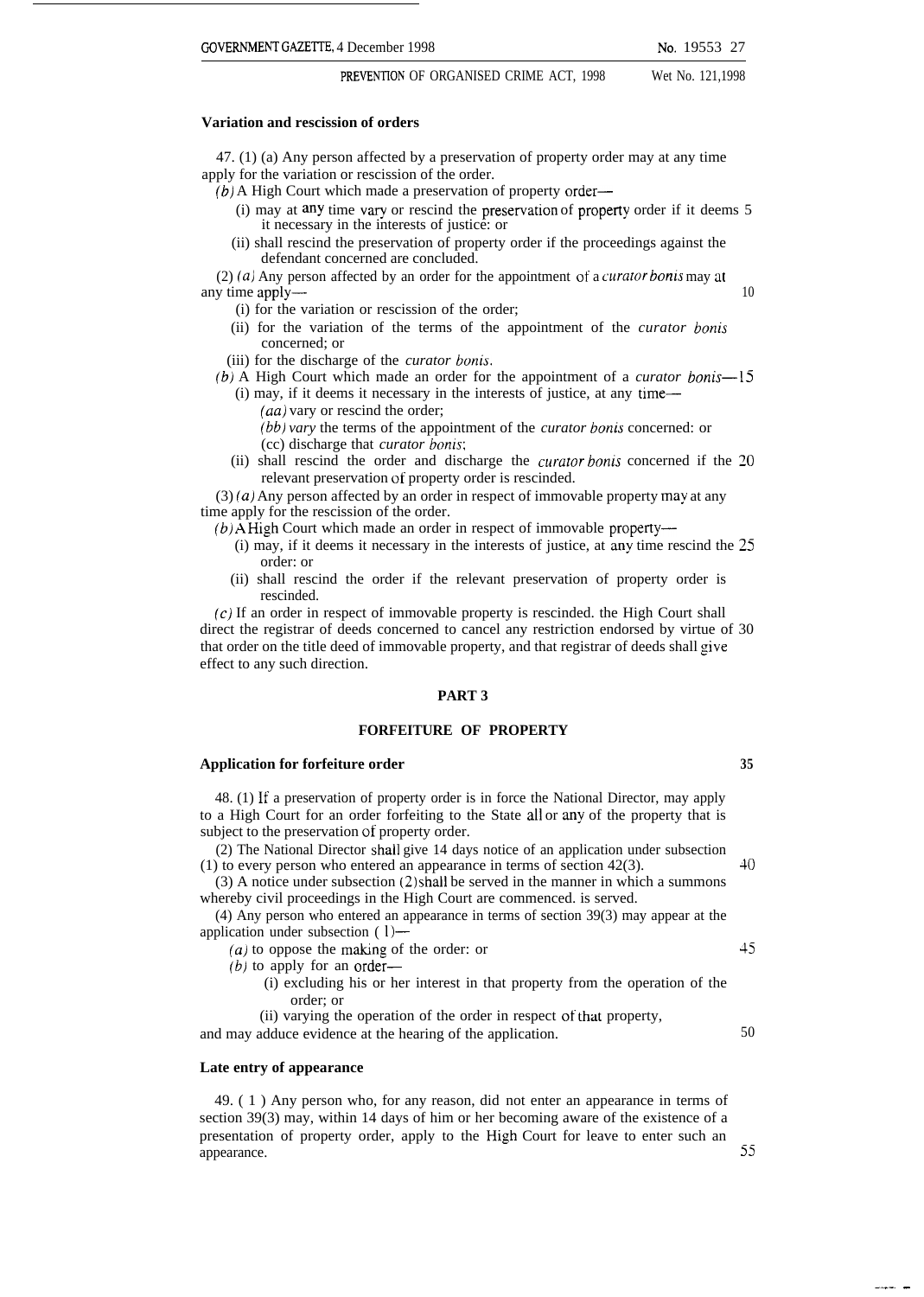#### Act **No.** 121, 1998 PREVENTION OF ORGANISED CRIME ACT, 1998

(2) An application in terms of subsection (1) may be made before or after the date on which an application for a forfeiture order is made under section 48(1), but shall be made before judgment is given in respect of such an application for a forfeiture order.

(3) The High Court may grant an applicant referred to in subsection ( 1 ) leave to enter an appearance in terms of section 39(3) within the period which the Court deems 5 appropriate, if the Court is satisfied on good cause shown that such applicant—

*(a)* has for sufficient reason failed to enter an appearance in terms of section 39(3); and

 $(b)$  has an interest in the property which is subject to the preservation of property order. 10

(4) When a High Court grants an applicant leave to enter an appearance, the Court—

 $(a)$ shall make any order as to costs against the applicant; and

(b) may make any order to regulate the further participation of the applicant in proceedings concerning an application for a forfeiture order,

which it deems appropriate. 15

(5) An appearance entered after leave has been obtained under this section shall contain full particulars of the chosen address of the person who enters such appearance for the delivery of documents concerning further proceedings under this Chapter and shall be accompanied by an affidavit referred to in section 39(5).

### **Making of forfeiture order**  $20$

 $50.$  ( 1 ) The High Court shall, subject to section 52, make an order applied for under section  $48(1)$  if the Court finds on a balance of probabilities that the property concerned—

(*a*) is an instrumentality of an offence referred to in Schedule 1; or

 $(b)$  is the proceeds of unlawful activities. 25

(2) The High Court may. when it makes a forfeiture order or at any time thereafter. make any ancillary orders that it considers appropriate. including orders for and with respect to facilitating the transfer to the State of property forfeited to the State under such an order.

(3) The absence of a person whose interest in property maybe affected by a forfeiture 30 order does not prevent the High Court from making the order.

(4) The validity of an order under subsection (1) is not affected by the outcome of criminal proceedings, or of an investigation with a view to institute such proceedings, in respect of an offence with which the property concerned is in some way associated.

(5) The Registrar of the Court making a forfeiture order must publish a notice thereof 35 in the Gazette as soon as practicable after the order is made.

(6) A forfeiture order shall not take effect—

*(a)* before the period allowed for an application under section 54 or an appeal under section 55 has expired: or

(b) before such an application or appeal has been disposed of. 40

#### Notice **of reasonable grounds that property is concerned in commission of offence**

**51.** ( 1 ) The National Director may apply to a judge in chambers or a magistrate for an order notifying a person having an interest in or control over property that there are reasonable grounds to believe that such property is an instrumentality of an offence referred to in Schedule 1. 45

(2) The judge or magistrate shall make an order referred to in subsection (1) if the judge or magistrate is satisfied that there are reasonable grounds to believe that the property concerned is an instrumentality of an offence referred to in Schedule 1.

(3) When a judge or magistrate makes an order under subsection (1), the registrar of the High Court concerned or clerk of the Magistrate's Court for the district concerned 50 shall issue a notice in the prescribed form to the person referred to in the order, informing him or her that there are reasonable grounds to believe that property in which he or she has an interest or over which he or she has control. is an instrumentality of an offence referred to in Schedule 1.

(4) A notice issued under subsection (3) shall be served on the person concerned in the 55 manner in which a summons whereby civil proceedings in the High Court are commenced is served.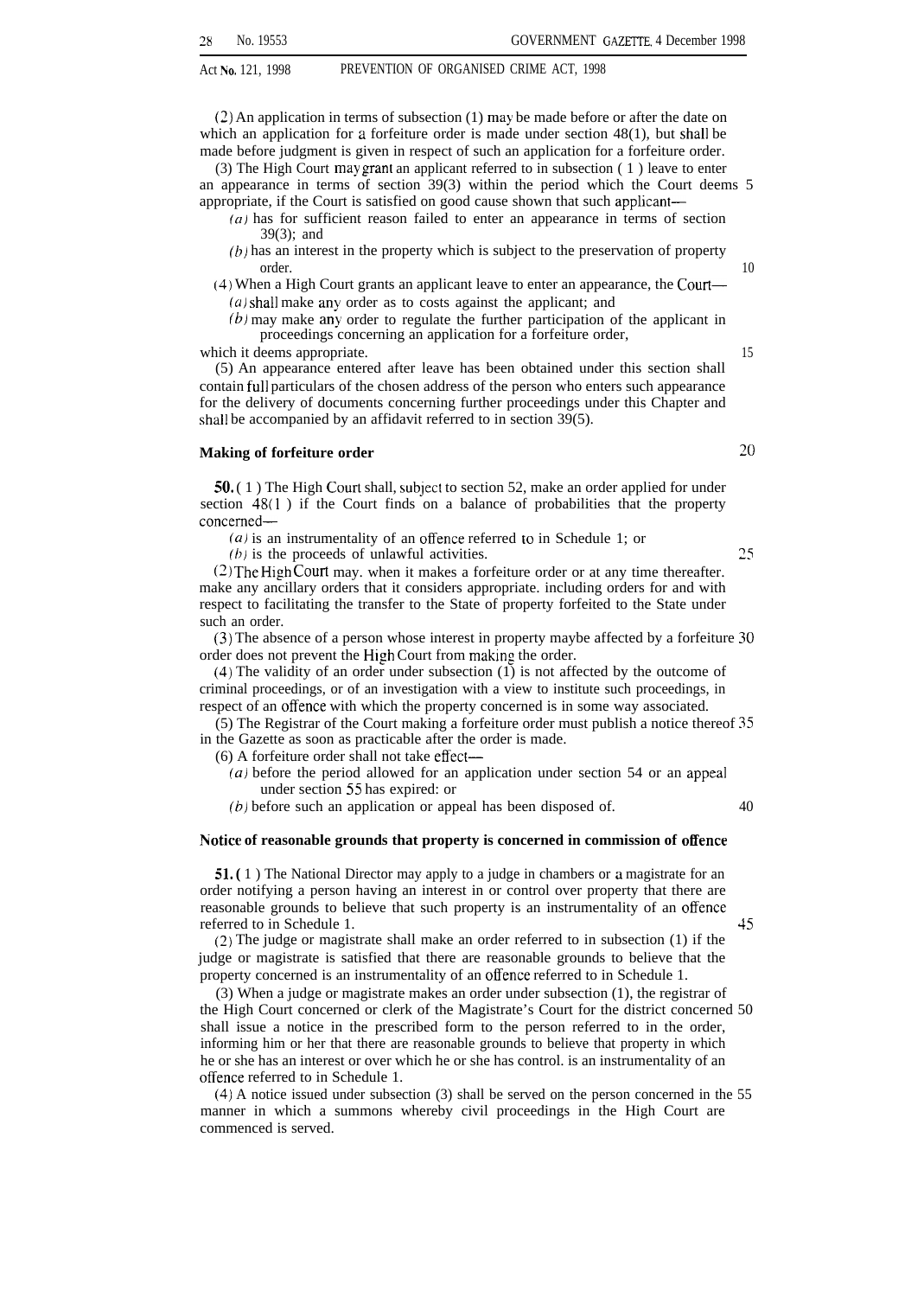.. . . .

PREVENTION OF ORGANISED CRIME ACT. 1998 Wet No. 121, 1998

### **Exclusion of interests in property**

**52. (1)** The High Court may, on application—

(a) under section 48(3); or

(b) by a person referred to in section 49(4),

and when it makes a forfeiture order, make an order excluding certain interests in property which is subject to the order, from the operation thereof. 5

(2) The High Court may make an order under subsection(1) if it finds on a balance of probabilities that the applicant for such an order—

*(a)* had acquired the interest concerned legally; and

*(b)* neither knew nor had reasonable grounds to suspect that the property in which 10 the interest is held—

- (i) is an instrumentality of an offence referred to in Schedule 1: or
- (ii) is the proceeds of unlawful activities.

(3) *(a)* If an applicant for an order under subsection(1) adduces evidence to show that he or she did not know or did not have reasonable grounds to suspect that the property in which the interest is held, is an instrumentality of an offence referred to in Schedule 1, the State may submit a return of the service on the applicant of a notice issued under section 5 1(3) in rebuttal of that evidence in respect of the period since the date of such service. lj

*(b)* If the State submits a return of the service on the applicant of a notice issued under section 5 1(3) as contemplated in paragraph  $(a)$ , the applicant for an order under subsection (1) must, in addition to the facts refereed to in subsection  $(2)(a)$  and  $(2)(b)(i)$ , also prove on a balance of probabilities that, since such service, he or she has taken all reasonable steps to prevent the further use of the property concerned as an instrumentality of an offence referred to in Schedule 1. 20 25

(4) A High Court making an order for the exclusion of an interest in property under subsection  $(1)$  may, in the interest of the administration of justice or in the public interest, make that order upon the conditions that the Court deems appropriate including a condition requiring the person who applied for the exclusion to take all reasonable steps, within a period that the Court may determine, to prevent the future use of the 30 property as an instrumentality of an offence referred to in Schedule 1.

### **Forfeiture order by default**

**53. (1)** If the National Director applies for a forfeiture order by default and the High Court is satisfied that no person has appeared on the date upon which an application under section 48( 1) is to be heard and, on the grounds of sufficient proof or otherwise, that all persons who entered appearances in terms of section 39(3) have knowledge of notices given under section 48(2), the Court may— 35

- *(a)* make any order by default which the Court could have made under sections 50(1) and (2);
- *(b)* make such order as the Court may consider appropriate in the circumstances; 40 or

(c) make no order.

 $(2)$  The High Court may, before making an order in terms of subsection (1), call upon the National Director to adduce such further evidence, either in writing or orally, in support of his or her application as the Court may consider necessary.

45

(3) Any person whose interest in the property concerned is affected by the forfeiture order or other order made by the Court under subsection (1) may, within 20 days after he or she has acquired knowledge of such order or direction, set the matter down for variation or rescission by the court.

(4) The court may, upon good cause shown, vary or rescind the default order or give 50 some other direction on such terms as it deems appropriate.

### **Exclusion of interests in forfeited property**

**54.** (1) Any person affected by a forfeiture order who was entitled to receive notice of the application for the order under section 48(2), but did not receive such notice, may, within 45 days after the notice of the making thereof is published in the *Gazette*, apply for an order excluding his or her interest in the property concerned from the operation of the order, or varying the operation of the order in respect of such property. j5

(2) The application shall be accompanied by an affidavit setting forth—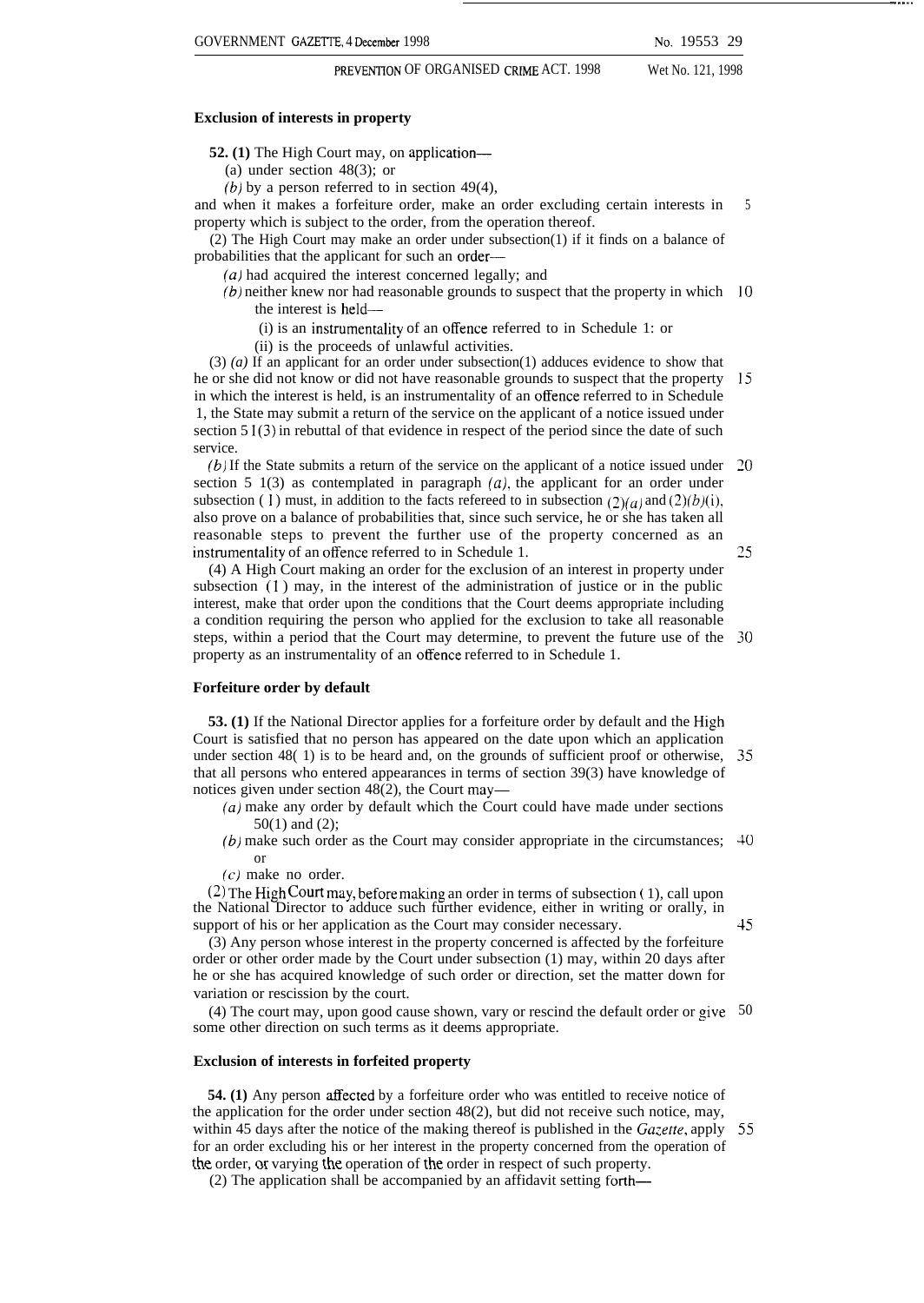Act No. 121.1998 PREVENTION OF ORGANISED CRIME ACT. 1998

- *(a)* the nature and extent of the applicants right, title or interest in the property concerned;
- $(b)$  the time and circumstances of the applicants acquisition of the right, title, or interest in the property;
- $(c)$  any additional facts supporting the application; and

(d) the relief sought.

(3) The hearing of the application shall, to the extent practicable and consistent with the interests of justice be held within 30 days of the filing of the application.

(4) The High Court may consolidate the hearing of the application with a hearing of any other application filed by a person under this section.

(5) At the hearing, the applicant may testify and present evidence and witnesses on his or her own behalf, and may cross-examine any witness who appears at the hearing.

(6) The National Director or the **curator** *bonis* concerned, or a person authorised in writing thereto by them, may present evidence and witnesses in rebuttal and in defence of their claim to the property and may cross-examine a witness who appears at the hearing. 15

(7) In addition to the testimony and evidence presented at the hearing, the High Court may, upon application by the National Director or the *curator bonis* concerned, or a person authorised in writing thereto by them, order that the testimony of any witness relating to the property forfeited, be taken by commission and that any book. paper, document, record, recording, or other material not privileged be produced at the taking down of such testimony by commission. ~o

(8) The High Court may make an order under subsection(I) if it finds on a balance of probabilities that the applicant for such an order—

- *(a)* had acquired the interest concerned legally; and
- *(b) neither* knew nor had reasonable grounds to suspect that the property in which the interest is held—
	- (i) is an instrumentality of an offence referred to in Schedule 1; or

(ii) is the proceeds of unlawful activities.

- (9) *(a)* When a person who testifies under this section—
	- (i) fails to answer fully and to the best of his or her ability any question lawfully put to him or her; or
	- (ii) gives false evidence knowing that evidence to be false or not believing it to be true.

he or she shall be guilty of an offence.

*(b)* When a person who furnishes an affidavit under subsection (2) makes a false statement in the affidavit knowing that statement to be false or not believing it to be true. he or she shall be guilty of an offence.

(c) A person convicted of an offence under this subsection shall be liable to the penalty prescribed by law for perjury.

### **Appeal against forfeiture order**

55. (1) Any person affected by a forfeiture order who appeared at the hearing of the application for a forfeiture order under section 48 may. within 30 days after the making thereof, appeal against such order.

(2) Any person affected by a forfeiture order who appeared at the hearing of an 45 application for the exclusion of interests in forfeited property under section 54 may. within 30 days after such application is dismissed. appeal against such dismissal.

(3) On appeal such court may make such order in the matter as it deems fit.

(4) The provisions of the Supreme Court Act, 1959 (Act No. 59 of 1959), and the rules made under section 43 of that Act shall, with the necessary changes, apply to an appeal 50 made in terms of this section.

### **Effect of forfeiture order**

56. (1) Where a High Court has made a forfeiture order and a *curator bonis* has not been appointed in respect of any of the property concerned, the High Court may appoint a *curator bonis* to perform any of the functions referred to in section 59 in respect of 55 such property.

(2) On the date when a forfeiture order takes effect the property subject to the order is forfeited to the State and vests in the *curator bonis* on behalf of the State.

35

40

10

5

. ..,.,

25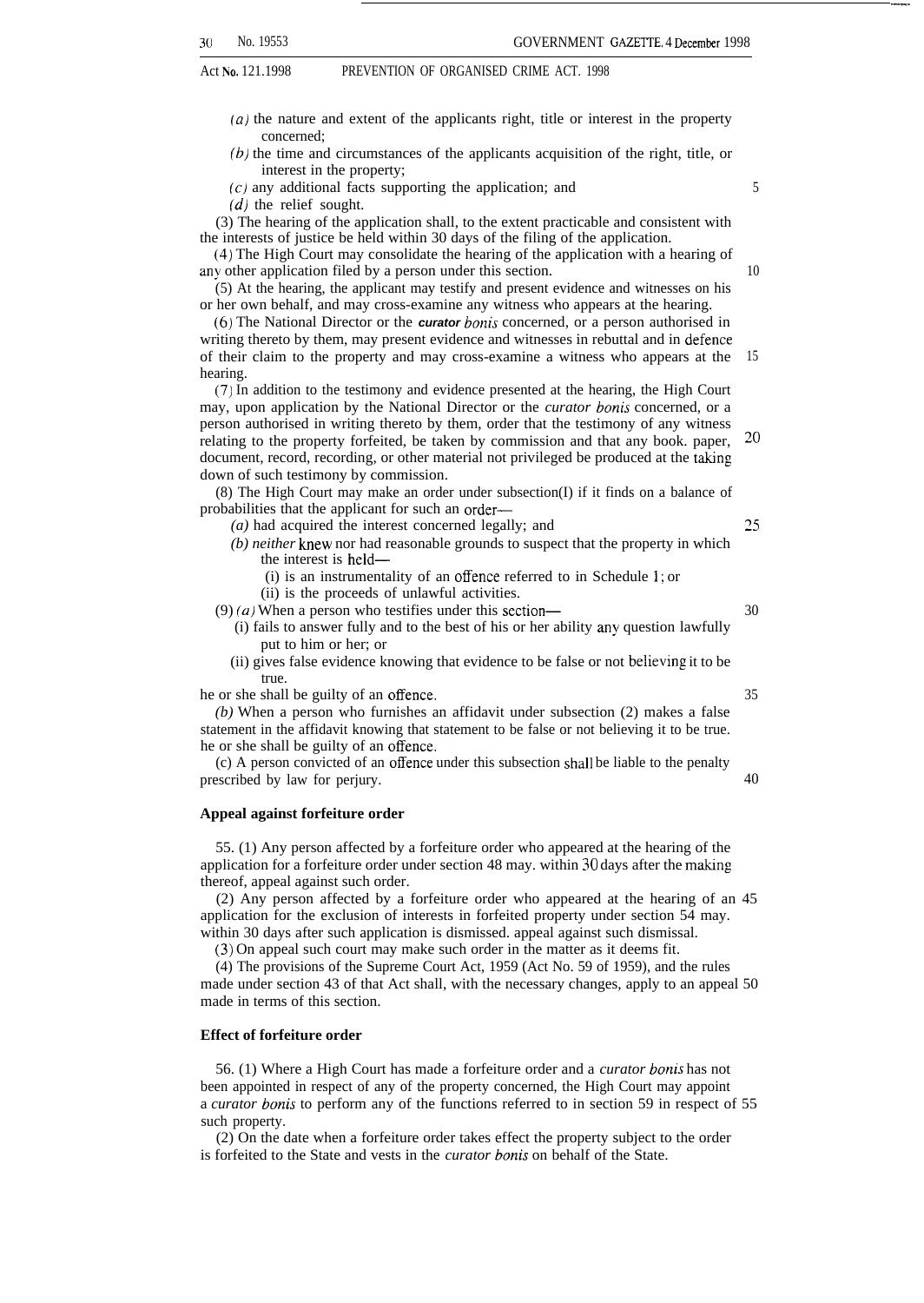Prevention OF ORGANISED CRIME ACT, 1998 Wet No. 121, 1998

(3) Upon a forfeiture order taking effect the *curator bonis* may take possession of that property on behalf of the State from any person in possession, or entitled to possession, of the property.

#### **Fulfillment of forfeiture order**

57. (1) The *curator bonis* must, subject to any order for the exclusion of interests in j forfeited property under section *52(2)(a)* or 54(8), dispose of property forfeited under section  $56(2)$  by sale or any other means subject to the directions of the High Court.

(2) Any tight or interest in forfeited property not exercisable by or transferable to the State. shall expire and shall not revert to the person who has possession, or was entitled to possession, of the property immediately before the forfeiture order took effect. 10

(3) No person who has possession. or was entitled to possession, of forfeited property immediately before the forfeiture order took effect, or any person acting in concert with. or on behalf of that person. shall be eligible to purchase forfeited property at any sale held by the *curator bonis.*

*(4)* The *curator bonis* shall deposit into the Criminal Assets Recovery Account any 15 proceeds of any sale or disposition of forfeited property and any moneys forfeited.

(5) The expenses incurred in connection with the forfeiture and the sale. including expenses of seizure, maintenance and custody of the property pending its disposition. advertising and court costs shall be defrayed out of moneys appropriated by Parliament for that purpose.  $20$ 

#### **PART 4**

### **GENERAL PROVISIONS RELATING TO PRESERVATION AND FORFEITURE OF PROPERTY**

### **Offence may form the basis of multiple orders**

58. The fact that a preservation of property order or a forfeiture order has been made 25 on the basis of an offence referred to in Schedule 1 in which a specific person has been involved does not prevent the making of another or other preservation of property orders or forfeiture orders on the basis of the same otfence.

### **Application of Chapter to deceased estates**

59. (1) Any notice authorised or required to be given to a person under this Chapter 30 is, in the case of a deceased person, sufficiently given to the executor of that person's estate.

(2) A reference in this Chapter to property of a person is, in the case of a person who is deceased. a reference to property that the person held immediately before his or her death. 35

(3) An order may be applied for and made under this Chapter—

 $(a)$  in respect of property which forms part of a deceased estate; and

*(b)* on evidence adduced concerning the activities of a person who is deceased.

### **Effect of death of joint owner of preserved property**

60.  $(1)$  If a person has an interest in property as joint owner of the property. the 40 person's death after a preservation of property order is made in respect of the interest does not, while the order is in force, operate to vest the interest in the surviving joint owner or owners and the preservation of property order continues to apply to the interest as if the person had not died.

(2) A forfeiture order made in respect of that interest applies as if the order took effect 45 in relation to the interest immediately before the person died.

(3) Subsection (1) does not apply to an interest in property if a preservation of property order ceases to apply to that interest without a forfeiture order being made in respect of that interest.

### **Expedition of applications 50**

61. *(a)* In any application instituted under this Chapter by the State, the National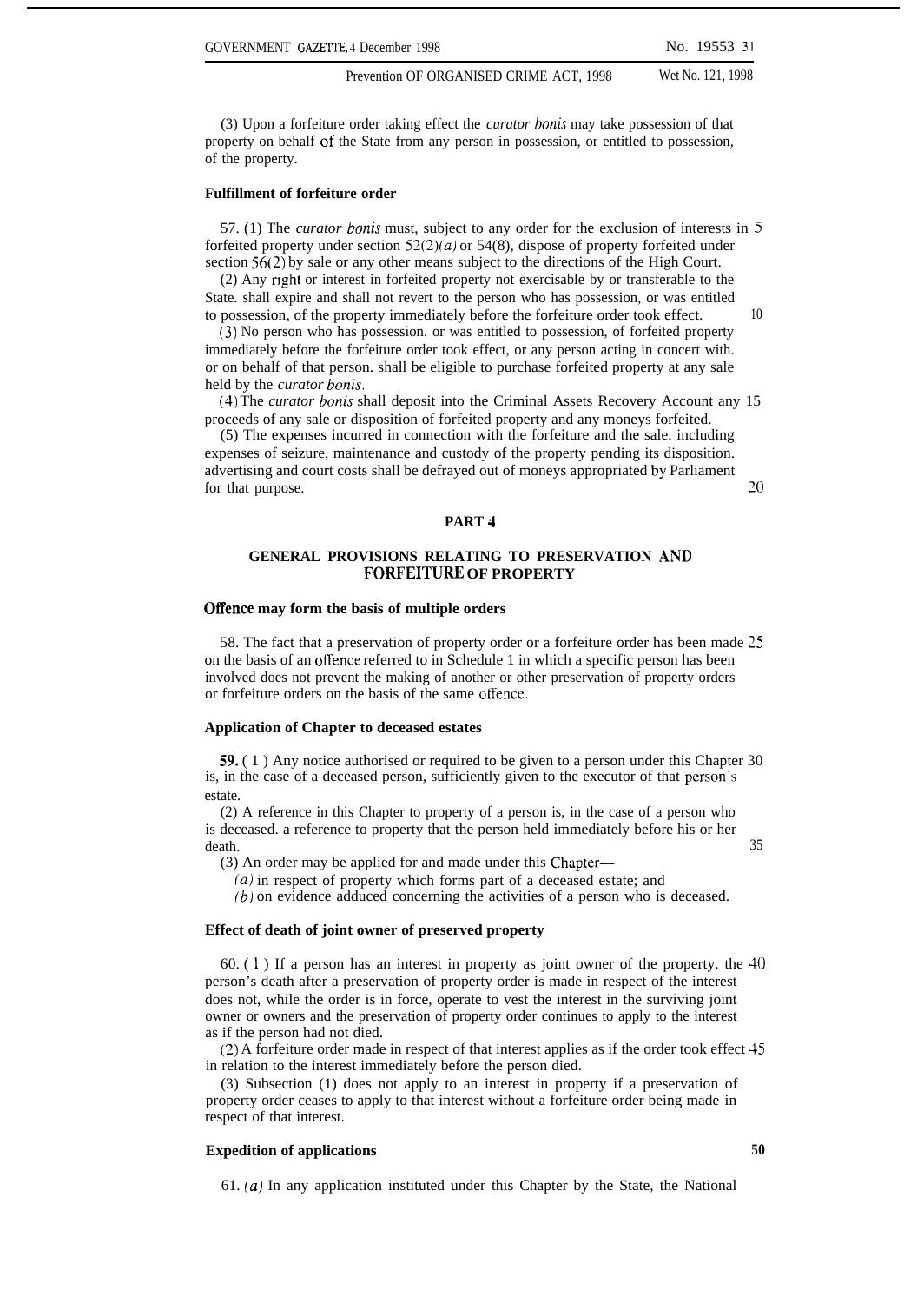Act **No.** 121.1998 PWVENTION OF ORGANISED CRIME ACT. 1998

Director may file with the Registrar of the High Court concerned a certificate stating that in his or her opinion the case is of general public importance.

 $(b)$  A copy of that certificate shall be furnished immediately by such Registrar to the Judge President of the High Court concerned or in his or her absence to the Acting Judge President or the Deputy Judge President of that Court. 5

(c) Upon receipt of such copy. such Judge President. Acting Judge President or Deputy Judge President, as the case may be, shall designate immediately a judge of that High Court to hear and determine the application.

### **Procedure and rules of court**

62, (1) The Rules Board for Courts of Law referred to in section 1 of the Rules Board 10 for Courts of Law Act, 1985 (Act No. 107 of 1985), shall. in consultation with the Minister and after consultation with the National Director. with due regard to the purpose of this Act make rules for-

 $(a)$  the High Court regulating the proceedings contemplated in Chapters 5 and 6:

 $(b)$  the magistrates court regulating the proceedings referred to in section 53. 15 (2) In the absence of such rules the provisions of the Supreme Court. 1959 (Act No. 59 of 1959). and the rules made under section 43 of that Act and the provisions of the Magistrate's Court Act. 1944 (Act No. 32 of 1944), and the rules made under section 6 of the Rules Board for Courts of Law Act, 1985 (Act No. 107 of 1985). as the case may be. shall, with the necessary changes. apply in relation to proceedings in terms of such 20 hearing except in so far as those rules are inconsistent with procedures prescribed in this Chapter.

#### **CHAPTER 7**

### **CRIMINAL ASSETS RECOVERY ACCOUNT**

### **Establishment of Criminal Assets Recovery Account 25**

63. There is hereby established in the National Revenue Fund a separate account to be known as the Criminal Assets Recovery Account.

#### **Finances of Account**

64. The Account shall consist of—

- $(a)$  all moneys derived from the execution of confiscation and forfeiture orders 30 contemplated in Chapters 5 and 6:
- (b) the balance of all moneys derived from the execution of foreign confiscation orders as defined in the International Co-Operation in Criminal Matters Act. 1996 (Act No. 75 of 1996). after payments have been made to requesting States in terms of that Act: 35
- (c) any moneys appropriated by Parliament. or paid into the Account in terms of any other act:

 $(d)$  domestic and foreign grants:

(e) any amount of money received or acquired from any source: and

 $(f)$  all moneys transferred to the Account in terms of this Act.  $40$ 

#### **Establishment of Committee**

65. (1) There is hereby established a Committee to be hewn as the Criminal Assets Recovery Committee.

(2) The Committee shall consist of—

 $(a)$  the Minister, who shall be the chairperson of the Committee:  $45$ 

(b) the Minister of Safety and Security:

- (c) the Minister of Finance;
- (d) the National Director: and
- (e) if necessary, two other persons designated by the Minister.

(3) The members of the Committee may designate an alternate to attend a meeting of 50 the Committee in their place.

(4) The Committee shall designate one of its members as deputy chairperson of the Committee, and when the chairperson is not available, the deputy chairperson shall act as chairperson.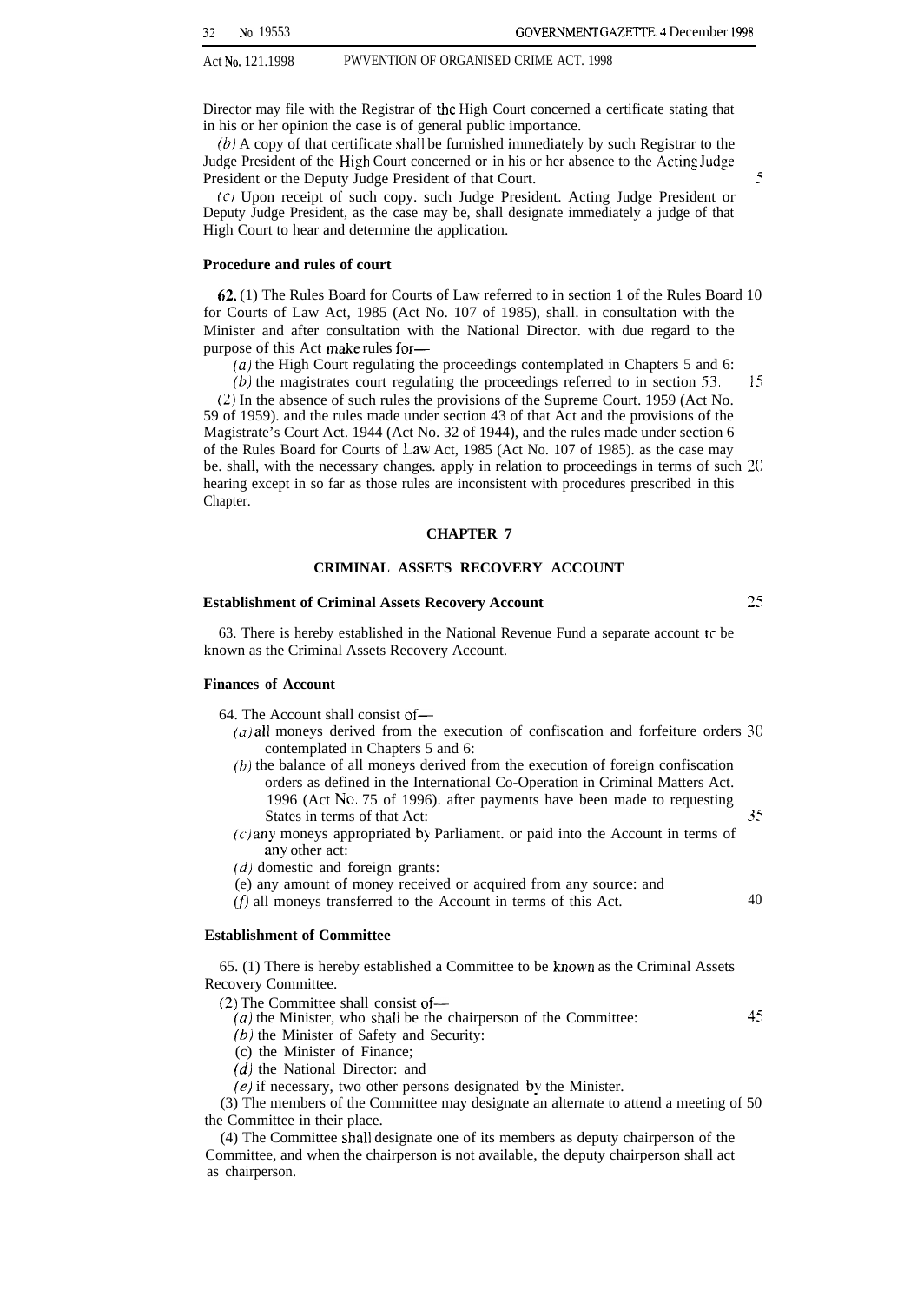Prevention OF ORGANISED CRIME ACT, 1998 Wet No. 121, 1998

### **Conditions of service, remuneration, allowances and other benefits of certain members of Committee**

**66. The members of the Committee appointed in** terms of section **65(2)(c) shall, if appropriate, receive such remuneration.** allowances and other employment benefits and shall be appointed on such terms and conditions and for such periods as may be prescribed.

### **Meetings of Committee**

**67.** (1) A meeting of the Committee shall be held at a time and place determined by the chairperson.

(2) The procedure. including the manner in which decisions shall be taken. to be followed at meetings of the Committee and the manner in which the Committee shall conduct its affairs shall be determined by the Committee. if such procedure is not prescribed. 10

#### **Objects of Committee**

**68.** The objects of the Committee shall be—

- *(a) to* advise Cabinet in connection with all aspects of forfeiture of property to the State in terms of Chapter 6 and the transfer of forfeited property to the Account in terms of any other Act:
- *(b)* to advise Cabinet in connection with the rendering of financial assistance to law enforcement agencies in order to combat organised crime, money laundering. criminal gang activities and crime in general; and 20
- (c) to advise Cabinet in connection with the rendering of financial assistance to any other institution. organisation or fund established with the object to render assistance in any manner to victims of crime.

### **Powers and Functions of Committee**

### **69. The Committee mav—** .

- $(a)$  make recommendations to Cabinet with regard to a policy [o be adopted concerning the forfeiture and realisation of property. other than moneys, in terms of Chapter 6 and the transfer of such property to the Account in terms of any other Act:
- *(b)* make recommendations to Cabinet with regard to the allocation of moneys from the Account to specific law enforcement agencies:
- *(c)* make recommendations to Cabinet with regard to the allocation of moneys from the Account to any institution. organisation or fund contemplated in section  $68(c)$ ;
- *(d)* make recommendations to Cabinet regarding the allocation of moneys for the administration of the Committee:
- $(e)$  exercise such powers and shall perform such functions as may be conferred or imposed upon it by this Chapter. and may exercise such powers as may be necessary or expedient for or incidental to the achievement of its objects; and 40
- *(f)* exercise such powers and perfom such functions as may be conferred or imposed upon it by regulations as may be necessary or expedient for or incidental to the achievement of its objects or the powers and functions referred to in paragraphs  $(a)$ ,  $(b)$ ,  $(c)$  and  $(d)$ .

### **Other matters to be prescribed**

**70.** All other matters in connection with the Committee or arising from this Chapter shall be prescribed.

lj

25

35

45

j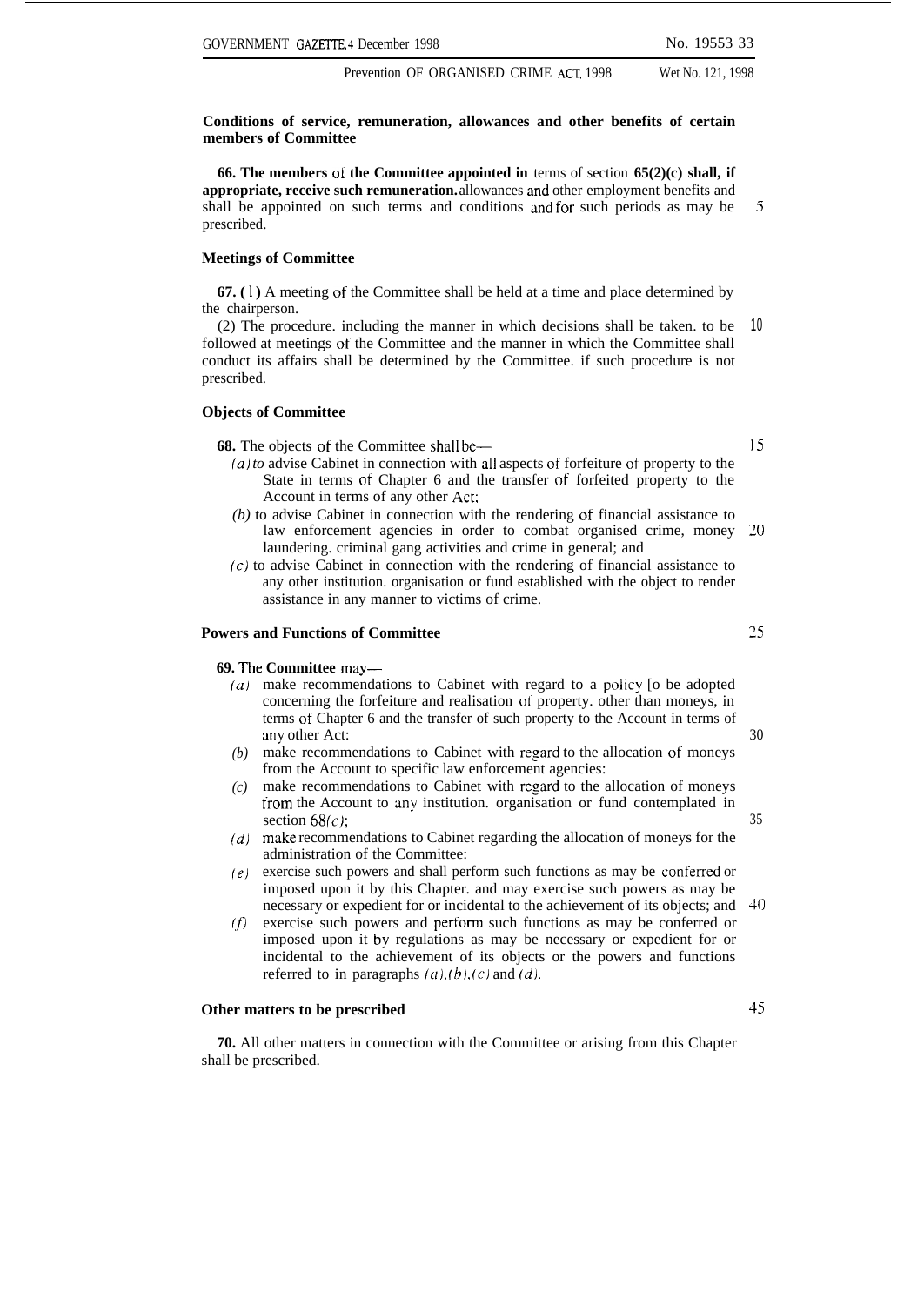Act **No.** 121.1998 PREVENTION OF ORGANISED CRIME ACT. 1998

### **CHAPTER 8**

### **GENERAL PROVISIONS**

### **Access to information**

**71. (1)** The National Director may request any person employed in or associated with a Government Department or statutory body to furnish him or her with all information 5 that may reasonably be required for any investigation in terms of this Act and such person shall notwithstanding anything to the contrary contained in any law which prohibits or precludes him or her—

- (a) from disclosing any information relating to the activities, affairs or business of any other person; or 10
- *(b)* from permitting any person to have access to any registers, records or other documents, or electronic data which have a bearing on the said activities, affairs or business,

furnish the National Director with such information and permit the National Director to have access to any registers, records, documents, and electronic data, which may contain 15 such information.

(2) The provisions of subsection(1) shall not be construed as prohibiting any Minister by whom or any other departmental or institutional authority by which, or under the control of whom or which. any law referred to in that subsection is administered, or any board. institution or body established by or under any such law, from making any 20 practical and reasonable procedural arrangements with regard to the furnishing of such information or the granting of the access contemplated in that subsection and according to which the information or access shall be furnished or granted or with regard to any reasonable safeguards which any such Minister, authority, board. institution, body or person. subject to the provisions of subsection (3), requires to maintain the 25 confidentiality of such information, registers, records. documents or electronic data.

(3) (a) No person shall without the written permission of the National Director disclose to any other person any confidential information, registers, records, documents or electronic data which came to his or her knowledge in the performance of his or her functions in terms of this Act and relating to the activities. affairs or business of any 30 other person. except—

- (i) for the purpose of performing his or her functions in terms of this Act:
- (ii) in the course of adducing evidence in any criminal proceedings or proceedings in terms of this Act: or
- (iii) when required to do so by an order of a court of law. 35

(b) Any person who contravenes paragraph *(a)* shall be guilty of an offence and liable on conviction to a fine or to imprisonment for a period not exceeding 20 years.

### **Investigations**

72. Whenever the National Director has reason to believe that any person may be in possession of information relevant to the commission or intended commission of an 40 alleged offence in terms of this Act. or any person or enterprise may be in possession. custody or control of any documentary material relevant to such alleged offence. he or she may. prior to the institution of any civil or criminal proceeding. under written authority direct that a particular Director of Public Prosecutions shall have. in respect of a specific investigation. the power to institute an investigation in terms of the provisions 45 of Chapter 5 of the National Prosecuting Authority Act. 1998.

#### **Sharing of information**

73. Notwithstanding the provisions of section 4 of the Income Tax Act and with regard to any other secrecy provision in similar legislation, whenever any investigation is instituted in terms of this Act. including an investigation into any offence referred to 50 in Schedule 1. and an investigation into the property, financial activities, affairs or business of any person, the Commissioner of the South African Revenue Services or any official designated by him or her for this purpose, shall be notified of such investigation with a view to mutual co-operation and the sharing of information.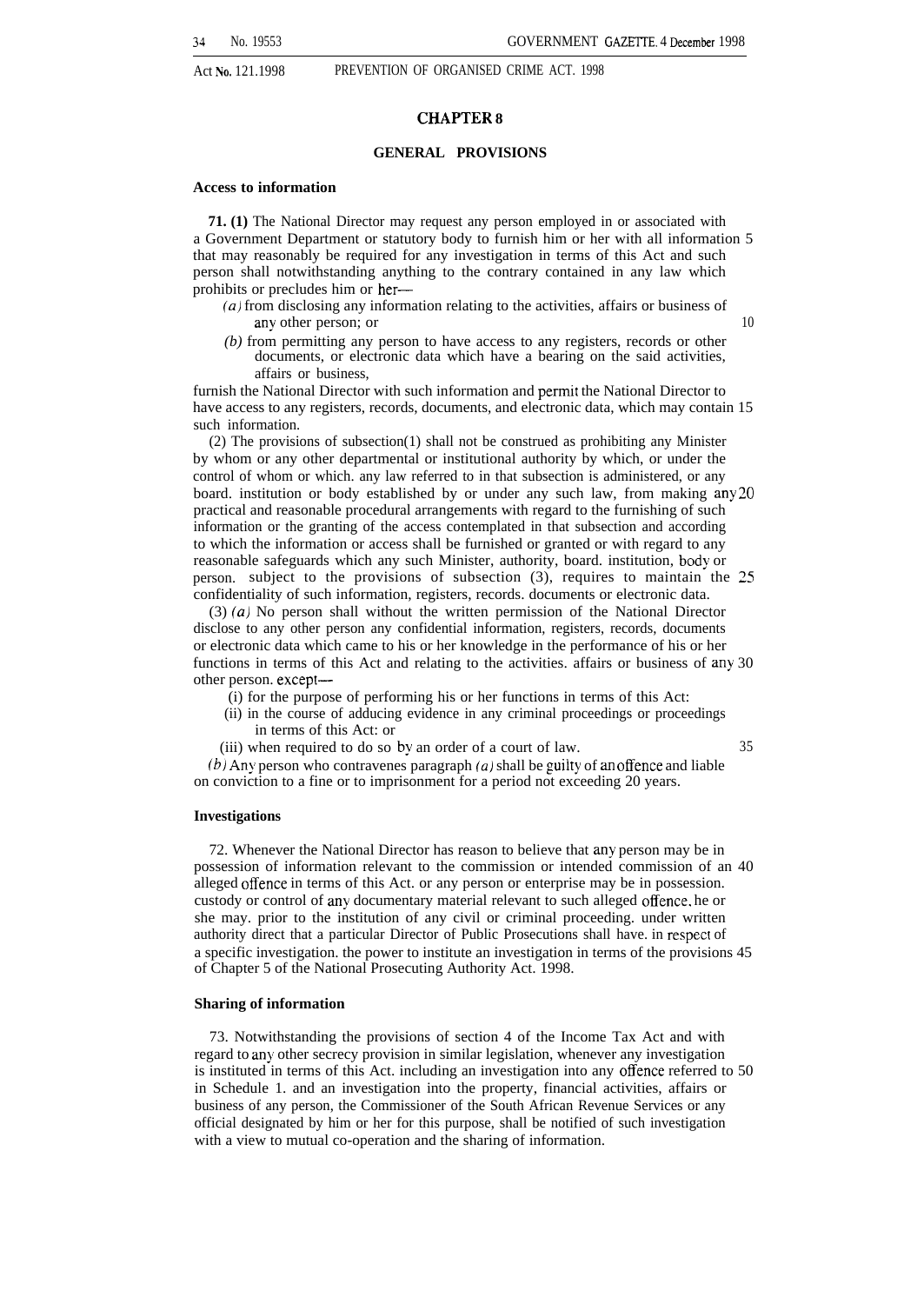#### **Hearings of court to be open to public**

74. (1) (a) Subject to the provisions of this section, the hearings of the court contemplated in this Act, except for ex *parre* applications, shall be open to the public. (b) If the High Court, in any proceedings before it, is satisfied that—

 $(i)$  it would be in the interest of justice; or  $5$ 

(ii) there is a likelihood that harm may ensue to any person as a result of the proceedings being open,

it may direct that such proceedings be held behind closed doors and that the public or any category thereof shall not be present at such proceedings or any part thereof.

 $(c)$  An application for proceedings to be held behind closed doors may be brought by 10 the National Director, the *curator bonis* referred to in section 32 or 48 and any other person referred to in paragraph  $(b)(ii)$ , and such application shall be heard behind closed doors.

(d) The High Court may at any time review its decision with regard to the question whether or not the proceedings shall be held behind closed doors. list

(2) Where the High Court under subsection (l)(b) on any grounds referred to in that subsection directs that the public or any category thereof shall not be present at any proceedings or part thereof, the High Court may—

(a) direct that no information relating to the proceedings, or any part thereof held behind closed doors, shall be made public in any manner; 20

- *(b)* direct that no person, in any manner, make public any information which may reveal the identity of any witness in the proceedings.
- (c) give such directions in respect of the record of proceedings as may be necessary to protect the identity of any witness:

Provided that the High Court may authorise the publication of so much information as 25 it considers would be just and equitable.

(3) Any person who discloses any information in contravention of subsection (2) shall be guilty of an offence and liable on conviction to a fine, or to imprisonment for a period not exceeding two years.

### **Offences relating to misuse of information, failure to comply with order of court, 30 and hindering person in performance of functions**

*75. (1)* Any person who knows or ought reasonably to have known—

 $(a)$  that information has been disclosed under the provisions of Chapter 3 or 5; or

(b) that an investigation is being, or may be. conducted as a result of such a disclosure, 35

directly or indirectly alerts, or brings information to the attention of another person which will or is likely to prejudice such an investigation, shall be guilty of an ofience.

(~) **Any** person who **intentionally refuses or fails to** comply with an order of **court** made in terms of Chapter 5 or 6. shall be guilty of an offence.

(3) Any person who hinders a *curator bonis*, a police official or any other person in the 40 exercise, performance or carrying out of his or her powers, functions or duties under Chapter 5 or 6, shall be guilty of an offence.

(4) Any person convicted of an offence contemplated in—

- **(a)** subsection (1) or **(2)** shall be liable to a tine. or to imprisonment for a period not exceeding 15 years; or 45
- *(b)* subsection (3) shall be liable to a tine, or to imprisonment for a period not exceeding two years.

#### **Jurisdiction of courts**

76. (1) A regional court shall have penal jurisdiction to impose any penalty mentioned in sections 8, even though that penalty may exceed the penal jurisdiction of that court.  $50$ (~) A **magistrate's COUfl shall have** penal **jurisdiction to** impose any penaity mentioned

in section 10, even though that penalty may exceed the penal jurisdiction of that court.

 $(3)$  A magistrates' court or regional court shall have jurisdiction to make any order referred to in section 18(1), even though the amount payable under that order may exceed the civil jurisdiction of a magistrate's court or regional court. 55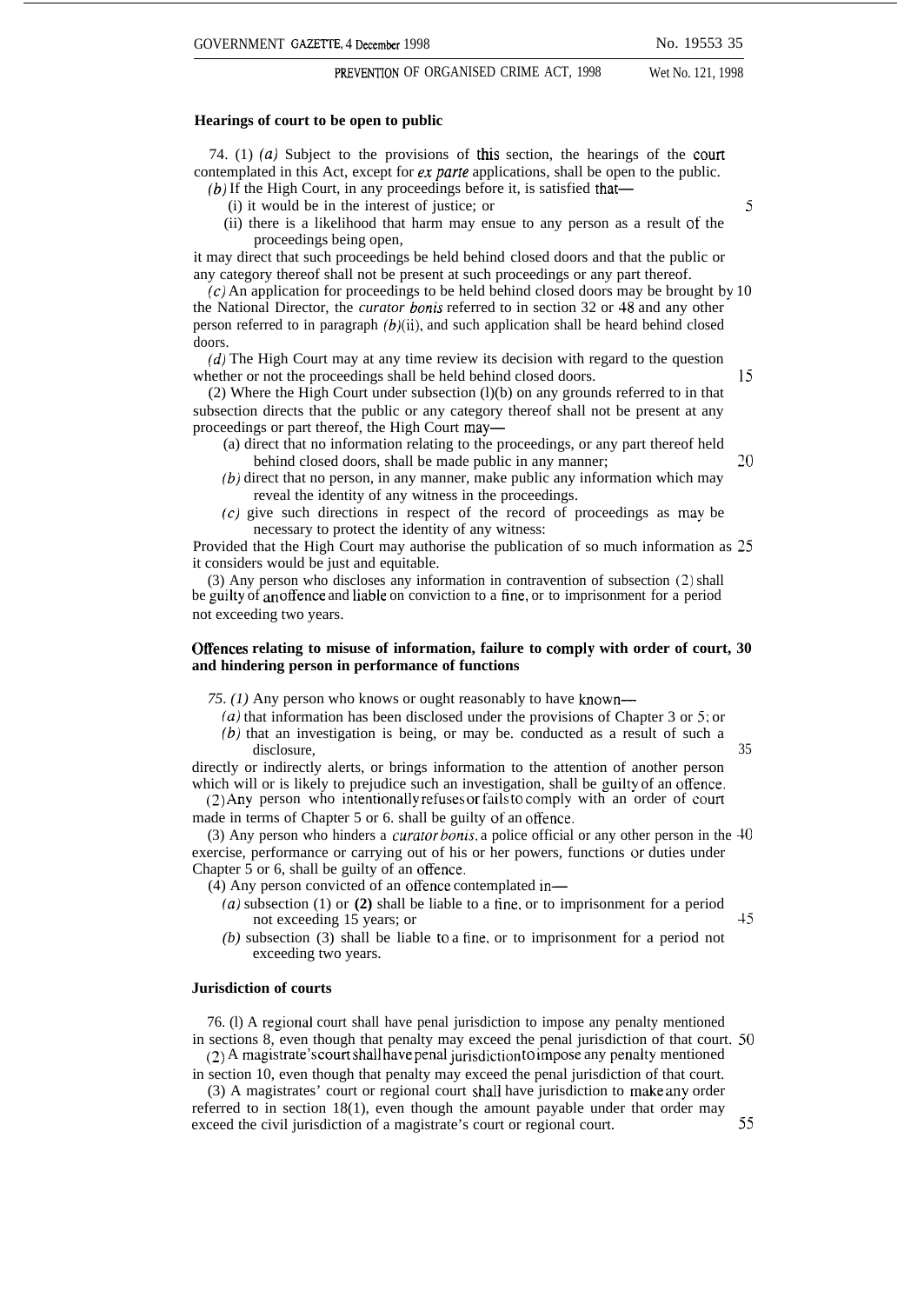36 No. 19553 GOVERNMENT GAZETTE, 4 December 1998

. .. . .

### Act No. 121, 1998 PREVENTION OF ORGANISED CRIME ACT, 1998

#### **Regulations**

**77. (** 1 ) The Minister may make regulations—

- (a) with regard to the fees referred to in section  $28(3)(c)$ :
- *(b)* with regard to the nature of the information contemplated in section 7 and the manner in which it is to be reported: 5
- *(c)* with regard to the designation of persons for purposes of section 7;
- *(d)* to prescribe from time to time the maximum allowable costs for legal services provided in connection with an application for a preservation of property order or forfeiture order or the defending of a criminal charge which may be met out of property that is subject to a preservation of property order: 10
- *(e)* providing for any matter which is required or permitted to be or may be prescribed under any provision of this Act: and
- *(f)* providing for any matter which he or she may consider necessary or expedient to prescribe or to regulate in order to achieve the objects of this Act.

(2) Regulations under subsection (1)(a) may prescribe costs by applying, adopting or 15 incorporating. with or without modification, the provisions of any act or any instrument made under an act or of any other publication. whether of the same or a different kind, as in force on a particular day or as in force for the time being.

(3) Any regulation made under this section, which may result in financial expenditure for the state shall be made in consultation with the Minister of Finance.

(4) Any regulation made under this section may provide that any person who contravenes a provisions thereof or fails to comply therewith. shall be guilty of an offence and on conviction be liable to a fine or to imprisonment for a period not exceeding three years.

(5) Any regulation made under this section shall, before publication thereof in the *Gazette,* be submitted to Parliament.

### **Liability**

78. Any person generally or specifically authorised to perform any function in terms of this Act. shall not, in his or her personal capacity, be liable for anything done in good faith under this Act.

### **Amendment and repeal of laws**

79. (a) The International Co-operation in Criminal Matters Act. <sup>1996</sup> (Act No. 75 of 1996), is hereby amended to the extent set out in Schedule 2.

(b) The Drugs and Drug Trafficking Act, 1992 (Act No. 140 of 1992), is hereby amended to the extent set out in Schedule 3.

(c) The Proceeds of Crime Act. 1996 (Act No. 76 of 1996). is hereby repealed.

### **Transitional arrangements**

80. ( 1 ) The person designated for purposes of section 31 of the Proceeds of Crime Act. 1996 (Act No. 76 of 1996), and any *curator bonis*, trustee or other functionary appointed in terms of the provisions of that Act shall, at the commencement of this Act, be deemed **40** to have been duly designated or appointed to the corresponding position under this Act and shall continue to hold office in accordance with the applicable laws.

(2) All proceedings which immediately before the commencement of this Act were instituted in terms of the provisions of the Proceeds of Crime Act. 1996, and which proceedings were pending before any court of law or reviewing authority shall be dealt **45** with as if this Act had not been passed.

### **Short title and commencement**

**81. (1)** This Act shall be called the Prevention of Organised Crime Act, 1998, and shall come into operation on a date fixed by the President in the *Gazette.*

(2) Different dates may be fixed in respect of different provisions of this Act.

50

**30**

20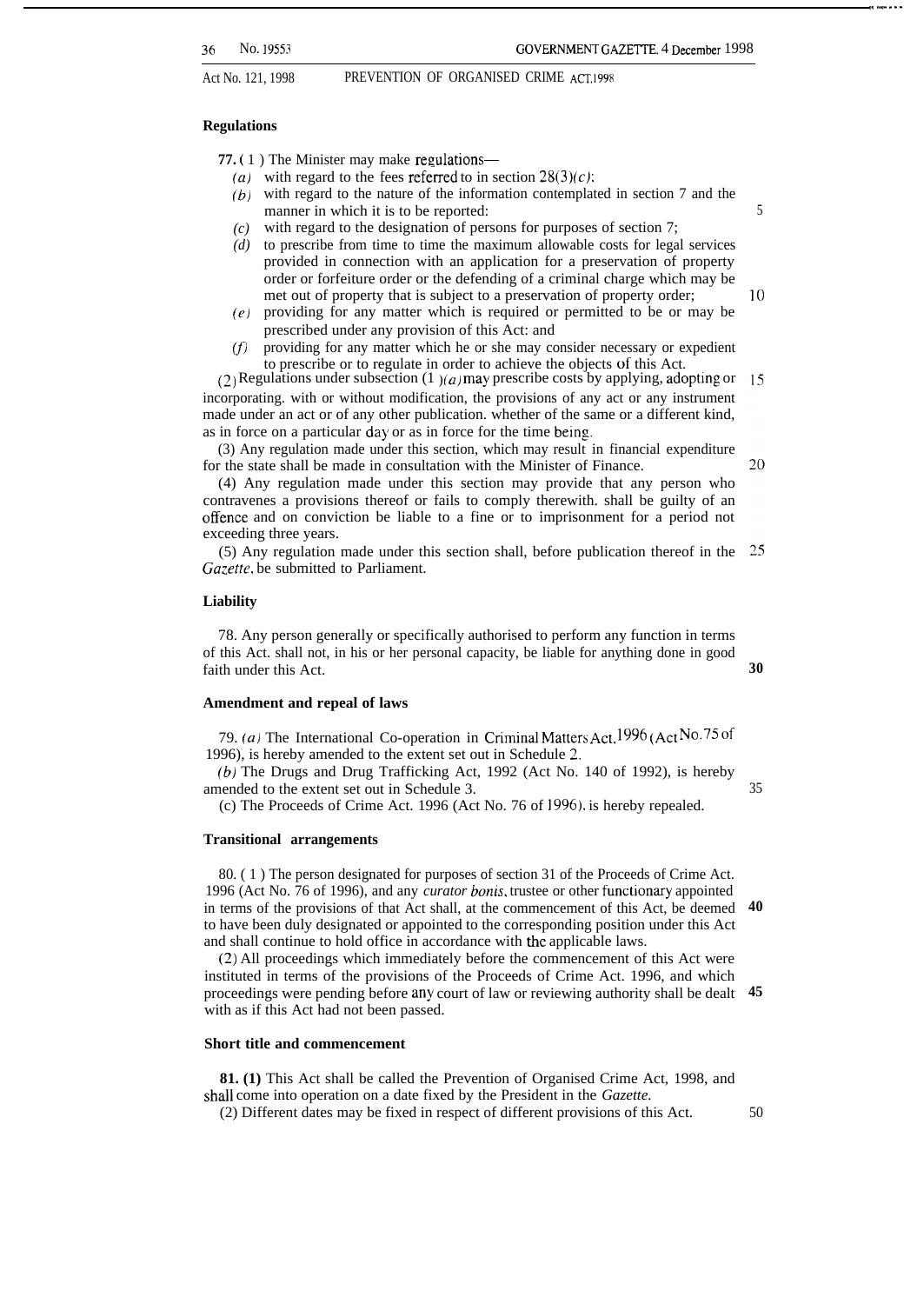### **SCHEDULE** 1

### **(Sections 1,38,50,51,52,54,58** and 73)

- 1 murder;
- *2.* rape;
- *3.* kidnapping;
- *4,* arson;
- *5.* public violence;
- *6.* robbery;
- *7.* assault with intent to do grievous bodily harm;
- *8.* indecent assault;
- *9.* the statutory offence of—
	- *(a)* unlawful carnal intercourse with a girl under a specified age;
	- *(b)* committing an immoral or indecent act with a girl or a boy under a specified age;
	- (c) soliciting or enticing such girl or boy to the commission of an immoral or indecent act;
- 10, any offence under any legislation dealing with gambling, gaming or lotteries:
- 11. contravention of section 20(1) of the Sexual Offences Act, 1957 (Act No. 23 of 1957);
- 12. any offence contemplated in section 1(1) of the Corruption Act, 1992 (Act No. 94 of 1992);
- 13. extortion;
- 14. childstealing;
- 15. breaking or entering any premises whether under the common law or a statutory provision, with intent to commit an offence;
- 16. malicious injury to property;
- 17. theft, whether under the common law or a statutory provision;
- 18. any offence under section 36 or 37 of the General Law Amendment Act, 1955 (Act No. 62 of 1955);
- 19. fraud;
- 20. forgery or uttering a forged document knowing it to have been forged:
- 21. offences relating to the coinage;
- 22. any offence referred to in section 13 of the Drugs and Drug Trafficking Act. 1992 (Act No. 140 of 1992);
- 23. any offence relating to the dealing in or smuggling of ammunition, firearms. explosives or armament and the unlawful possession of such firearms. explosives or armament;
- 24. any offence in contravention of section 36 of the Arms and Ammunition Act, 1969 (Act No. 75 of 1969);
- 25. dealing in, being in possession of or conveying endangered, scarce and protected game or plants or parts or remains thereof in contravention of a statute or provincial ordinance;
- 26, any offence relating to exchange control;
- 27. any offence under any law relating to the illicit dealing in or possession of precious metals or precious stones;
- 28, any offence contemplated in sections 1 ( 1 ) and 1A(1) of the Intimidation Act. 1982 (Act No. 72 of 1982);
- 29. defeating or obstructing the course of justice:
- 30. perjury;
- 31. subornation of perjury;
- 32. any offence referred to in Chapter 3 or 4 of this Act;
- 33. any offence the punishment wherefor may be a period of imprisonment exceeding one year without the option of a fine;
- 34. any conspiracy, incitement or attempt to commit any offence referred to in this Schedule.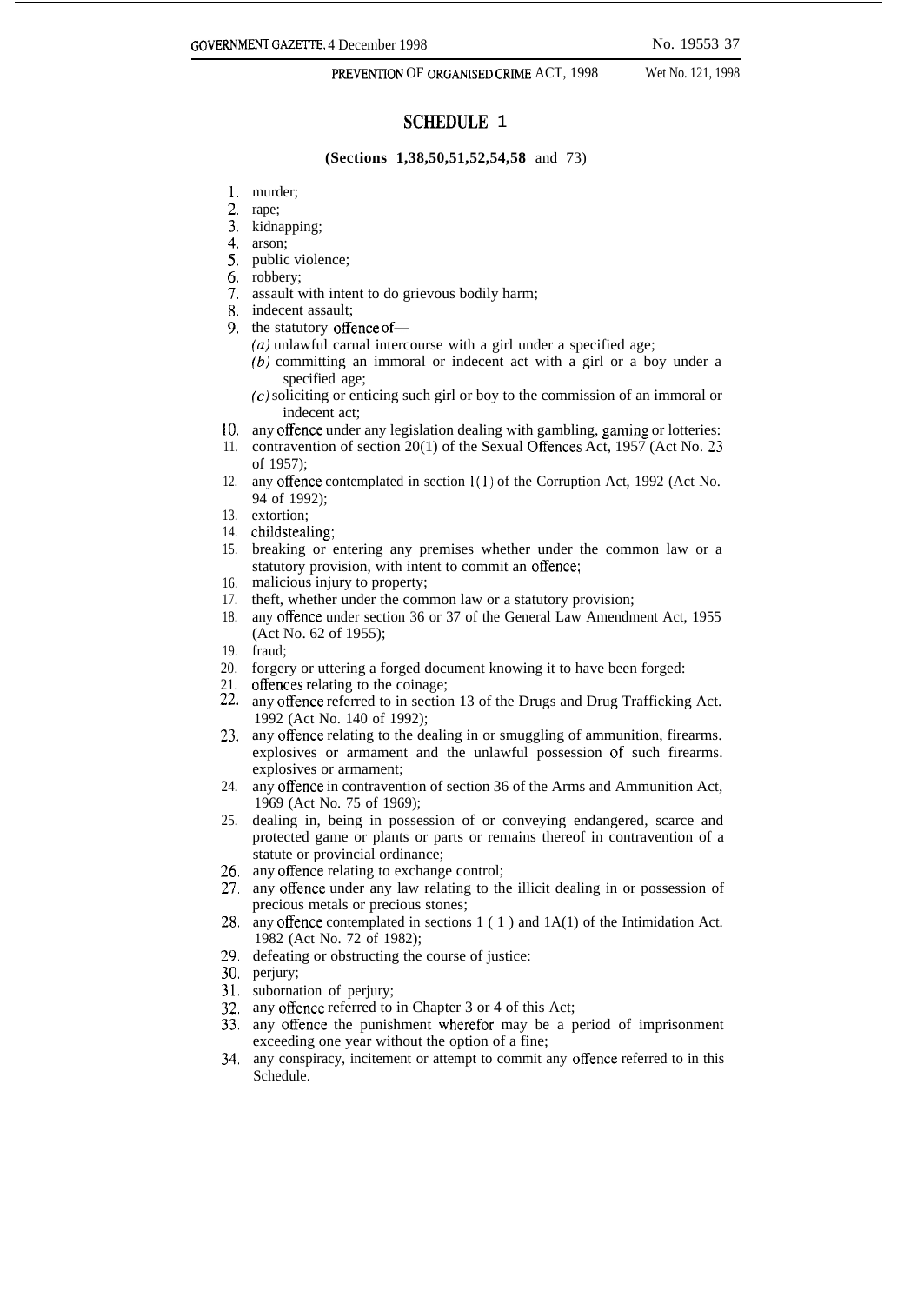. . . . .. . .

Act **No. 121, 1998** PREVENTION OF ORGANISED CRIME ACT. 1998

### **SCHEDULE 2**

### **Amendment of the International Co-operation in Criminal Matters Act, 1996**

### **(Act No.** *75* **of 1996)**

### **(Section 79)**

1, The amendment of section 1 by—

*(a)* the substitution for the definition of "confiscation order" of the following definition:

> " 'confiscation order' means a confiscation order made under the Proceeds of Crime Act, 1996, and includes a forfeiture order made under the Prevention of Organised Crime Act, 1998;"; and

(b) the substitution for the definition of "restraint order", of the following definition:

" 'restraint order' means a restraint order made under the Proceeds of Crime Act, 1996. and includes a **[restraining] preservation of propertv** order made under the Prevention of Organised Crime Act, 1998:'..<sup>7</sup>